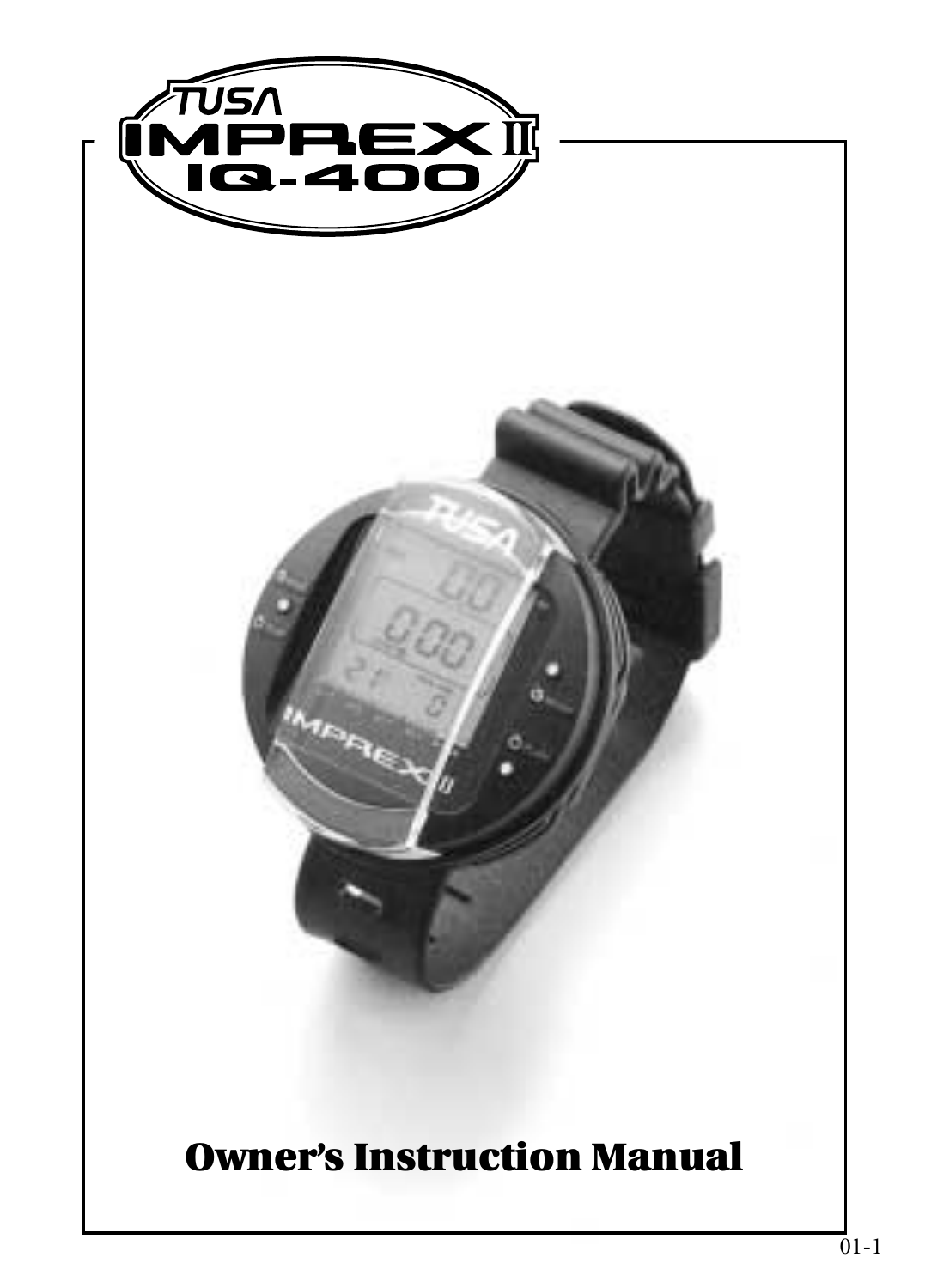## **Quick Reference Guide**



- **1** Arrows: Decompression Stop at the Ceiling Depth, Ascent Recommended, Must Descend
- Ascent Rate Indicator **2**
- Current Time Display, Surface Interval/No Flying Time, **3** No-Decompression Time, Ceiling Depth/Total Ascent Time
- **4** Common Contact
- **5** Temperature, Dive Counter, Maximum Depth During Diving, Day of the Month
- Multifunctional Bar graph: Mode Indicator, Battery Power **6** Indicator, Reverse No-Decompression Time
- Present Depth, Maximum Depth at the Surface, Fast Ascent Warning (SLOW), Average Depth in the Logbook *1*
- Time Display! Mode Selection Contact **8**
- Personal Adjustment/High Altitude Mode **9**
- Activation/Dive Planning Contact **10**
- Low Battery Warning **11**
- Dive Time, Month **12**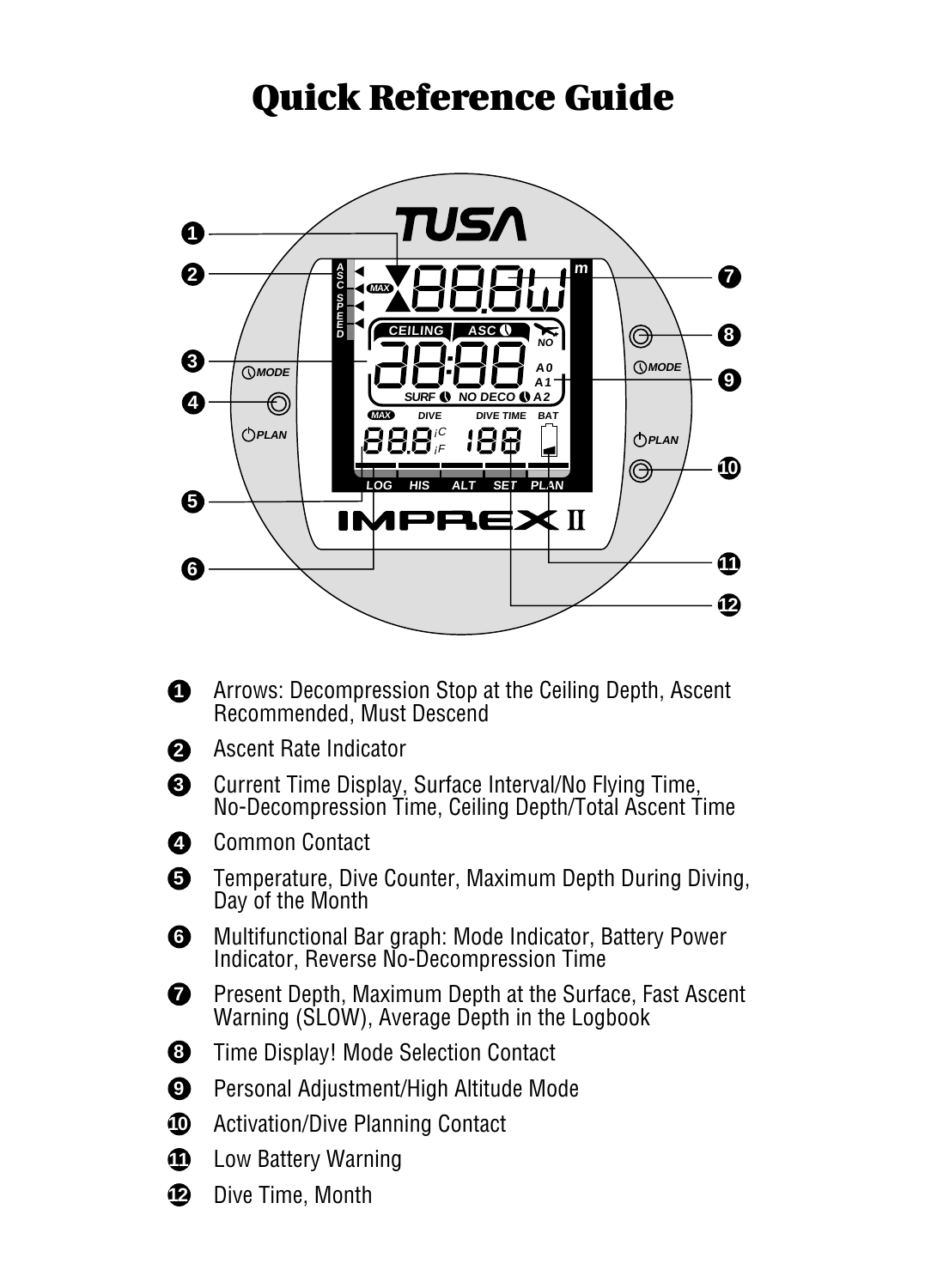#### **The TUSA IQ-400 dive computer features:**

- **· Built-in calendar clock**
- **· Decompression capabilities**
- **· Personal adjustment**
- **· Adjustment for altitude**
- **· Four step ascent rate indicator**
- **· Reverse no-decompression time bar graph**
- **· Battery power indicator and low battery warning**
- **· Complete logbook memory capabilities including 9 most recent dives with average depth and minimum no-decompression time or maximum ascent time**
- **· History memory up to 999 dives and 999 dive time hours + maximum depth ever recorded**
- **· Visual alarms**
- **· Color-coded graphics**
- **· Phosphorescent LCD display**
- **· Easily replaceable protective shield**
- **· Wrist and console models**

#### **DEFINITION OF WARNINGS, CAUTIONS AND NOTES**

Throughout this manual, special references are made when deemed important. Three classifications are used to separate these references by their order of importance.

## **WARNING ! !**

is used in connection with a procedure or situation that may result in serious injury or death.

## **CAUTION ! !**

is used in connection with a procedure or situation that will result in damage to the product.

## **NOTE ! !**

is used to emphasize important information.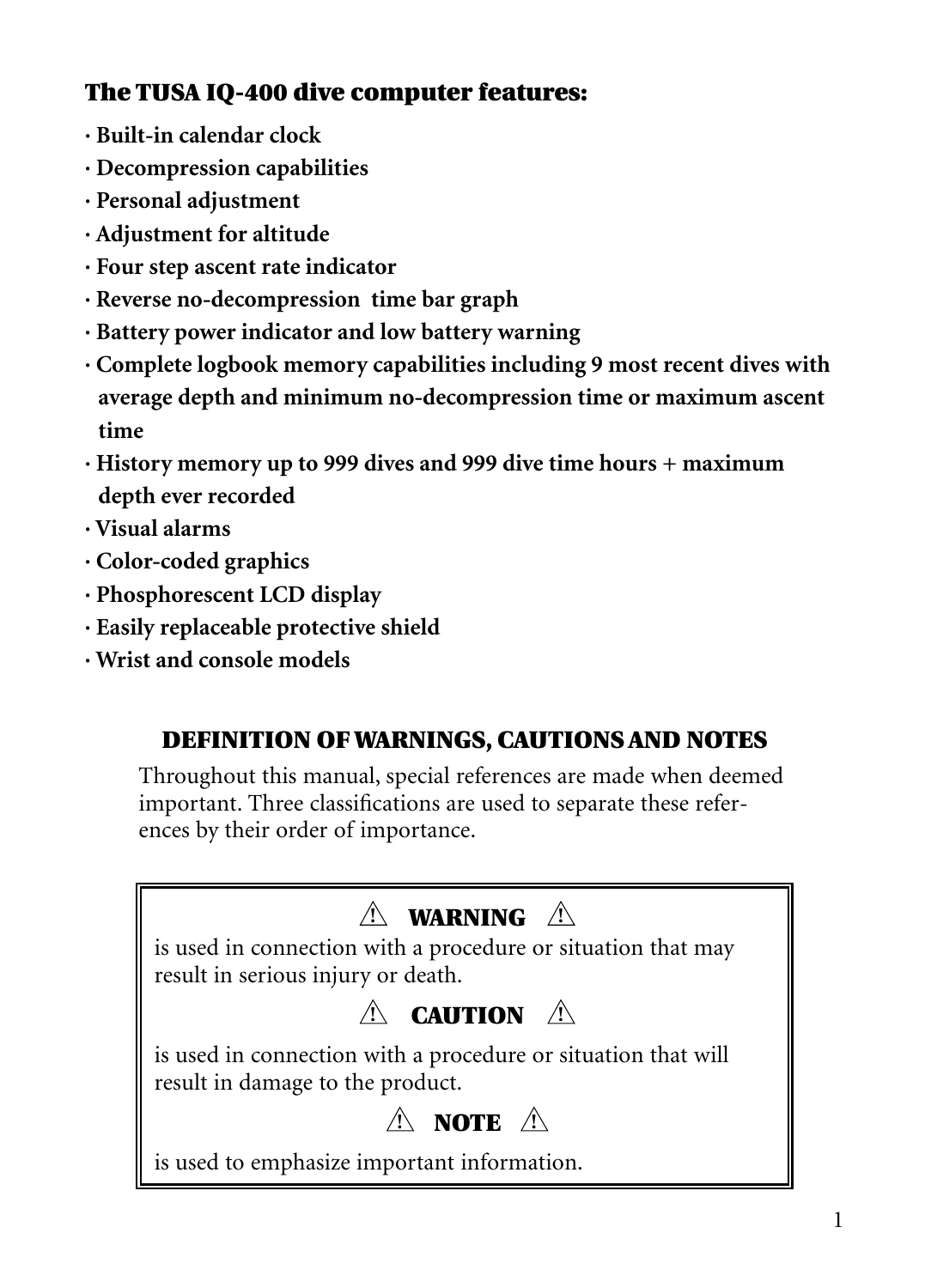## **WARNING ! ! READ THIS MANUAL!**

Carefully read this instruction manual in its entirety, including Section 1, "For Your Safety". Make sure that you fully understand the use, displays and limitations of the **IQ-400** dive computer.

## **WARNING ! !**

#### **NO DIVE COMPUTER WILL PREVENT THE POSSIBILITY OF DECOMPRESSION SICKNESS (DCS)!**

All divers must understand and accept that there is no procedure or dive computer that will totally prevent the possibility of a decompression accident. For example, the individual physiological make up can vary within an individual from day to day. The dive computer cannot account for these variations. As an added measure of safety, you should consult a physician regarding your fitness before diving.

## **WARNING ! !**

#### **ONLY DIVERS TRAINED IN THE PROPER USE OF SCUBA EQUIPMENT SHOULD USE THE IQ-400!**

No dive computer can replace the need for proper dive training.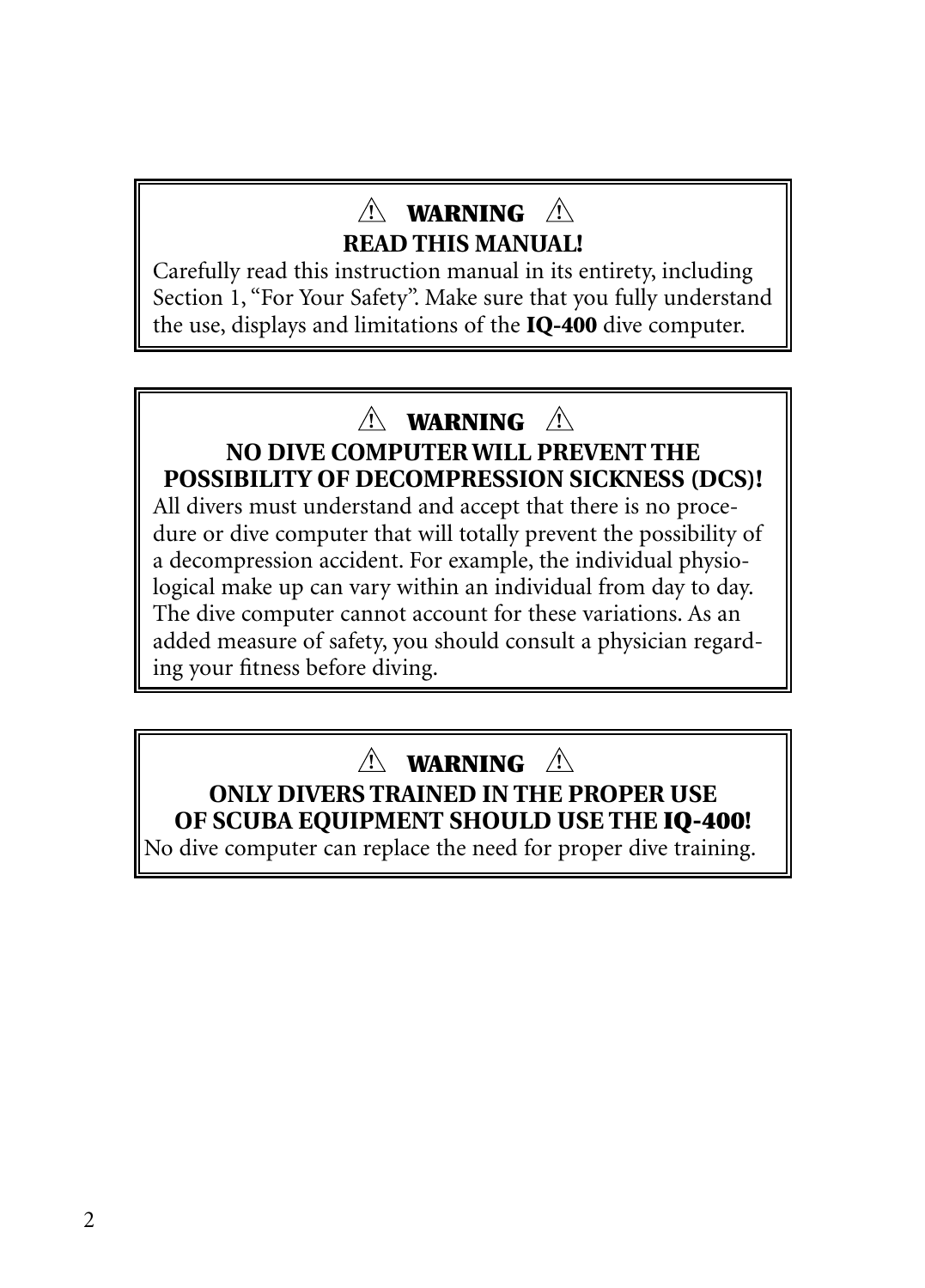## **WARNING ! ! NOT FOR PROFESSIONAL USE!**

TUSA dive computers are intended for recreational use only. The demands of commercial or professional diving often expose the diver to depths and prolonged exposures including multiday exposures that tend to increase the risk of decompression sickness. Therefore, TUSA specifically recommends that the **IQ-400** be not used for commercial or other severe diving activity.

## **WARNING ! ! PERFORM PRECHECKS!**

Always check the **IQ-400** before diving in order to ensure that all LCD segments are completely displayed, that the **IQ-400** has not run out of battery power, and that the personal/ altitude adjustment mode is correct.

## **WARNING ! !USE BACK-UP INSTRUMENTS!**

Make certain that you use back-up instrumentation including a depth gauge, submersible pressure gauge, timer or watch, and have access to decompression tables whenever diving with the **IQ-400**.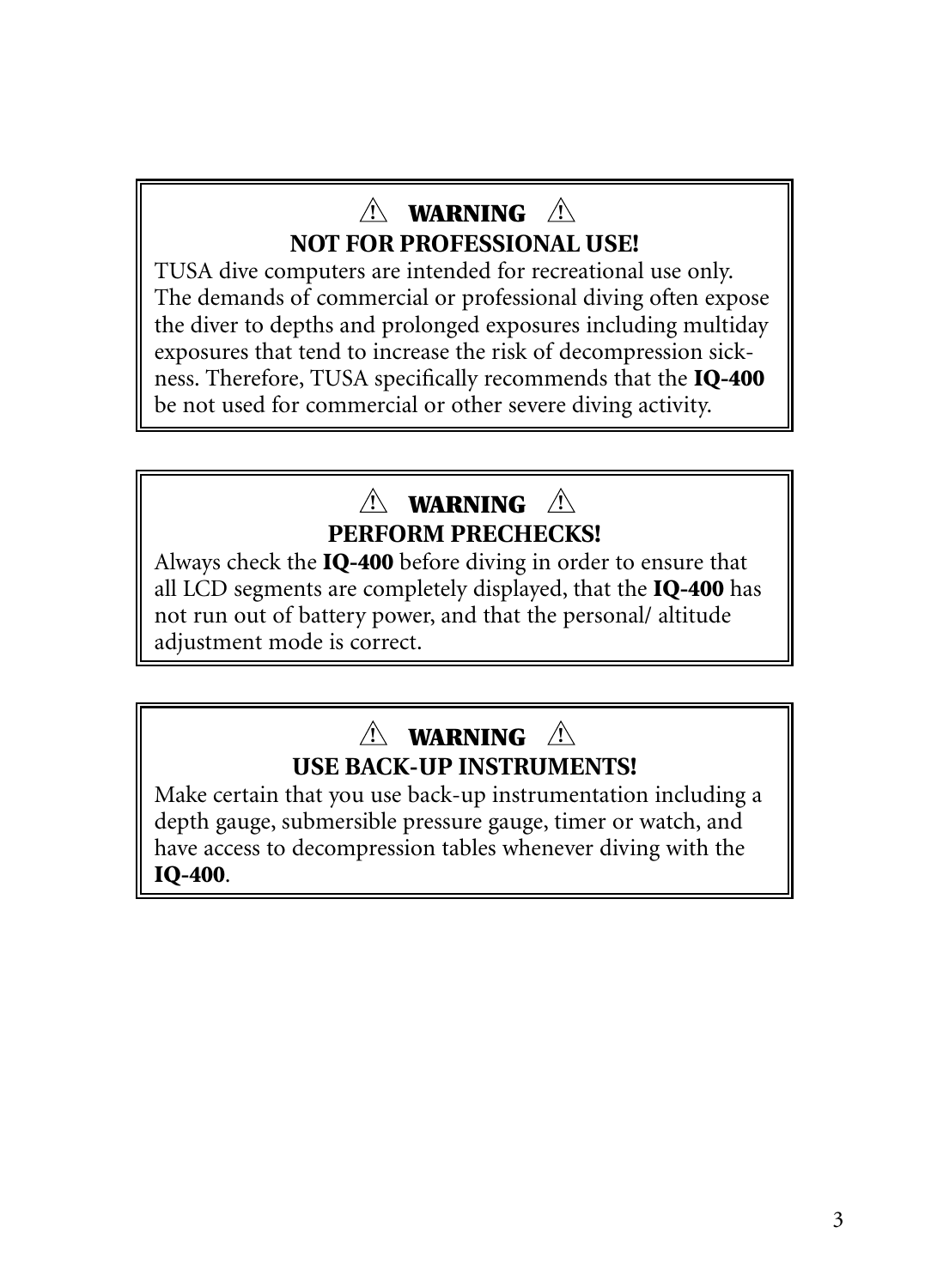# **TABLE OF CONTENTS**

**INTRODUCTION QUICK REFERENCE GUIDE**

| 3.2.1 ACTIVATION, PRECHECKS AND BATTERY WARNING  13                                                                   |
|-----------------------------------------------------------------------------------------------------------------------|
|                                                                                                                       |
|                                                                                                                       |
|                                                                                                                       |
| 3.3.1 BASIC DIVE DATA $\ldots \ldots \ldots \ldots \ldots \ldots \ldots \ldots \ldots \ldots \ldots \ldots \ldots 16$ |
| 3.3.2 REVERSE NO-DECOMPRESSION TIME BAR GRAPH  17                                                                     |
|                                                                                                                       |
|                                                                                                                       |
|                                                                                                                       |
|                                                                                                                       |
|                                                                                                                       |
|                                                                                                                       |
| 3.5 PERSONAL ADIUSTMENT AND HIGH ALTITUDE DIVES  25                                                                   |
|                                                                                                                       |
|                                                                                                                       |
|                                                                                                                       |
|                                                                                                                       |
|                                                                                                                       |
|                                                                                                                       |
|                                                                                                                       |
|                                                                                                                       |
|                                                                                                                       |
|                                                                                                                       |
|                                                                                                                       |
|                                                                                                                       |
|                                                                                                                       |
|                                                                                                                       |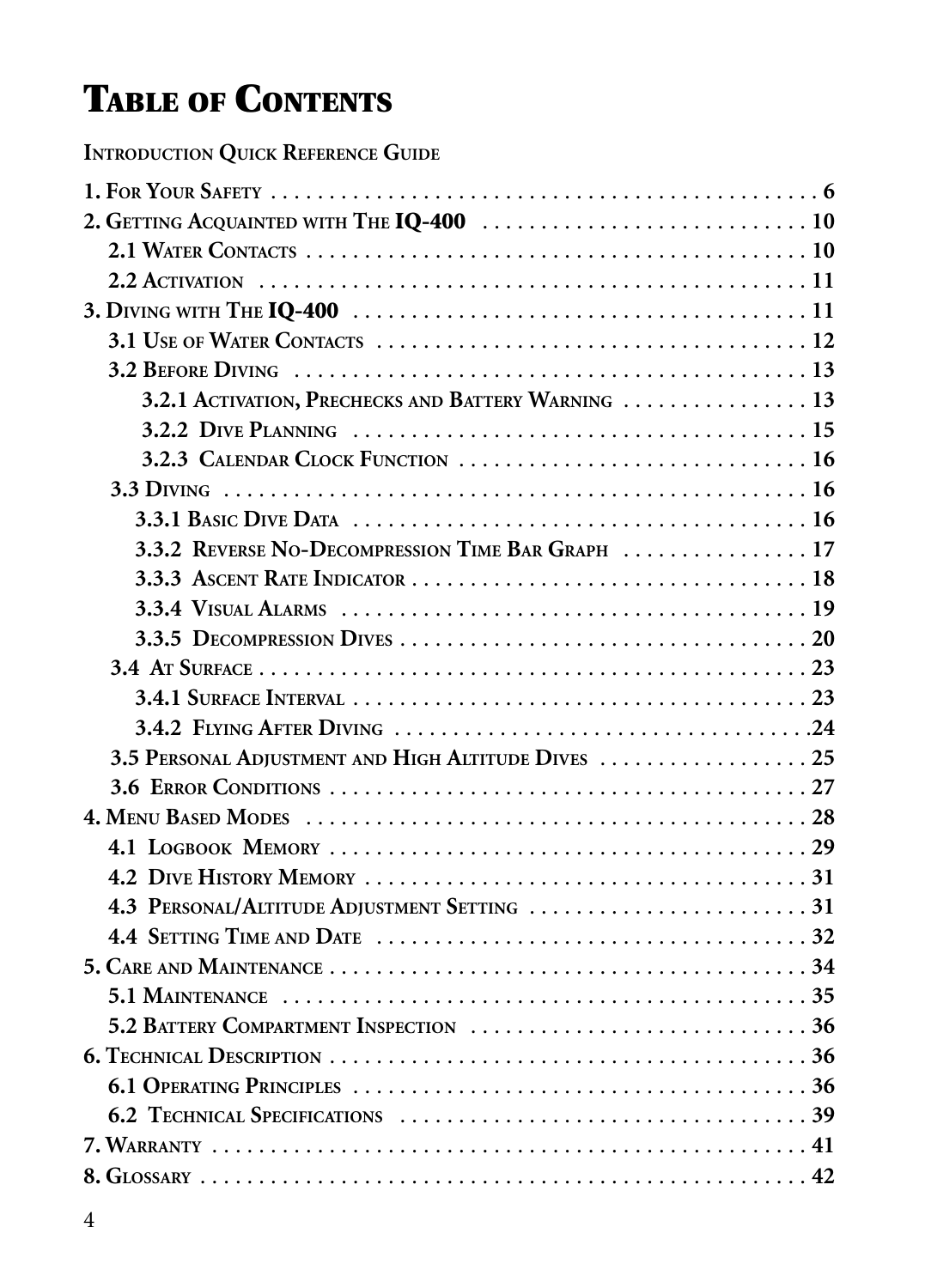# **INTRODUCTION**

Congratulations on your choice of the **TUSA IQ-400** Dive Computer.The **IQ-400** is a compact and sophisticated dive instrument that will give you years of trouble free and joyful diving. **The IQ-400** dive computer will provide you with important information that you will need during, between, and after your dives.

## **Key Features**

The **IQ-400** monitors and reports vital information such as your dive time, current depth, maximum depth, no-decompression time and ascent rate.

The **IQ-400** will also give you information, if through carelessness or emergency you are forced to exceed the no-decompression limits for any dive.

The **IQ-400** has a built-in calendar and clock. It features versatile logbook memory capabilities and long-term historical data. The instrument can be adjusted for diving at different altitudes or to add an extra level of conservativeness if desired.

The screen is protected against scratches and damage by a replaceable shield.

The **IQ-400** is available either as a wrist unit with an optional protective boot or mounted in two gauge or three gauge console or in a hose mounted boot. The modular construction allows for the separate compass module to be attached to the two gauge console at a later stage.

## **Metric and Imperial Units**

All examples in this manual are shown in metric units, including meters and ˚C. The corresponding imperial units are shown in brackets. **The IQ-400** is also available with imperial units, i.e. feet and ˚F.

#### **WARNING ! !VERIFY THAT THE UNITS OF MEASURE, WHETHER METRIC OR IMPERIAL, ARE CORRECT BEFORE STARTING TO DIVE!**

Any confusion resulting from improper selection of units may cause the diver to commit errors that may lead to serious injury.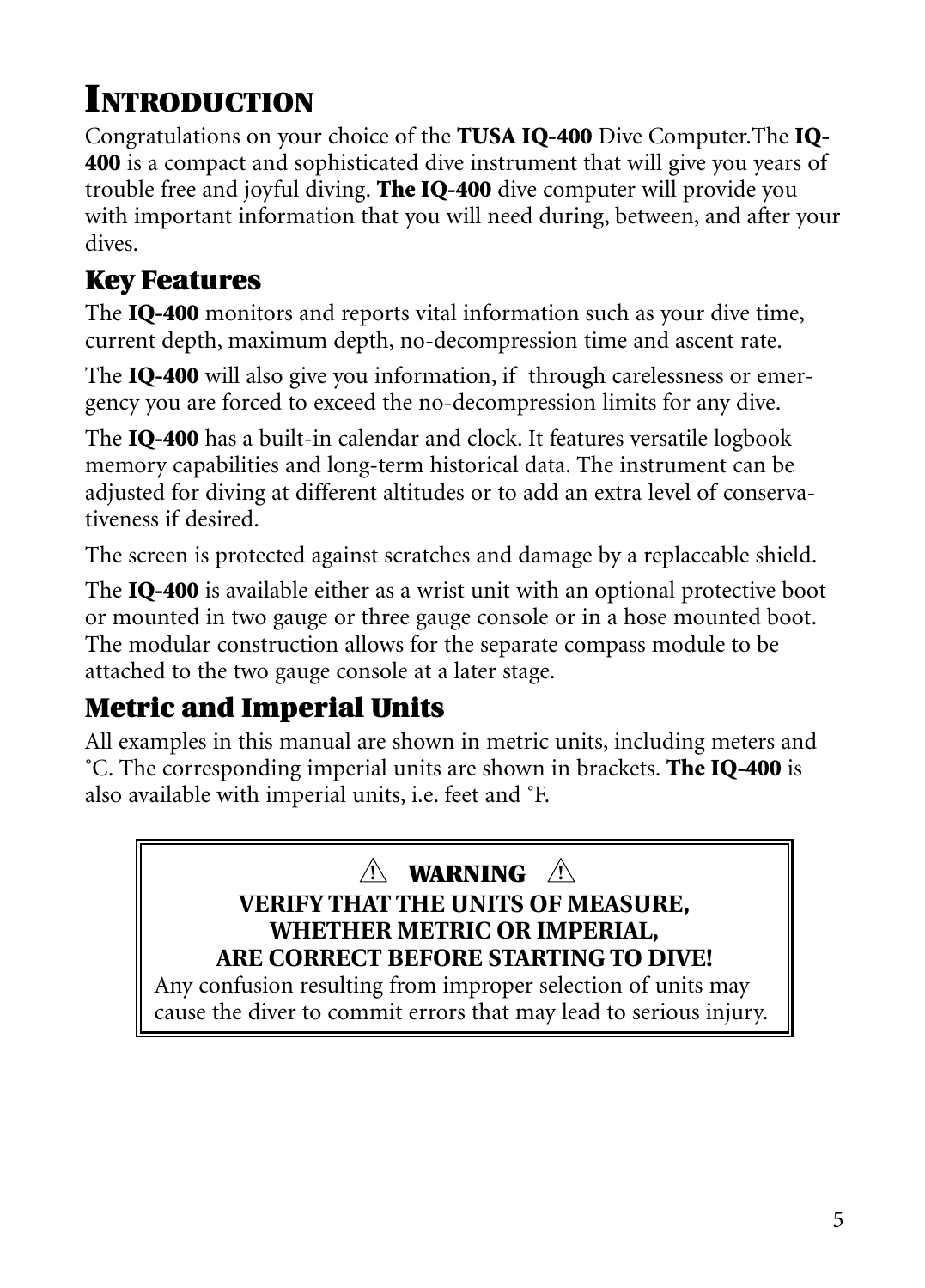# **1. FOR YOUR SAFETY**

Always remember that **The Diver is Responsible for His or Her Own Safety!**

When used properly the **IQ-400** is an outstanding tool for assisting properly trained, certified divers in planning and executing standard and multi-level sport dives within the described no-decompression limits. It is **Not a Substitute for Certified Scuba Instruction** including training in the principles of decompression.

**Do Not** attempt to use the **TUSA IQ-400** without reading this entire Instruction Manual. If you have any questions about the manual or the **IQ-400**, contact your **TUSA** dealer before diving with the **IQ-400**.

## **Back-Up Instruments**

## **WARNING ! ! USE BACK-UP INSTRUMENTS!**

Make certain that you use back-up instrumentation including a depth gauge, submersible pressure gauge, timer or watch, and have access to decompression tables whenever diving with the **IQ-400**.

## **Sharing the IQ-400**

## **WARNING ! !**

**THE IQ-400 SHOULD NEVER BE TRADED OR SHARED BETWEEN USERS WHILE IT IS IN OPERATION!**

Its information will not apply to someone who has not been wearing it throughout a dive or sequence of repetitive dives. Its dive profiles must match that of the user. If it is left on the surface during any dive, it will give inaccurate information for subsequent dives.

No dive computer can take into account dives made without the computer. Thus any diving activity 48 hours prior to initial use of the computer may give misleading information and must be avoided.

## **Personal/ High Altitude Adjustment**

More information about this is given in Section 3.5, "Personal Adjustment and High Altitude Dives".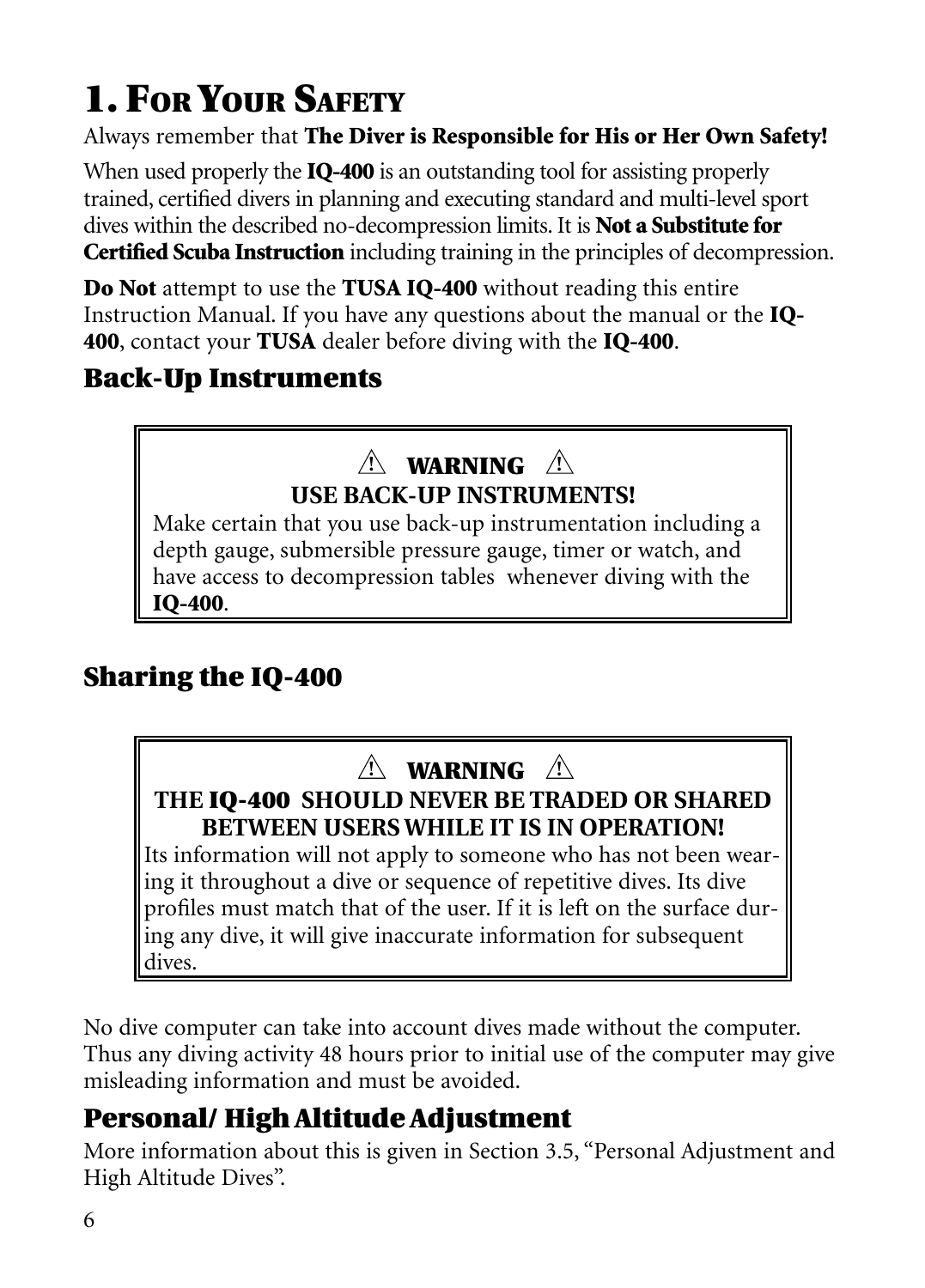#### **WARNING ! ! SET THE CORRECT PERSONAL/ ALTITUDE ADJUSTMENT MODE!**

When diving at altitudes greater than 700 m [2300 ft] the personal/ altitude adjustment feature must be correctly selected in order for the computer to calculate no-decompression status. The diver should also use this option to make the calculation more conservative, whenever it is believed that factors which tend to increase the possibility of decompression sickness exist (see Section 3.5). Failure to properly select the personal/ altitude adjustment mode correctly will result in erroneous data and can greatly increase the risk of decompression sickness.

# **WARNING ! !**

#### **THE IQ-400 IS NOT INTENDED FOR USE AT ALTITUDES GREATER THAN 2400 m (8000 ft)!**

Diving at altitudes above this limit may significantly increase the risk of decompression sickness.

When diving at higher altitudes (above 700 m / 2300 ft), it is essential that the entered altitude mode, i.e. maximum altitude limit of the **IQ-400**, exceeds or is equal to the altitude of the dive site. The altitude mode indicator must show either A1 or A2, depending on the altitude. More information about this is given in Section 3.5, "High Altitude Dives and Personal Adjustment".

## **Decompression Dives**

#### **WARNING ! !DO NOT USE THIS INSTRUMENT TO CONDUCT DECOMPRESSION DIVES!**

TUSA does not recommend this instrument to be used to conduct decompression dives. However, if through carelessness or emergency a diver is forced to exceed the no-decompression limits on a dive, the **IQ-400** will provide decompression information required for ascent. After this the **IQ-400** will continue to provide subsequent interval and repetitive dive information.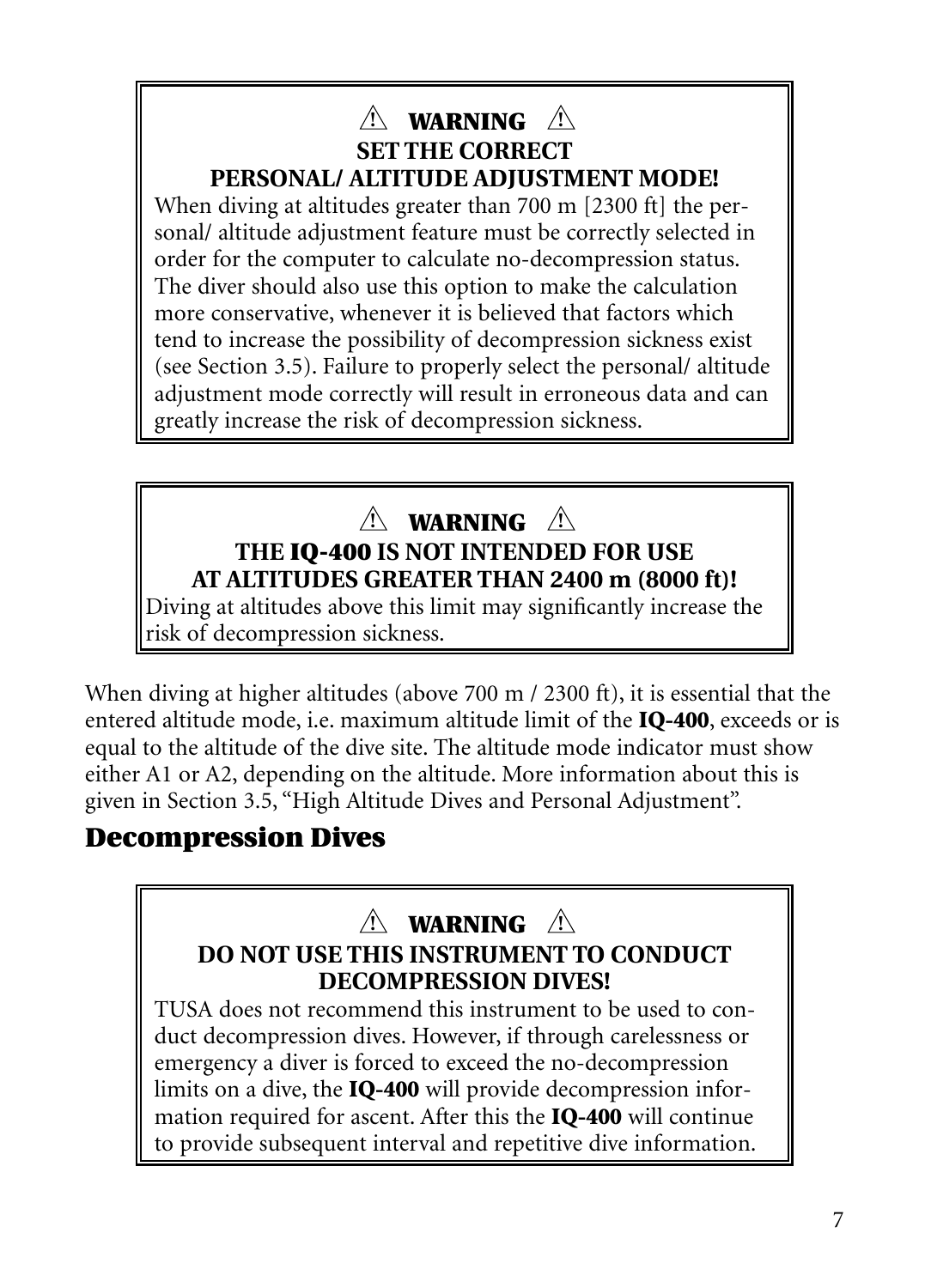## **Emergency Ascents**

In the unlikely event that the **IQ-400** malfunctions during a dive, follow the emergency procedures provided by your certified dive training agency or, alternatively, immediately ascend at a rate slower than 10 m/min [33 ft/min] to a depth between 3 and 6 meters [10 to 20 ft] and stay there as long as your air supply will safely allow.

## **Higher Risk Dive Profiles**

The user must understand that all decompression devices (decompression tables and/or dive computers) are based on mathematical models and that many experts are currently concerned that these models may not under certain conditions adequately describe the physiological phenomena. These conditions are presently identified as dives which incorporate the following (Fig. 1.1):

| <b>Sawtooth Profiles</b>   | where the diver alternates between greater and shal-<br>lower depths repeatedly throughout the dive.                                                                                                                                                                                                      |
|----------------------------|-----------------------------------------------------------------------------------------------------------------------------------------------------------------------------------------------------------------------------------------------------------------------------------------------------------|
| <b>Reverse Profiles</b>    | where the diver spends most of the dive at shallow<br>depths and then descends to the maximum depth<br>shortly before surfacing.                                                                                                                                                                          |
| <b>Consecutive Dives</b>   | where the diver performs repetitive dives to approxi-<br>mately the same maximum depth with only short<br>surface intervals between dives. The risk of decom-<br>pression sickness increases when depth and the num-<br>ber of repetitive dives increase and when the surface<br>intervals are decreased. |
| <b>Multiday Dives</b>      | repetitive dives performed for several consecutive<br>days.                                                                                                                                                                                                                                               |
| <b>Decompression Dives</b> | any dive during which the no-decompression limit<br>has been exceeded or the diver is advised by the com-<br>puter that he may not return directly to the surface.                                                                                                                                        |



Figure 1.1 Higher Risk Profiles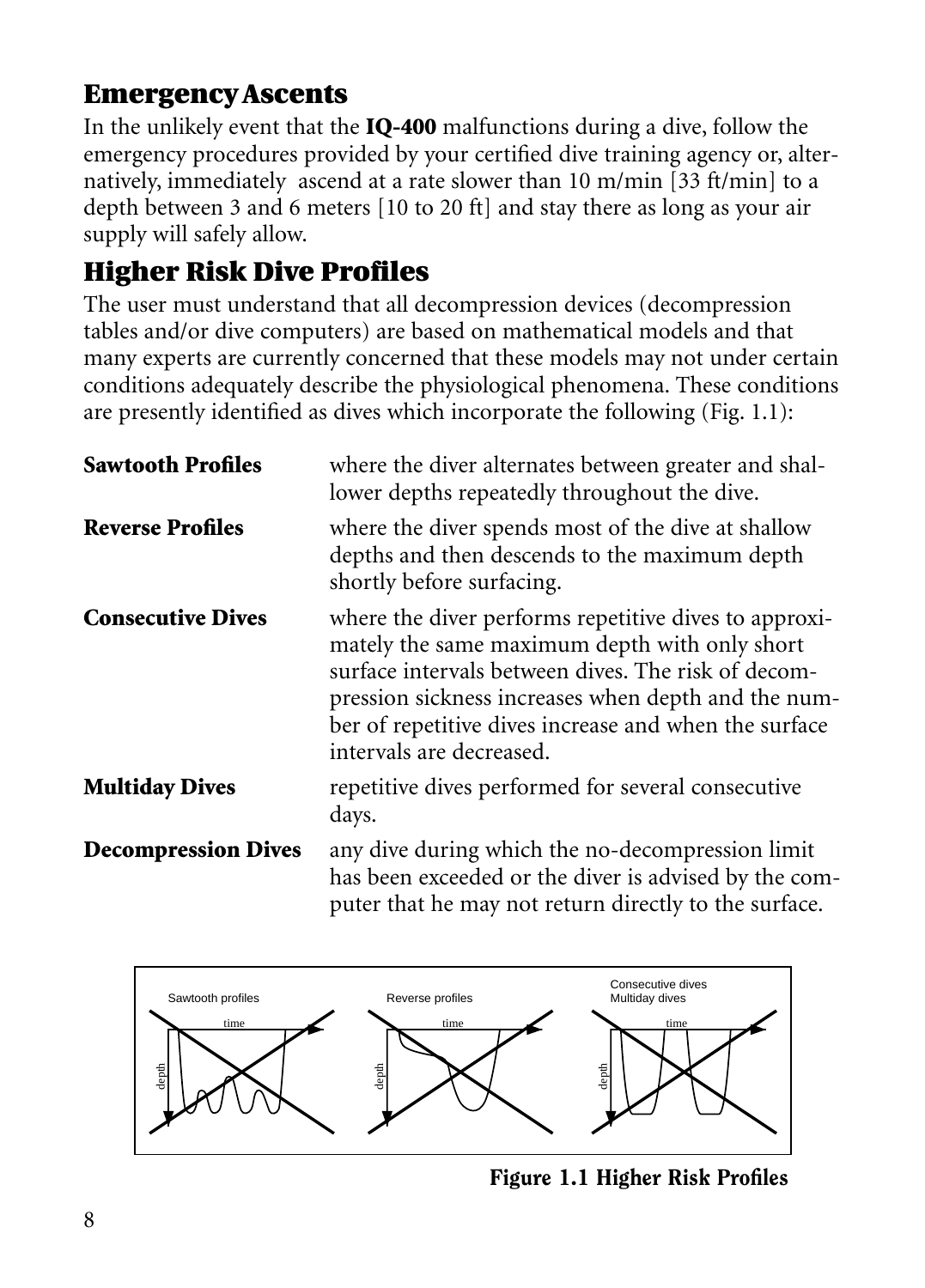## **WARNING ! !**

**DIVE PRACTICES WHICH INCLUDE THE ABOVE DESCRIBED "HIGHER RISK DIVE PROFILES" ARE BELIEVED TO INCREASE THE RISK OF DECOMPRES-SION SICKNESS AND AS SUCH CONSIDERED POTEN-TIALLY DANGEROUS AND SHOULD BE AVOIDED EVEN IF THEY CONFORM TO THE MATHEMATICAL MODEL!**

## **WARNING ! ! DO NOT USE THE IQ-400 WITH NITROX MIX!**

The mathematical tissue calculation model of the **IQ-400** has been designed for use with standard breathing air only (approximately 21% oxygen and 79% nitrogen by volume). Therefore, the **IQ-400** must not be used for diving with "Nitrox" or other mixed gases.

## **Dive Computer Limitations**

While the **IQ-400** is based on current decompression research and technology, the user/ diver must realize that the computer cannot monitor the actual physiological functions of an individual diver. All decompression schedules currently known to the authors, including the U.S. Navy Tables, are based on a theoretical mathematical model which is intended to



Figure 1.2 Recommended Profile

serve as a guide to reduce the probability of decompression sickness.

The mathematical model uses an ascent rate of 10 m/min [33 ft/min]. Therefore it is critical that a proper ascent rate is always used.

The reader/diver is forewarned that individual physiological differences, severe environmental conditions and predive activities, especially those which tend to increase dehydration, may increase the risk of decompression sickness.

As a safety precaution TUSA recommends that divers using the **IQ-400** should maintain no less than 10 minutes no-decompression time remaining at all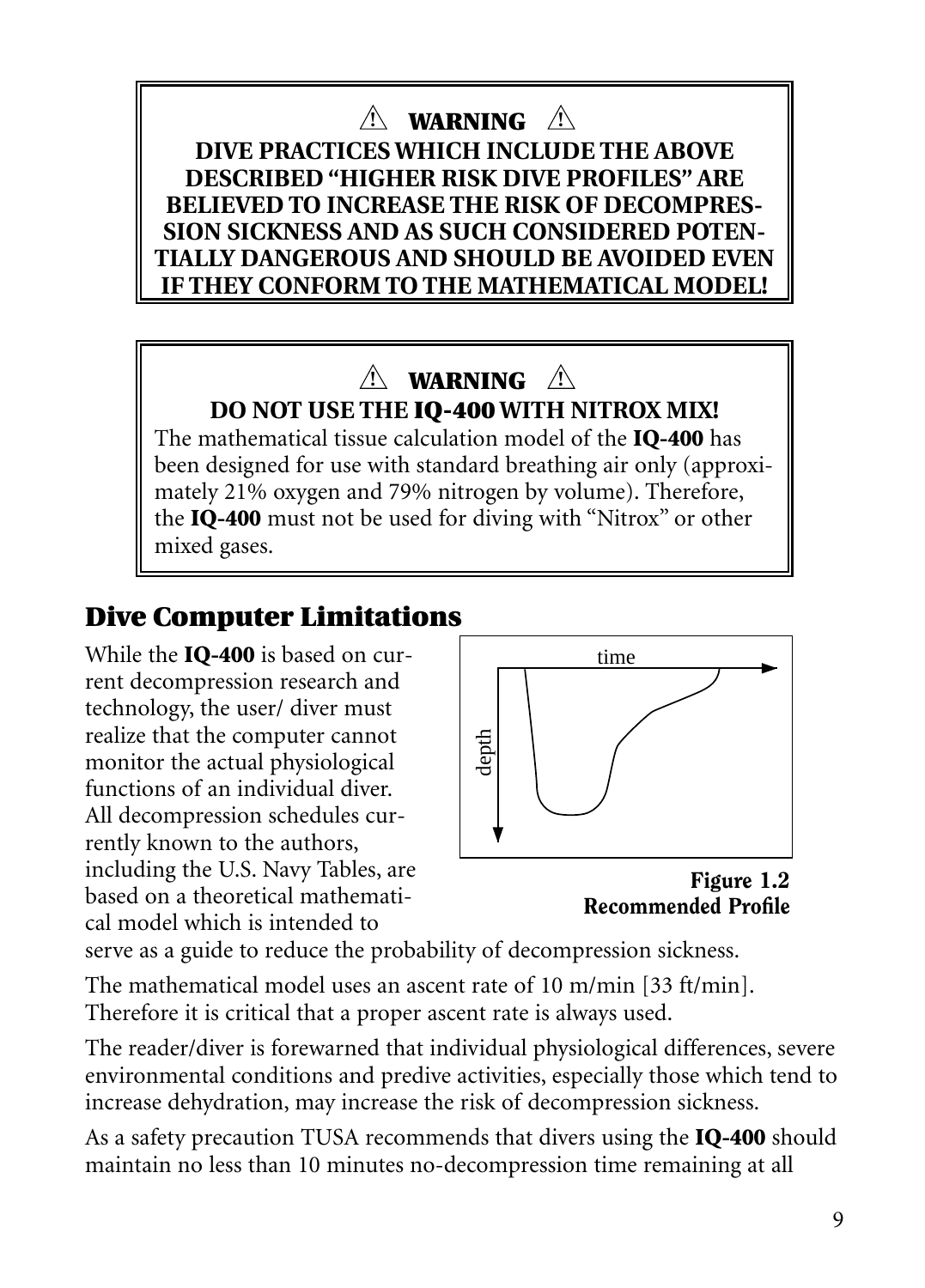times during the dive. This is especially important for divers in poor physical condition, in cold water or other arduous conditions.

Historically divers have been advised to always include a margin of safety in their diving activities. TUSA supports these practices and strongly recommends that the diver make the deepest portion of the dive near the beginning of the dive and gradually progress into shallower depth, allowing time for a 3 to 5 minutes "safety stop" at a depth range of 3 to 6 meters (10 to 20 ft). This is believed to be effective in further reducing the risk of decompression sickness.

Furthermore, the reader/diver is advised that any dive carries some risk of decompression sickness and neither the authors, nor TUSA will assume any responsibility or liability for accidents or injuries which might occur for any reason.

# **2. GETTING ACQUAINTED WITH THE IQ-400**

#### **WARNING ! !READ AND UNDERSTAND THE ENTIRE OWNER'S MANUAL BEFORE DIVING!**

Failure to complete this step may result in serious personal injury.

The purpose of this section is to provide the user with initial information to preview the operation of the computer. Since this information is limited, it is imperative that you read and understand the entire owner's manual before attempting to dive.

## **2.1 Water Contacts**

The **IQ-400** has three water contacts on the face of the instrument:

| <b>©MODE/ OPLAN:</b> common contact |                                                           | $\sim$ LOG/ON    |
|-------------------------------------|-----------------------------------------------------------|------------------|
| $O$ PLAN:                           | activation and dive planning contact                      | $\rightarrow$ ON |
| <b>QMODE:</b>                       | time display and mode selection contact $\rightarrow$ LOG |                  |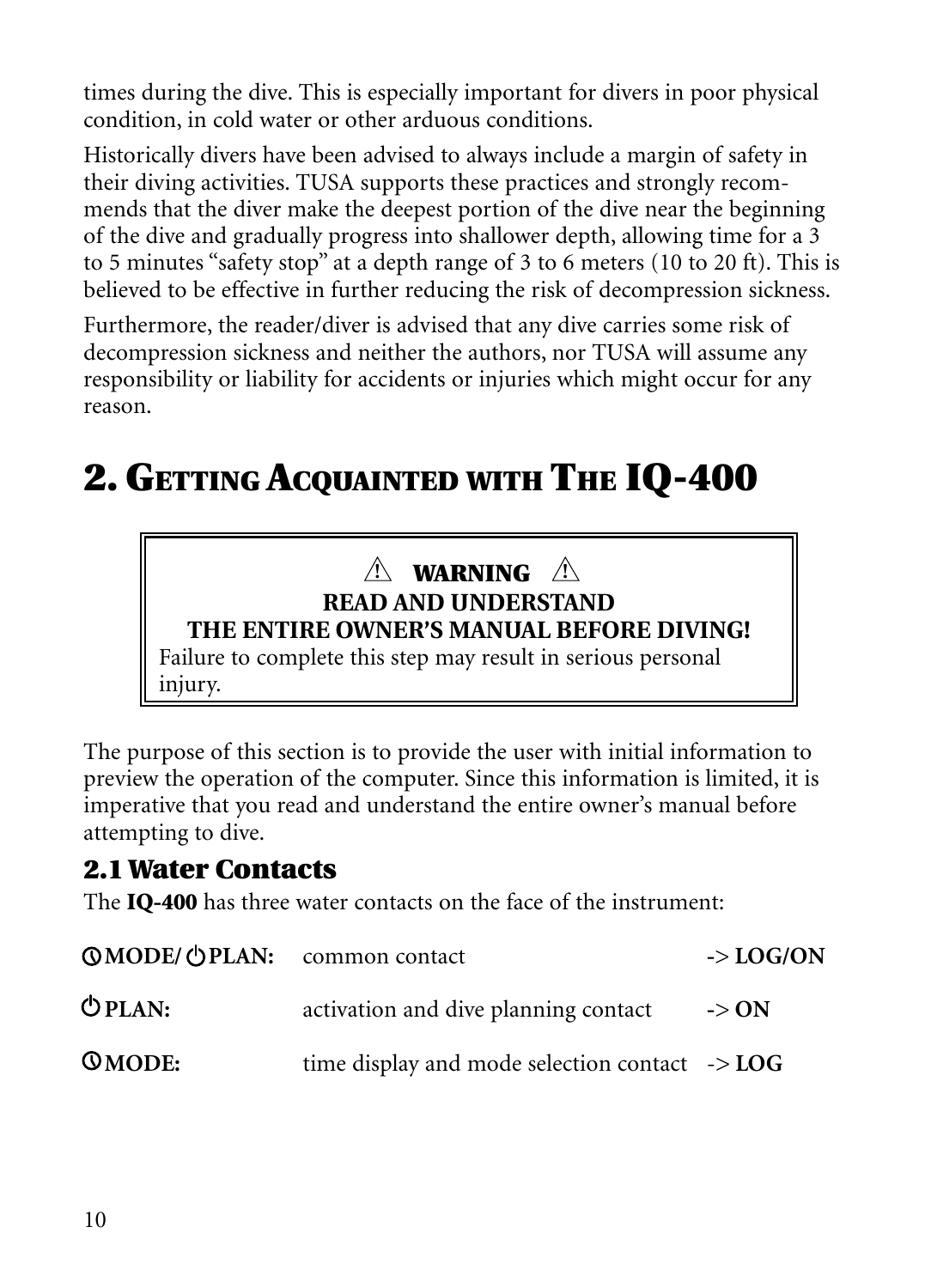

Figure 2.1 Activation *Touch the PLAN and MODE/ PLAN contacts with moistened fingers*



On the surface the **IQ-400** is operated by simultaneously touching the MODE/PLAN contact and one or two of the other contacts. When doing this, your finger tips should be wet or moist to establish the necessary electric contact. When submerged these contacts are automatically connected by the conductivity of the water.

## **2.2 Activation**

The calendar clock is always shown on the display, when the dive computer is deactivated. In this mode the power consumption of the **IQ-400** is minimal.

The **IQ-400** is activated by touching the  $\Phi$ PLAN and  $\overline{Q}$ MODE/ $\overline{Q}$ PLAN contacts (Fig 2.1). The first display, the STARTUP, shows all available elements and immediately after this the battery power indicator. A few seconds later the READY display will appear, showing zero values (Fig. 2.2).

At this time, perform a precheck making sure that the **IQ-400** operates correctly, that the low battery indicator is not on and that the personal/ altitude adjustment setting is correct.

If the battery symbol is displayed and stays on all the time the **IQ-400** should not be used (Fig. 2.3).

Ready Display



Figure 2.3 Battery Warning *The battery symbol when displayed all the time indicates that the battery is too low for diving \*Refer to figure 3.3 for battery power indicator. (see page13)*

# **3. DIVING WITH THE IQ-400**

This section contains instructions on how to operate the **IQ-400** and interpret its displays. Each display has been carefully designed to provide important information you will need to plan your dive or dive series.

You will find that the **IQ-400** is easy to use and read. Each display shows only the data relevant to that specific diving situation. For example, while you are on a dive, surface interval data is irrelevant and therefore not shown. On the other hand, while you are on the surface after a dive, remaining no-decompression time for that dive is irrelevant and therefore replaced with information for your next dive.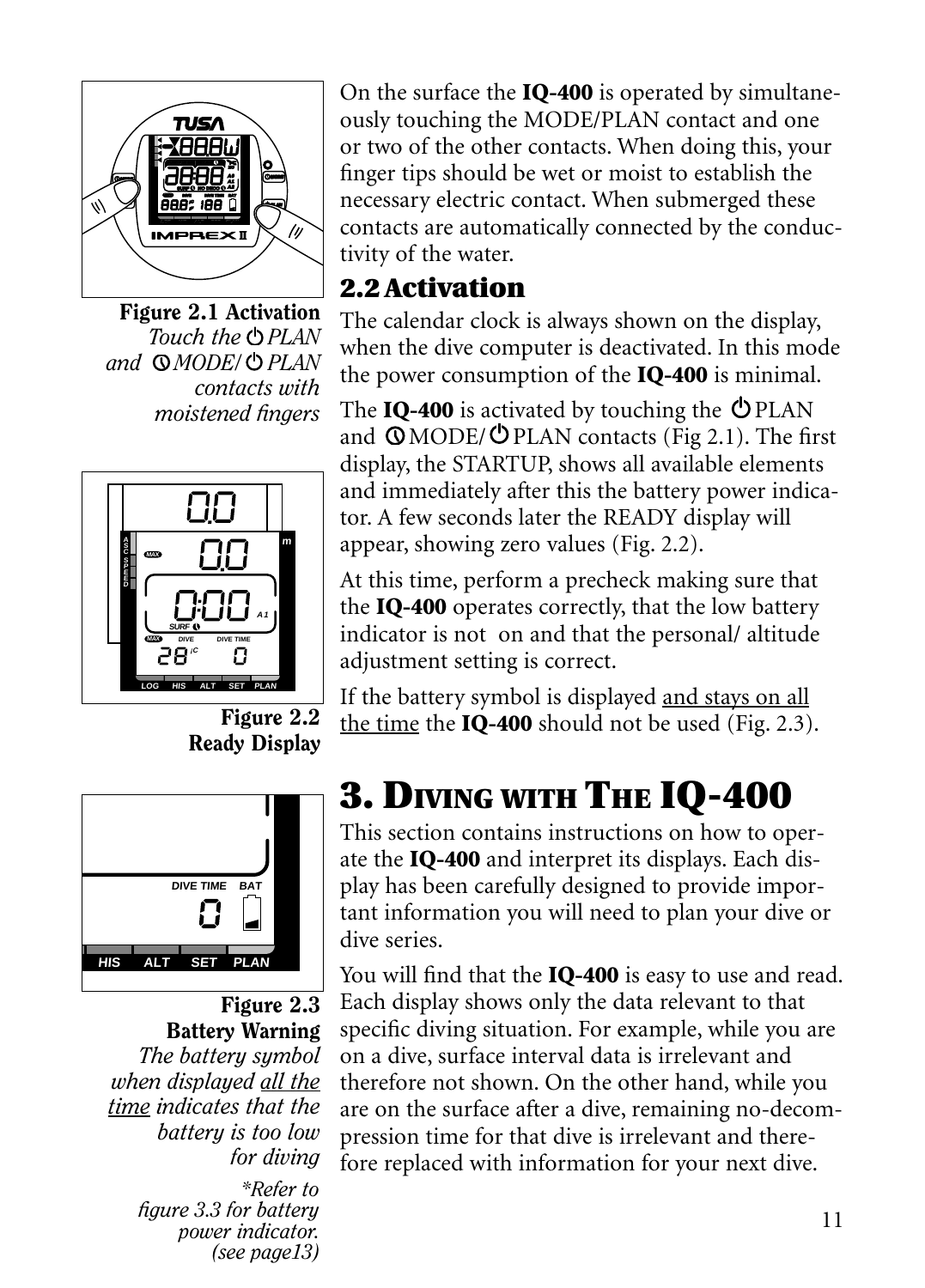## **3.1 Use of Water Contacts**

As described in Section 2.1, "Water Contacts", the **IQ-**400 is controlled with the MODE/PLAN,PLAN, and MODE contacts (Fig 3.1), as follows:

#### **Activation:**

Touch the **OPLAN** and **QMODE/ OPLAN** contacts.

#### **Dive Planning:**

Once the **IQ-400** has been activated, touch the PLAN and MODE/ PLAN contacts.

#### **Clock:**

Once the **IQ-400** has been activated, touch the MODE and MODE/ PLAN contacts for two seconds. The time is then displayed for four seconds.

When the  $\mathbb{Q}$ MODE and  $\mathbb{Q}$ MODE/ $\mathbb{Q}$ PLAN contacts are touched for over three seconds, the display will start to scroll through the following modes. Lift your fingers when the desired mode is displayed:

#### **Logbook Memory:**

At *LOG* the logbook memory is accessed.

#### **Dive History Memory:**

At *HIS* the history memory is accessed.

#### **Personal/ Altitude Adjustment Setting:**

At *Alt* the personal and/or altitude adjustment can be set.

#### **Time Setting:**

at *Set* the time and date can be adjusted.

#### **Return:**

you can at any time exit the above modes by touching all three contacts at the same time. First make contact between the  $\bigcirc$  PLAN and  $\bigcirc$  MODE contacts, e.g. by covering both contacts with your right thumb. Without lifting your right thumb, touch the  $\mathbb{Q}$  MODE/ $\mathbb{Q}$ PLAN contact with your left thumb. Alternatively, you can exit the modes simply by submerging the **IQ-400** in water.

You may sometimes encounter problems in using the contacts, or the **IQ-400** may activate on its own. The reason for this is probably contamination or



Figure 3.1 Using the Water Contacts

*a) Activation and dive planning b)Time display and menu based modes c) Exit the modes*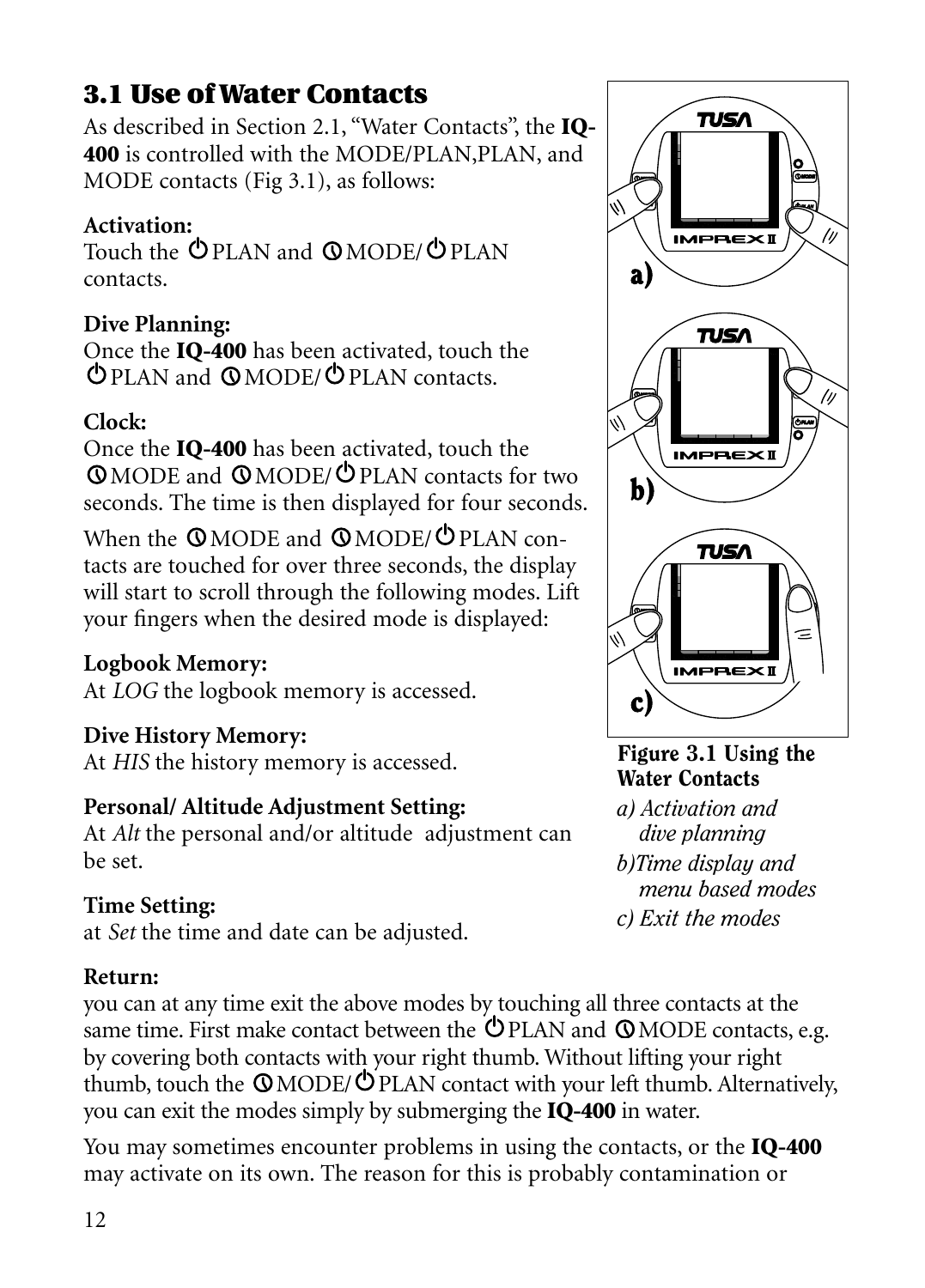

Figure 3.2 Startup I *All segments shown*



Figure 3.3 Startup II *Battery power indicator. When two or less bar graph segments are shown the IQ-400 should not be used for diving*

invisible marine growth that may create an unwanted electric current between the water contacts. It is therefore important that the **IQ-400** be carefully washed in fresh water after the day's diving is completed. The contacts can be cleaned with a soft pencil eraser.

**3.2 Before Diving** *3.2.1 Activation, Prechecks and Battery*

## **WARNING ! !**

The **IQ-400** is always ready for use and will activate if submerged. However, it is necessary to turn it on before diving to check the personal/ altitude adjustment setting, battery power, etc. This is done, either by immersing it in water for a couple of seconds or by connecting the  $\Phi$ PLAN and  $\mathbb{O}$ MODE/ $\mathbb{O}$ PLAN contacts with fingertips.

When deactivated the time display is always shown. Once activated all display elements will turn on (showing mostly figure 8's and graphical elements) (Fig. 3.2). A few seconds later the battery power bar

graph is shown (Fig. 3.3). Next, the screen will alternate between two READY displays, confirming that the activation is complete (Fig. 3.4). At this time, perform your precheck making sure that:

\* the **IQ-400** operates and provides a complete display

\* the low battery indicator is not on

\* the personal/ altitude adjustment setting is correct

The **IQ-400** is now ready for diving. If the **IQ-400** is not taken on a dive after activation, it will automatically switch off to the time display in 10 minutes to conserve the battery power.

The **IQ-400** does not need to be reactivated for repetitive dives. It will remain active until it has calculated that all residual nitrogen has off-gassed. This may take up to 48 hours, as described in Section 6.1, "Operating Principles".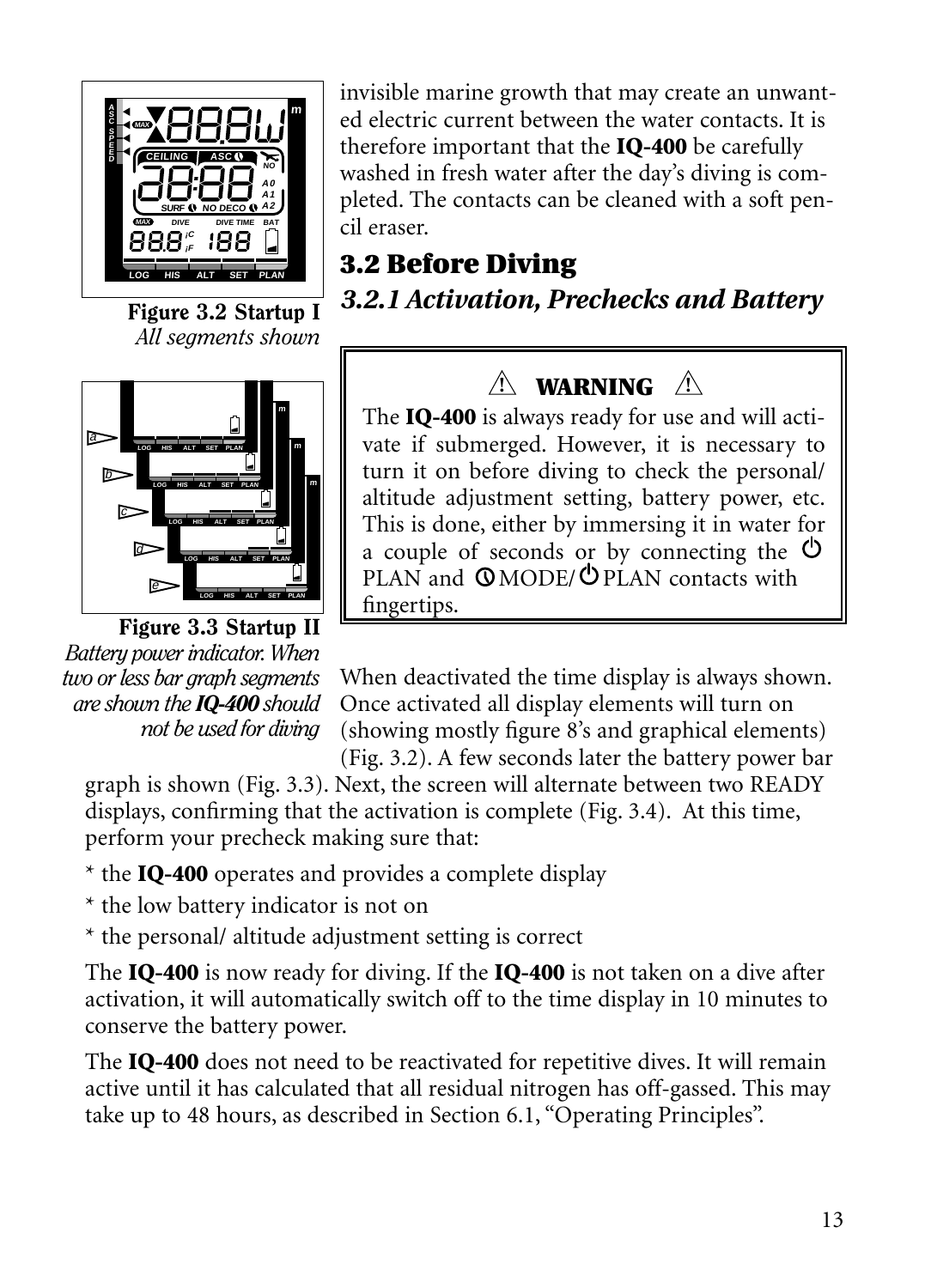## **Personal Adjustment and High Altitude Diving**

## **WARNING ! ! SET THE CORRECT PERSONAL/ ALTITUDE ADJUSTMENT MODE!**

When diving at altitudes greater than 700 m [2300 ft] the personal/ altitude adjustment feature must be correctly selected in order for the computer to calculate no-decompression status. The diver should also use this option to make the calculations more conservative, whenever it is believed that factors which tend to increase the possibility of decompression sickness exist (see Section 3.5). Failure to properly select the personal/ altitude adjustment mode correctly will result in erroneous data and can greatly increase the risk of decompression sickness.

#### **WARNING ! !THE IQ-400 IS NOT INTENDED FOR USE AT ALTITUDES GREATER THAN 2400 m (8000 ft)!**

Diving at altitudes above this limit may significantly increase the risk of decompression sickness.



Figure 3.4 Ready Displays *The maximum depth and dive time are zeros (as no dives have yet been made), the surface interval time is 0 hours 8 minutes (in this case eight minutes after activization), the temperature is 22°C [72°F] and the present depth is 0.0m [0ft]. The personal/altitude adjustment mode is A1. The depth display will alternate between present and maximum depth. The Low Battery Warning (battery symbol) indicates that the battery is too low for diving.*

If you are diving at higher altitudes, make sure that the altitude mode has been set according to the altitude of your dive site.

For information on how to select the correct altitude setting and how to use the personal adjustment, see Section 3.5, "Personal Adjustment and High Altitude Dives".

## **Battery Power Indicator And Low Battery Warning**

The **IQ-400** has a unique visual Battery Power Indicator designed to give you an advance notice of impending need to change the battery.

The Battery Power Indicator will always be seen during activation. The following table 3.1 shows the various warning levels (see also Fig. 3.3).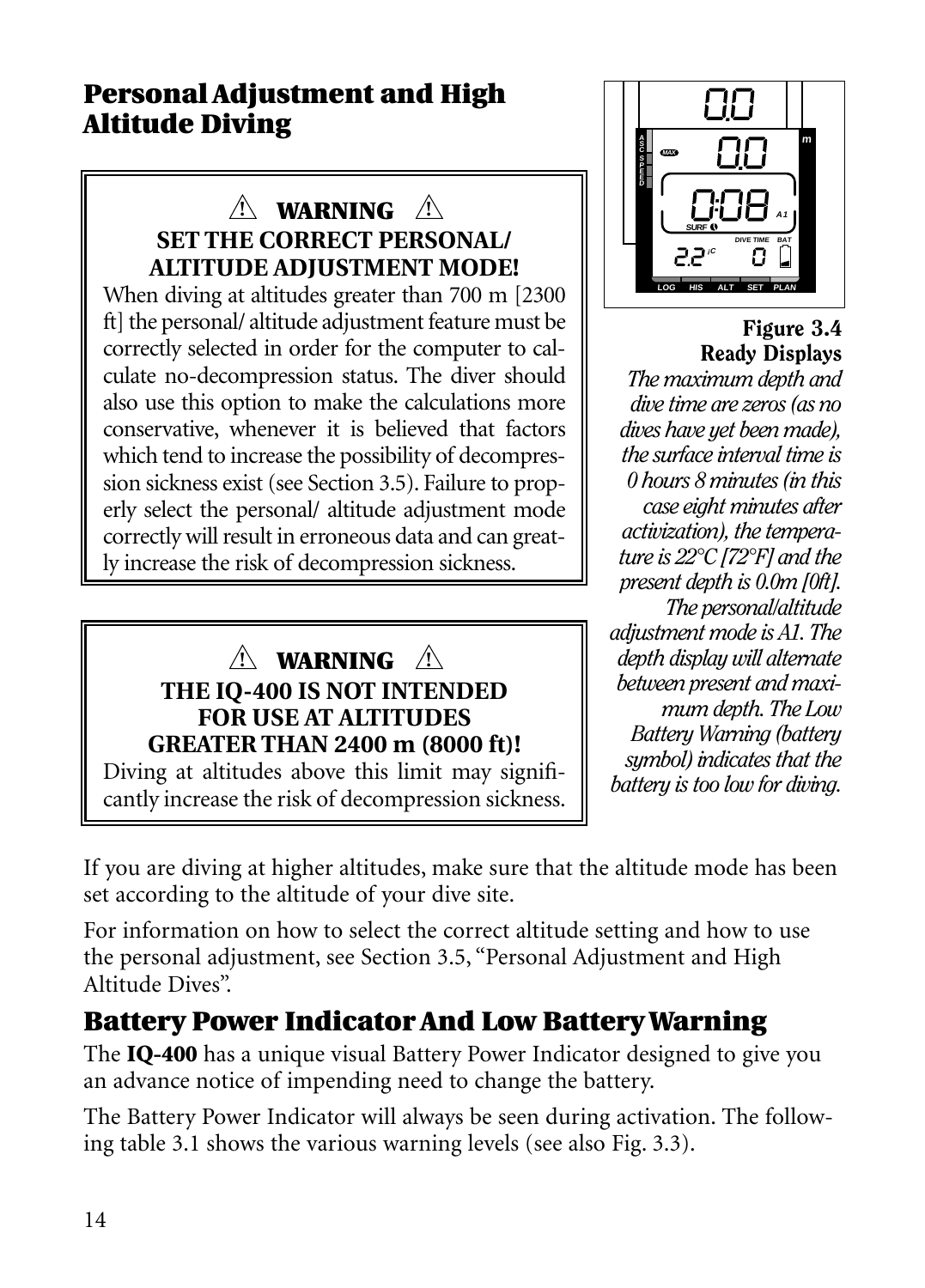| <b>Battery Voltage</b> | <b>Display After Activation</b> | Operation                                                                                                                     | <b>Figure</b>    |
|------------------------|---------------------------------|-------------------------------------------------------------------------------------------------------------------------------|------------------|
| over 3.0V              | five bar graph segments         | normal, new battery                                                                                                           | 3.3a)            |
| $3.0V - 2.9V$          | four bar graph segments         | normal                                                                                                                        | 3.3 <sub>b</sub> |
| $2.9V - 2.8V$          | three bar graph segments        | battery change<br>is recommended                                                                                              | 3.3c)            |
| $2.8V - 2.7V$          | two bar graph segments          | don't dive, change<br>the battery                                                                                             | 3.3d)            |
| less than 2.7V         | one bar graph segment           | don't dive.<br>after three more<br>activations the<br>computer stays<br>deactivated until the<br>battery has been<br>replaced | 3.3e             |

## **Table 3.1. Battery Power Indicator**

After activation the Low Battery Warning is indicated by the battery symbol.

If the battery symbol is displayed in the surface mode or if the display is faded or weak, the **IQ-400** should not be used (Fig. 3.4). It indicates that the battery is too low to operate the **IQ-400**. If the low battery symbol appears during a dive, you should abort the dive and begin ascent to the surface.

## **NOTE ! !**

Temperature affects the battery voltage. If the **IQ-400** is stored at temperatures below freezing point, the low battery warning may be displayed even though the battery has enough capacity in warmer conditions. Make sure that the low battery warning disappears before diving.

## *3.2.2 Dive Planning*

It is possible at any time on the surface to enter the DIVE PLANNING mode, simply by touching the  $\Diamond$  PLAN and  $\Diamond$  MODE/ $\Diamond$  PLAN contacts. The display will rapidly cycle through the no-decompression limits for various depths from 9 m [30 ft] to 45 m [150 ft] in 3 m [10 ft] increments (Fig. 3.5). It takes about 45 seconds to run through the complete cycle, after which the **IQ-400** will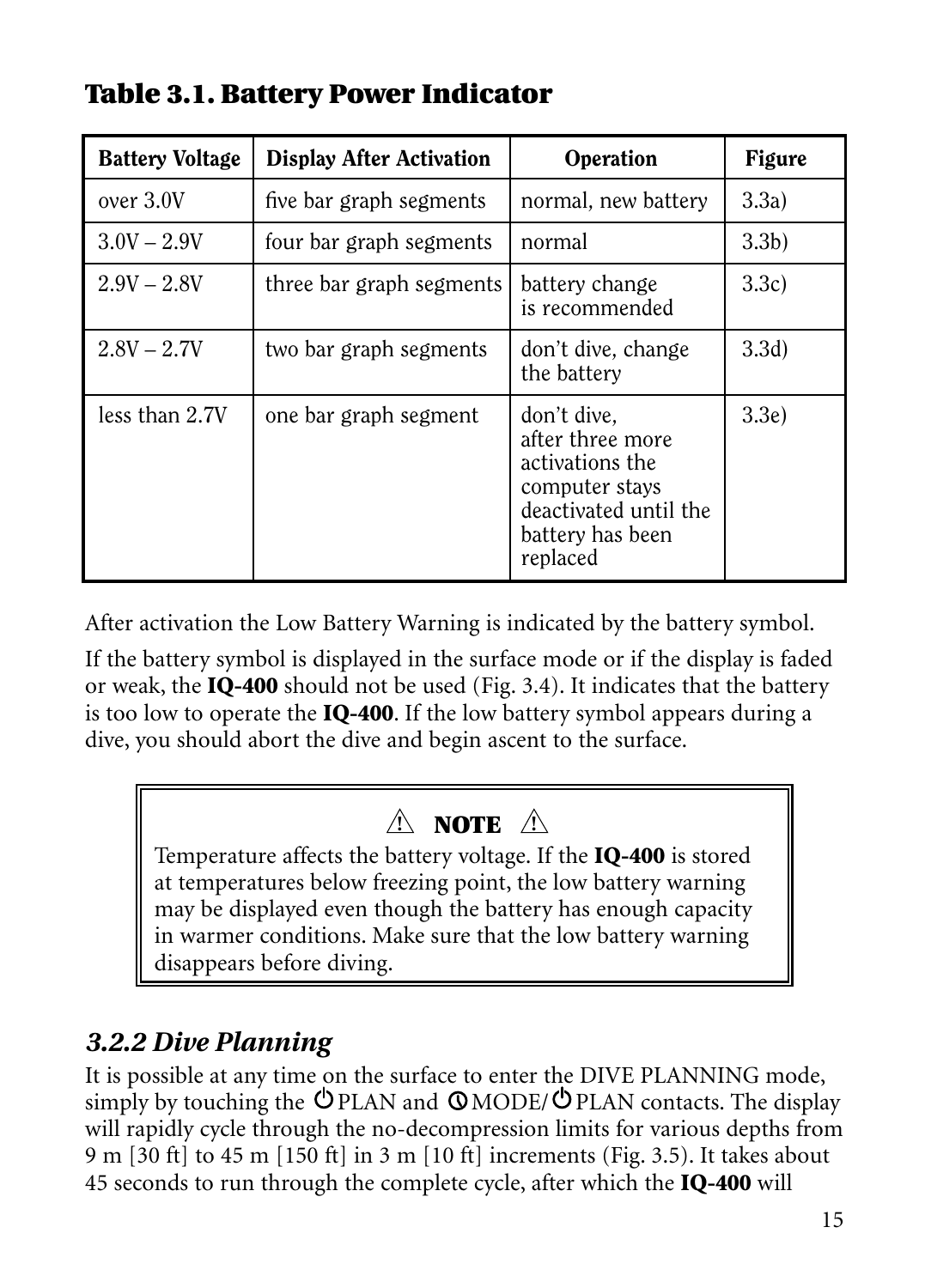automatically return to the READY display.

Higher personal/ altitude adjustment modes will shorten the no-decompression time limits. These limits at different personal/ altitude adjustment mode selections are shown in Tables 6.1 and 6.2 in Section 6.1, "OPERATING PRINCIPLES".

## **Dive Numbering Shown During Dive Planning**

Several repetitive dives are considered to belong to the same repetitive dive series when the **IQ-400** has not deactivated itself. The first dive of the series will be numbered as DIVE 1, the second as DIVE 2, the third as DIVE 3 etc. (Fig. 3.6).

When the surface time has been less than 10 minutes, the dives are considered to be the same. The dive number will not change for the second part of such a dive and the dive time will start where it left off.

## *3.2.3 Calendar Clock Function*

The calendar clock is always shown on the display, when the **IQ-400** is deactivated.

Once the **IQ-400** is activated the TIME display can be retrieved any time on the surface mode by touching the MODE and MODE/PLAN contacts for about two seconds. The current time and date will be shown for four seconds (Fig. 3.7).

When diving, the dive entry time and date is registered in the logbook memory. Remember always to check before diving that the clock is set, especially when traveling to different time zones. For adjusting the clock, refer to Section 4.4, "Setting Time and Date".

In the metric version of the **IQ-400**, the 24-hour time system is used, while in the imperial version the 12-hour time system is used.

## **3.3 Diving**

## *3.3.1 Basic Dive Data*

The **IQ-400** will remain in the SURFACE mode at depths less than 1.8 m [6 feet]. At depths greater than 1.8 m the **IQ-400** will go into the DIVE mode.



Figure 3.5 Dive Planning *The no-decompression time limit at 30.0m (100ft) is 14 minutes in A1 mode.*



Figure 3.6 Dive Planning *The no-decompression time limit at 30.0m (100ft) is decreased to 5 minutes in A1 mode after the third dive of the series.*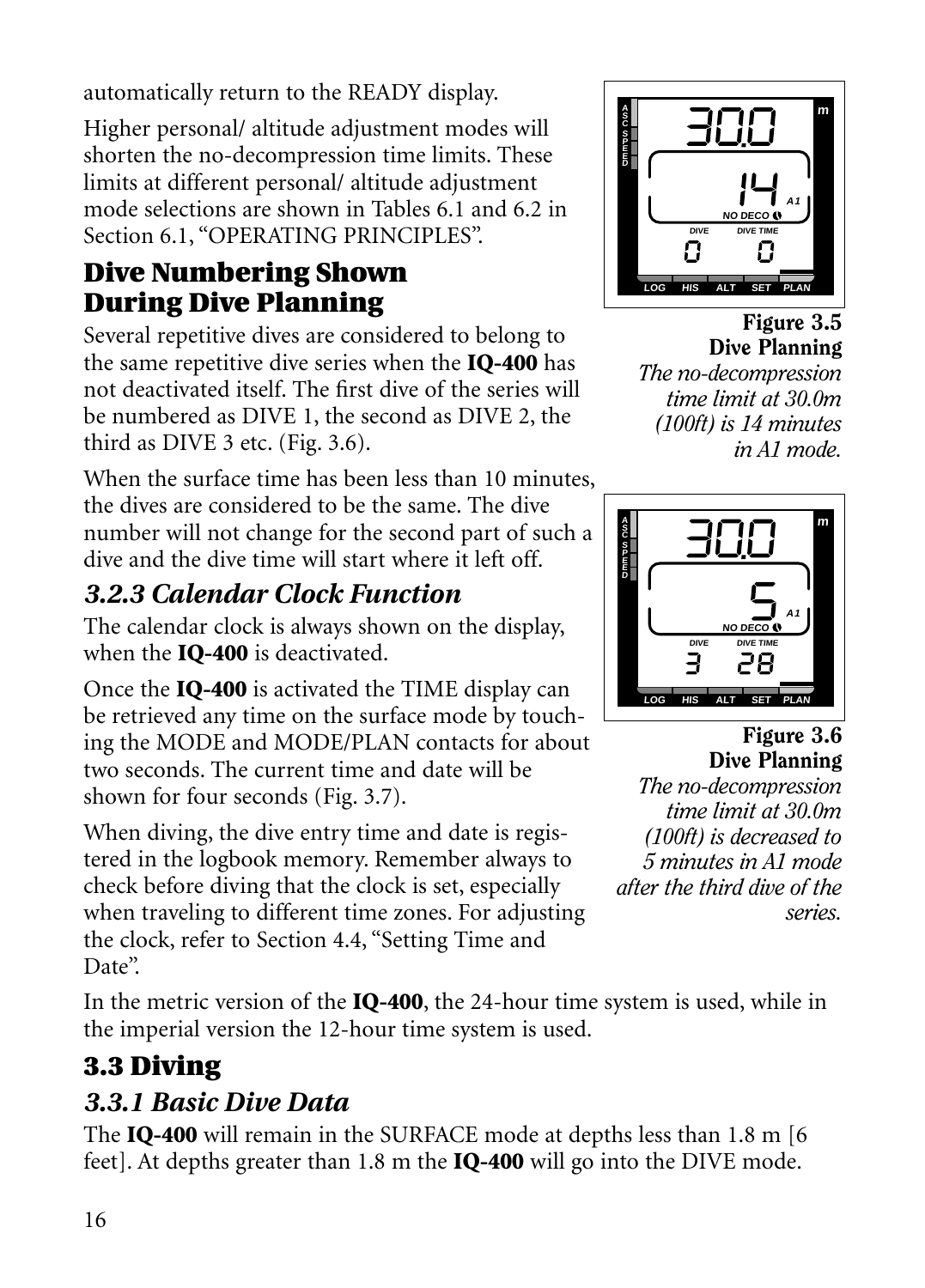

Figure 3.7 Time Display

*The time is 10:30 (in case of imperial unit, A for A.M. and P for P.M. would be shown in upper left hand corner of the display). The date is 18.2 or February 18th. PLEASE NOT: The date will always be displayed with the days of the month first, followed by the month.*



## Figure 3.8 Diving Display

*The present depth is 19.3m (63 ft) [d], the no decompression time limit is 23 minutes [a] in A1 mode [e] and the dive time is 6 minutes [f]. Maximum depth during this dive 29.8m (98ft) [b] and water temperature 18°C (64°F) [c] are alternating in the lower left corner.*

Each piece of information on the display is clearly marked (Fig. 3.8). During a no-decompression dive, the following information will be shown:

- the available no-decompression time (a) in minutes is shown as NO DEC TIME. It is calculated based on the five factors listed in Section 7.1, "OPERATING PRINCIPLES".
- your present depth (d) is shown in meters [ft].
- the elapsed dive time (f) in minutes in the lower right corner, shown as DIVE TIME.
- the personal/ altitude adjustment (e) setting (A0, A1, or A2).

In the lower left corner the following information will alternate:

- the maximum depth during this dive (b) in meters [ft], indicated as MAX, for about 5 seconds.
- the water temperature (c), with ˚C for Centigrade [or °F for Fahrenheit], for about 3 second.

#### *3.3.2 Reverse No-Decompression Time Bar Graph*

The available no-decompression time is also shown visually in the multi-function bar graph in the bottom of the display (Fig. 3.9). When your available no-decompression time decreases below 60 minutes, the first bar graph segment appears. As your body absorbs more nitrogen, more segments start to appear.

## **Green Zone (a)**

As a safety precaution TUSA recommends that divers using the **IQ-400** should maintain the nodecompression bar graph within the green zone.

## **Yellow Zone (b)**

As all of the bars appear (yellow zone), your nodecompression limit is less than 10 minutes and you are getting very close to no-decompression limits. At this point, you should start your ascent towards the surface.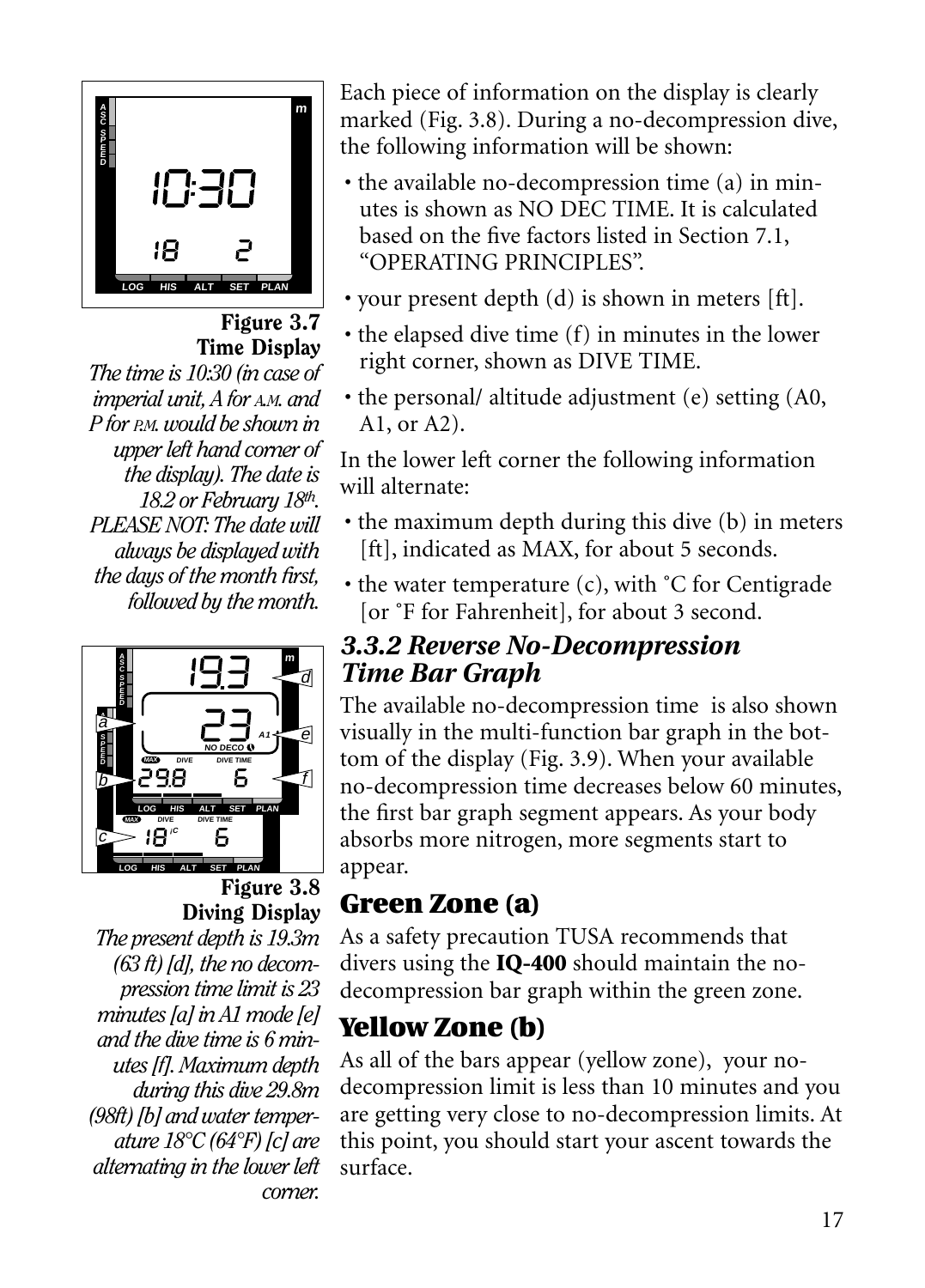## *3.3.3 Ascent Rate Indicator*

The ascent rate is shown graphically with a pointer in the upper left corner, next to the notation ASC RATE, as follows:

| Ascent rate<br>indicator | Ascent<br>speed                         | Example in<br>Fig. no. |
|--------------------------|-----------------------------------------|------------------------|
| No segments              | Below 5 m/min<br>[16 ft/min]            | 3.8                    |
| Segment one              | $5 - 7$ m/min<br>$[16 - 23 ft/min]$     | 3.9                    |
| Segment two              | $7 - 9$ m/min<br>$[23 - 30$ ft/min      | 3.10                   |
| Segment three            | $9 - 11$ m/min<br>$[30 - 36$ ft/min     | 3.11                   |
| Segment four             | Above 11 m/min<br>[36 ft/min]           | 3.12                   |
| Blinking SLOW            | Above $10 \text{ m/min}$<br>[33 ft/min] | 3.12                   |

**<sup>S</sup> <sup>m</sup> P E E D A1 NO DECO MAX DIVE TIME** я **LOG ALT SET PLAN HIS** a  $/b$ 

Figure 3.9 Reverse No-Decompression Time Bar Graph

*The first bar from the left appears when the available no-decompression time decreases below 60 minutes. The following bars appear when the available no-decompression time decreases below 40, 30, 20 (green zone, a) and 10 minutes (yellow zone, b).*

The SLOW warning alternates with the current depth. The SLOW warning is an indication that the maximum ascent rate has been exceeded continuously, whereas the ascent rate indicator shows present ascent speed.

Whenever the SLOW warning appears, you should immediately slow down or stop your ascent until the warning disappears. You must not ascend shallower than 3 m [10 ft] with the SLOW warning on. If you reach this depth with SLOW on, you must stop at this depth and wait until the warning disappears.



ascent rate.



Figure 3.10 Dive Planning *Pointer at position two: ascent rate 7 – 9 m/min. (23 – 30 ft/min.)*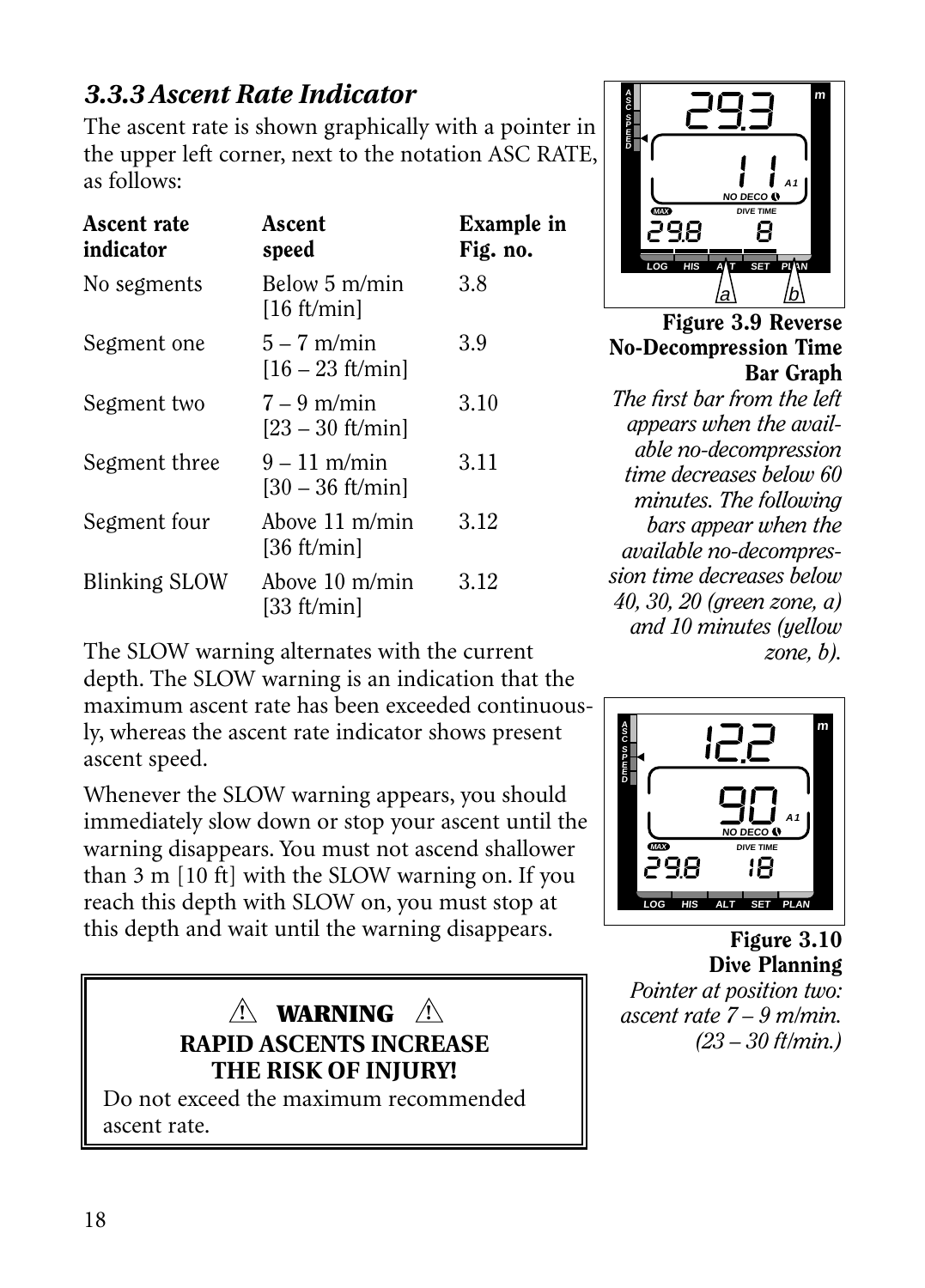

Figure 3.11 Ascent Rate Indicator *Pointer at position three: ascent rate 9 – 11 m/min (30 – 36 ft/min).*



Figure 3.12 Ascent Rate Indicator *Pointer at position four: ascent rate is more than 11 m/min (36 ft/min). blinking SLOW displayed means that the ascent rate 10 m/min (33 ft/min) has been violated continuously. This is a caution to slow down!*

You must never surface with the SLOW warning on. If you do this, the warning will continue to flash until the unit deactivates itself in the normal manner. This may take up to 40 hours.

# **WARNING ! !**

**DO NOT ATTEMPT TO DIVE FOLLOWING A SURFACE INTERVAL DURING WHICH THE SLOW INDICATOR REMAINS ACTIVATED!**

Violation of the maximum ascent rate may invalidate the calculations for the next dive.

## **NOTE ! !**

**TUSA** highly recommends a safety stop at the end of every dive in the range of  $3 \text{ m} - 6 \text{ m}$  [10] ft – 20 ft  $\vert$  for 3 – 5 minutes.

## *3.3.4 Visual Alarms*

The **IQ-400** features visual alarms to alert you when you are approaching dangerous situations.

#### **Potential danger situations during a dive occurs when:**

• the no-decompression dive turns into a decompression dive. One arrow pointing upwards and the ascend warning CEILING/ASC TIME will appear (Fig.3.13).

#### **Immediate danger happens when:**

- the maximum allowed ascent rate, 10 m/min [33 ft/min], is exceeded. A blinking SLOW warning will alternate with the depth display (Fig. 3.12).
- the ceiling depth is exceeded. A downward pointing arrow and a blinking error warning Er will appear (Fig.3.15). You should immediately descend to or below the ceiling. The **IQ-400** will otherwise enter a permanent error mode in three minutes, indicated by a non-blinking Er.
- the ceiling descends to 10 m [30 ft]. A blinking error warning Er appears. You should immediately ascend to or below the ceiling.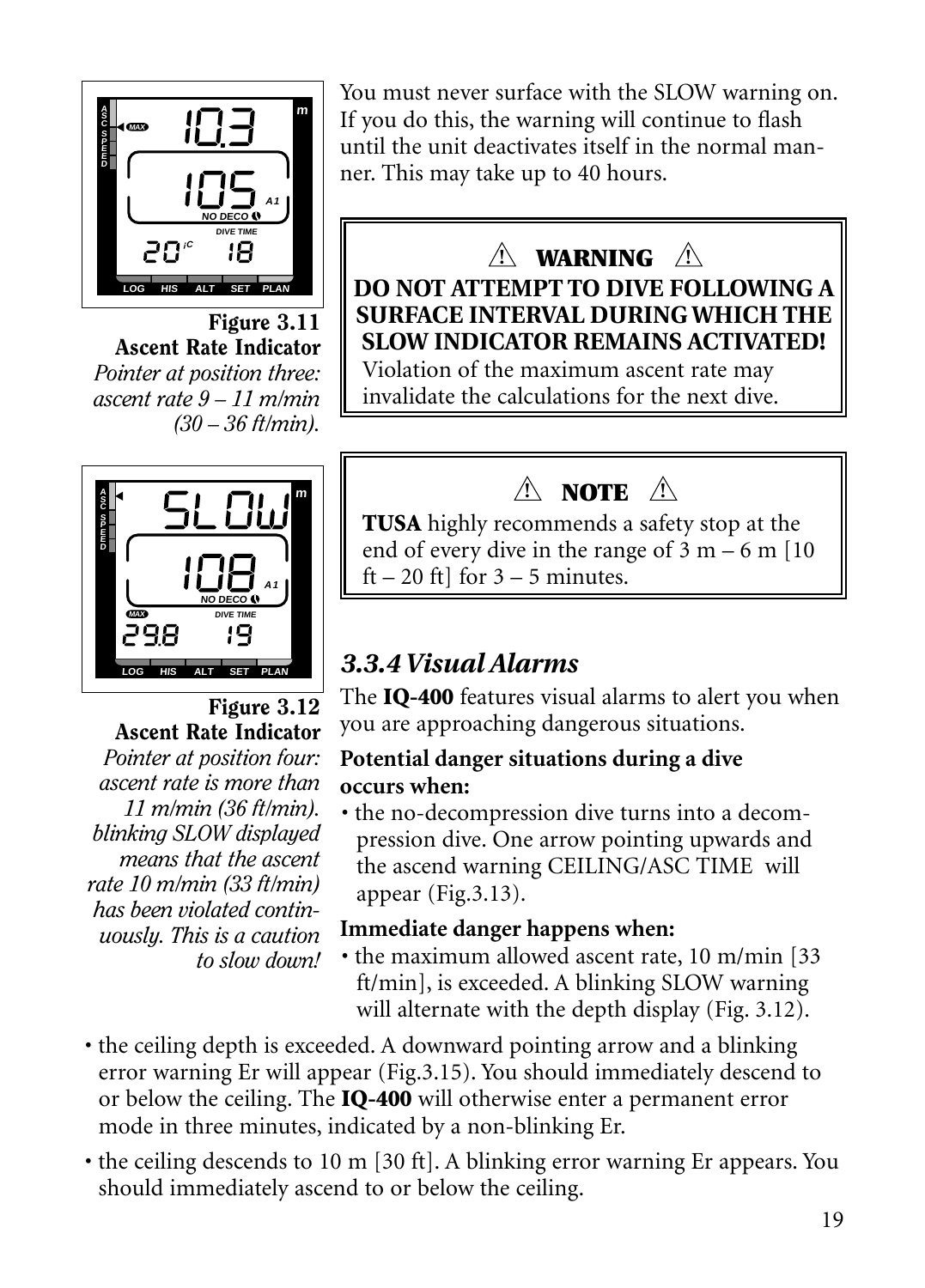• the ceiling descends to 12 m [39 ft]. A permanent error warning Er appears. In this mode the **IQ-400** can only be used as a depth gauge and timer.

The permanent ERROR MODE is shown by a non-blinking Er in the center display. Once in ERROR MODE, the **IQ-400** will continue to display current depth and dive time. You should immediately ascend to a depth of 3 to 6 m [10 to 20 ft] and remain at this depth until air supply limitations require you to surface. When the surface has been reached, no further diving or flying should take place for a minimum of two days.

#### *3.3.5 Decompression Dives*

#### **WARNING ! ! DO NOT USE THIS INSTRUMENT TO CONDUCT DECOMPRESSION DIVES!**

**TUSA** does not recommend this instrument to be used to conduct decompression dives. However, if through carelessness or emergency a diver is forced to exceed the no-decompression limits on a dive, the **IQ-400** will provide decompression information required for ascent. After this the **IQ-400** will continue to provide subsequent interval and repetitive dive information.

Rather than requiring you to make stops at fixed depths, the **IQ-400** permits you to decompress within a range of depths.

## **Background**

When your NO DEC TIME becomes zero, your dive becomes a decompression dive, i.e. you must perform one or several decompression stops on your way to the surface. The NO DEC TIME on your display will be replaced by a flashing notation CEILING/ ASC TIME (Fig. 3.13).

## **WARNING ! !**

**YOU SHOULD ASCEND AND BEGIN DECOMPRESSION IMMEDIATELY WHEN THE IQ-400 SHOWS YOU THAT DECOMPRESSION IS REQUIRED!**

Note the upward pointing arrow.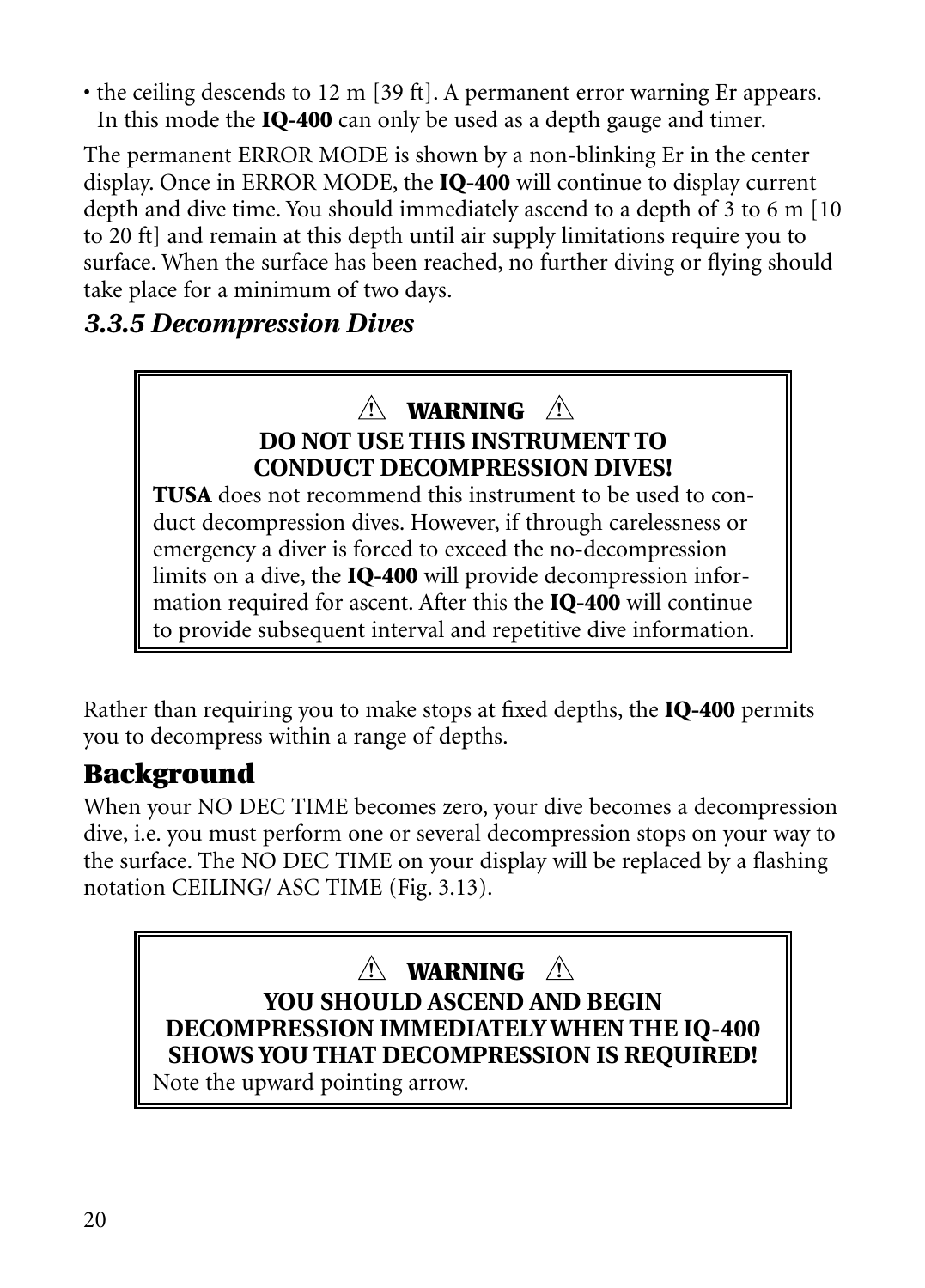

Figure 3.13 Decompression Dive, Below the Ceiling Zone

*The minimum ascent time is 4 minutes. The upward pointing arrow tells you to ascend. the ceiling is at 3m (10 ft).*



Figure 3.14 Decompression Dive, at the Ceiling Zone *The two arrows [a] point at each other ("hour glass"). You are at the ceiling zone at 3.5m (11ft) [c] and your minimum ascent time is 3 minutes [d]. The ceiling is at 3m (10ft) [b].*

The ascent time (ASC TIME) is the minimum amount of minutes needed to reach the surface in a decompression dive. It includes: The time needed to ascend to the ceiling at an ascent rate of 10 m/min [33 ft/min]

#### *plus*

The time needed at the ceiling (The ceiling is the shallowest depth to which you should ascend).

#### *plus*

The time needed to reach the surface after the ceiling has been removed.

#### **WARNING ! ! YOUR ACTUAL ASCENT TIME MAY BE LONGER THAN DISPLAYED ON THE IQ-400.**

## **The ascent time will increase if you:**

- remain at depth
- ascend slower than 10 m/min [33 ft/min], or
- make your decompression stop deeper than at the ceiling.

These factors will also increase the amount of air required to reach the surface.

## **WARNING ! !NEVER ASCEND ABOVE THE CEILING!**

You must not ascend above the ceiling. In order to avoid doing so by accident, you should stay slightly below the ceiling. The ceiling zone is the shallowest depth range to which you should ascend when in decompression.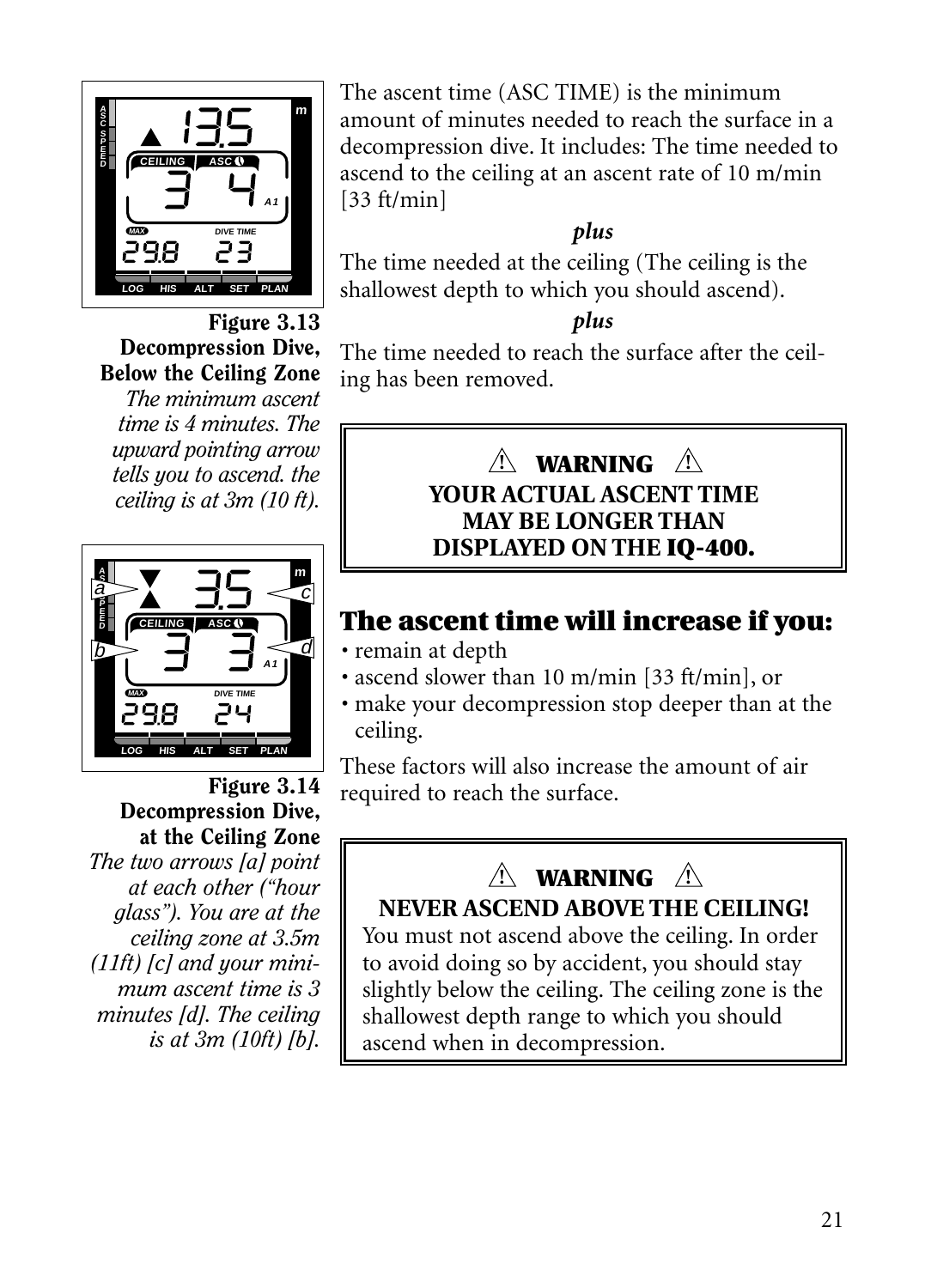## **Display Below Ceiling Zone**

The CEILING/ASC TIME symbol and upwards pointing arrow indicate that you are below the ceiling zone (Fig. 3.13). You should start your ascent immediately.

## **Display At Ceiling Zone**

When you reach the ceiling zone, the display will show you two arrows pointing toward each other (the "hour glass" icon, Fig. 3.14). The two arrows pointing toward each other will be shown between the minimum ceiling and 1.8 m [6 ft] below the minimum ceiling. All decompression stops must be performed at or below the ceiling depth range.

The depth of the ceiling will depend on your dive profile. It will be fairly shallow when you enter the decompression mode, but if you remain at depth, it will move downward and the ascent time will increase.



Figure 3.15 Decompression Dive, Above Ceiling

*Note the downward pointing arrow and the blinking Er warning, You should immediately (within 3 minutes) descend to or below the ceiling.*

The ceiling depth will be shown on the left side of the center window.

When the sea surface is rough, it may be difficult to maintain a constant depth near the surface. In this case it will be more manageable to maintain an additional distance below to the ceiling, to make sure that the waves do not lift you above the ceiling. TUSA recommends that decompression takes place deeper than 4 m [13 ft], even if the indicated ceiling is shallower.

## **NOTE ! !**

It will take more time and more air to decompress below the ceiling than at the ceiling.

## **Display Above Ceiling**

If you ascend above the ceiling, a downward pointing arrow will appear (Fig 3.15). In addition a blinking error warning Er reminds you that you have only three minutes to correct the situation. You must immediately descend to or below the ceiling.

If you continue to violate the decompression requirements, the **IQ-400** goes into a permanent ERROR MODE. In this mode (Fig. 3.16) you must not dive again for at least two days. See also Section 3.6, Error Conditions.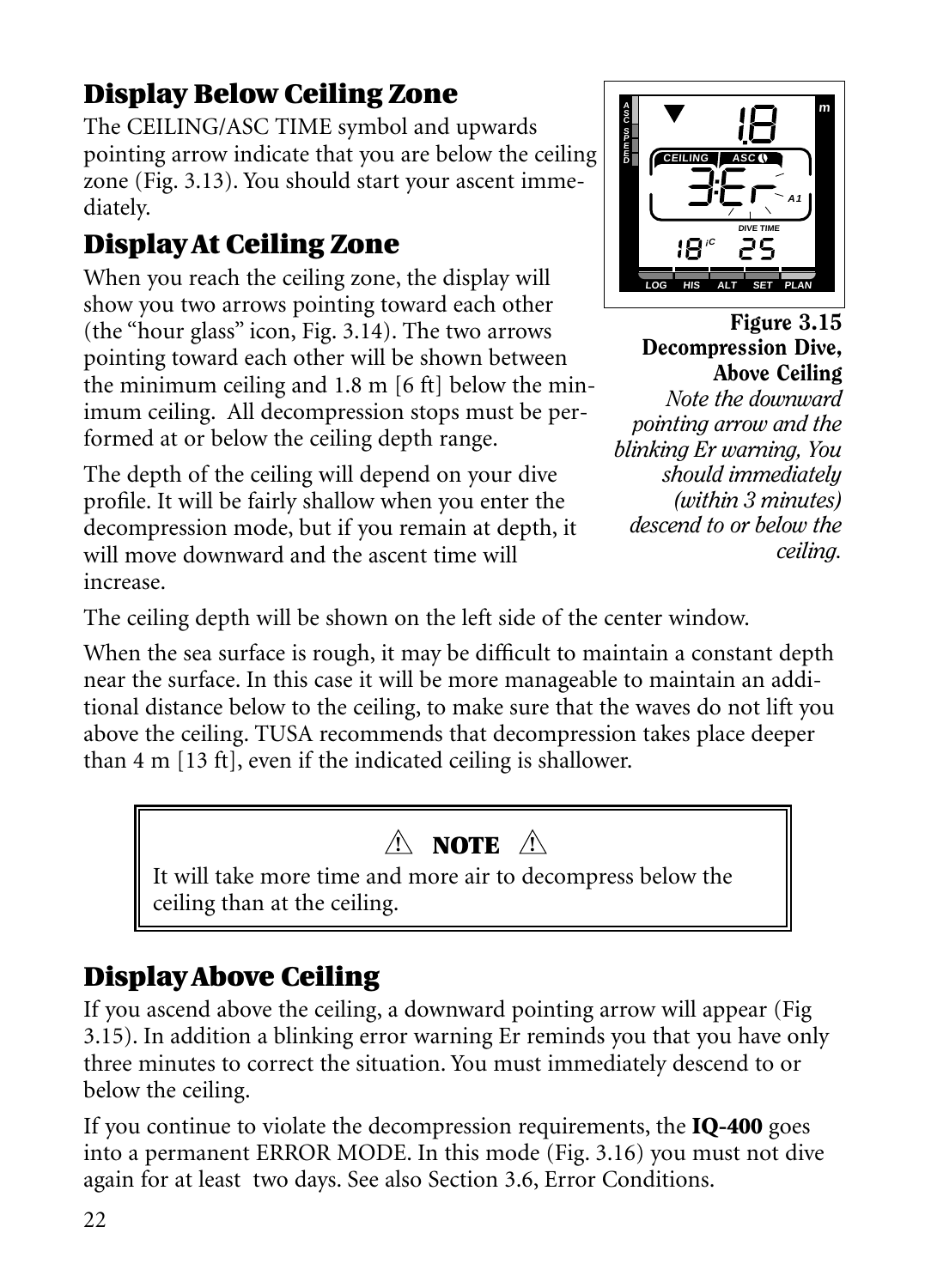

Figure 3.16 Displays After Violated Decompression Dive *The blinking CEILINGS/ASC TIME symbol [a] indicates that you have violated the ceiling for more than three minutes or the maximum ceiling depth of 12m (39ft) was exceeded. The IQ-400 will stay as a depth gauge and timer for 39 hours 59 minutes = no fly time [b]. After 2 hours 30 minutes surface interval time the no fly time is 37 hours 29 minutes. In the dive planning mode the Er warning is displayed instead of the no-decompression time [c]. You must not dive again or fly for at least two days.*

#### **WARNING ! !NEVER LET THE CEILING DEPTH DESCEND DEEPER THAN 9 m (30 ft).**

When the ceiling is deeper than 9 m [30 ft], a blinking error warning Er will appear and when the 12 m [39 ft] ceiling is reached the **IQ-400** will go into a permanent error mode.

## **3.4 At Surface** *3.4.1 Surface Interval*

An ascent to any depth shallower than 1.8 m [6 ft] will cause the DIVING display to be replaced by the two SURFACE displays, giving the following information:

## **Display I (Fig. 3.17)**

- The surface time in hours and minutes (separated by a colon), telling the duration of the present surface interval. It is shown above SURF TIME in the center window of the display (Fig. 3.17, b).
- The dive time in minutes, i.e. the total duration of the most recent dive, is displayed next to DIVE TIME in the lower right corner (Fig. 3.17, f).
- The maximum depth of your most recent dive in meters [ft] is shown in the same position as your depth readings during the dive. MAX indicator is then shown in front of the value (Fig. 3.17, a). The SLOW warning will blink over the maximum depth, if you have surfaced with the SLOW warning on (Fig. 3.17, d).
- The temperature in ˚C [˚F] is shown in the lower left corner (Fig. 3.17, c).
- The no-flying warning is indicated by a blinking airplane (Fig. 3.17, e).

## **Display II (Fig. 3.18)**

- The present depth in meters [ft] (Fig. 3.18, a).
- The desaturation/ no-flying time in hours an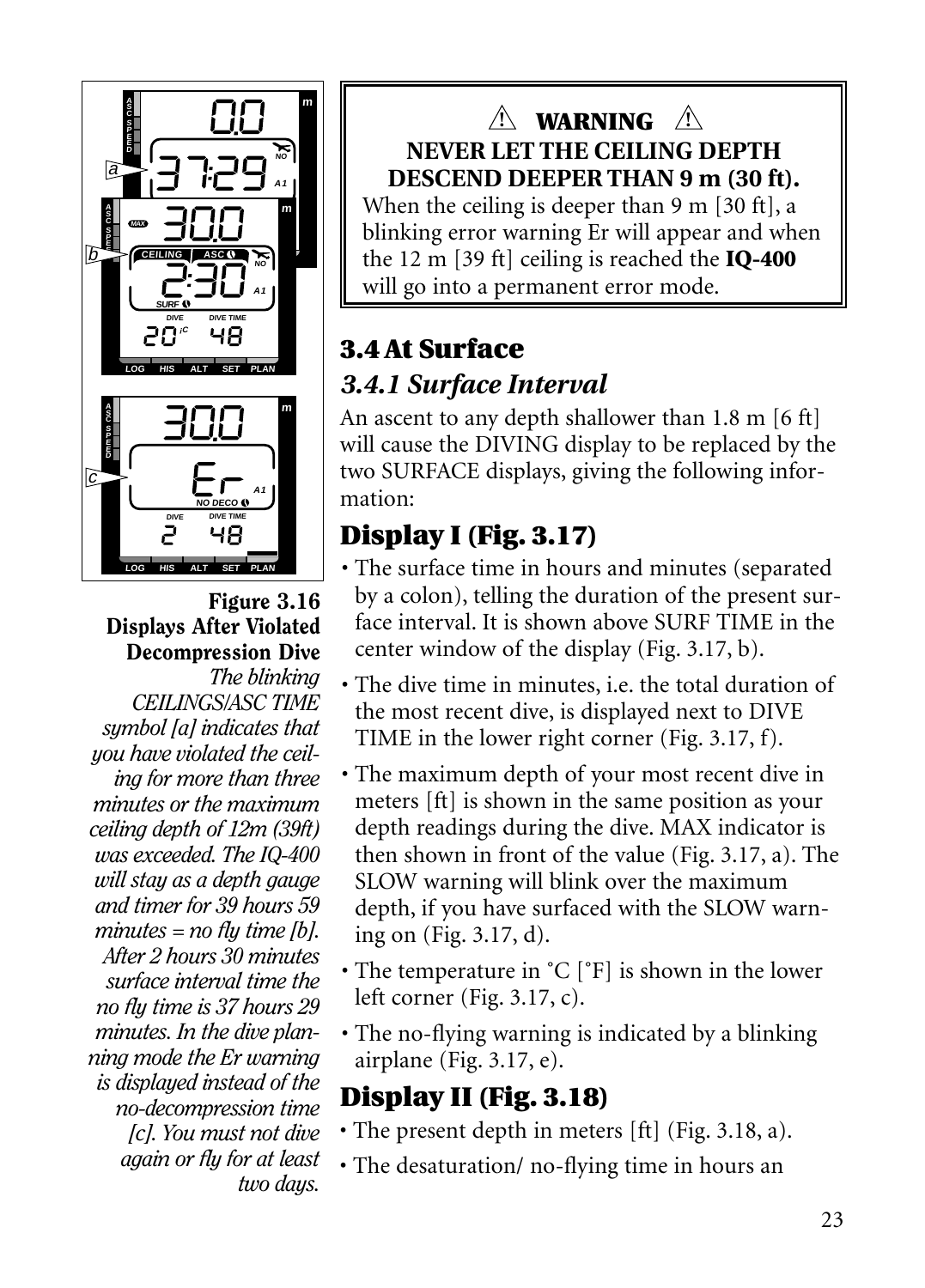minutes is shown next to the non-blinking airplane in the center window of the display (Fig. 3.18, b).

If you start a new dive after less than 10 minutes at the surface, the **IQ-400** interprets this as a continuation of the previous dive. The DIVING display will return, the DIVE number will remain unchanged, and DIVE TIME will begin where it left off. After 10 minutes on the surface, subsequent dives are by definition repetitive. The DIVE counter displayed in the dive planning mode will progress to the next higher number if you make another dive after 10 minutes of surface interval time.

## **Dive Planning**

You may, at any time on the surface, enter the DIVE PLANNING mode in the manner described in Section 3.2.2, by touching the  $\Phi$  PLAN and MODE/ PLAN contacts.

The **IQ-400** will take into account the residual nitrogen caused by your previous dives. The no-decompression times given for different depths will therefore be shorter than before your first dive (Fig. 3.6).

You may also read the time by touching the MODE and MODE/ PLAN contacts, as described in Section 3.2.3 (Fig. 3.7).

## *3.4.2 Flying After Diving*

The no-flying time is shown in the center window next to the non-blinking airplane image. The blinking airplane is a reminder, when the alternative display showing surface time is on (Figures 3.17 and 3.18). Flying or traveling to a higher altitude should be avoided anytime the airplane symbol is displayed.

The no-flying time displayed by the **IQ-400** is always at least 12 hours or equivalent to the so-called desaturation time (if longer than 12 hours). When this time has elapsed, the residual nitrogen is no longer a factor for subsequent dives. At this time the **IQ-400** will automatically deactivate itself.

In the permanent ERROR mode the no-flying time displayed is 39 hours 59 minutes.



Figure 3.17 Surface Mode After a Dive, Display I

*You have surfaced with a SLOW warning on [d] 35 minutes ago [b] from a 46 minute dive [f] that reached a maximum depth of 29.8m (98ft) [a]. The blinking airplane symbol [e] indicates that you should not fly. the temperature is 28°C (82°f) [c].*



Figure 3.18 Surface Mode After a Dive, Display II

*The desaturation time / no-flying time, indicated by a non-blinking airplane symbol, is 11hr, 25min [b]. The present depth is 0.0m (o ft) [a].*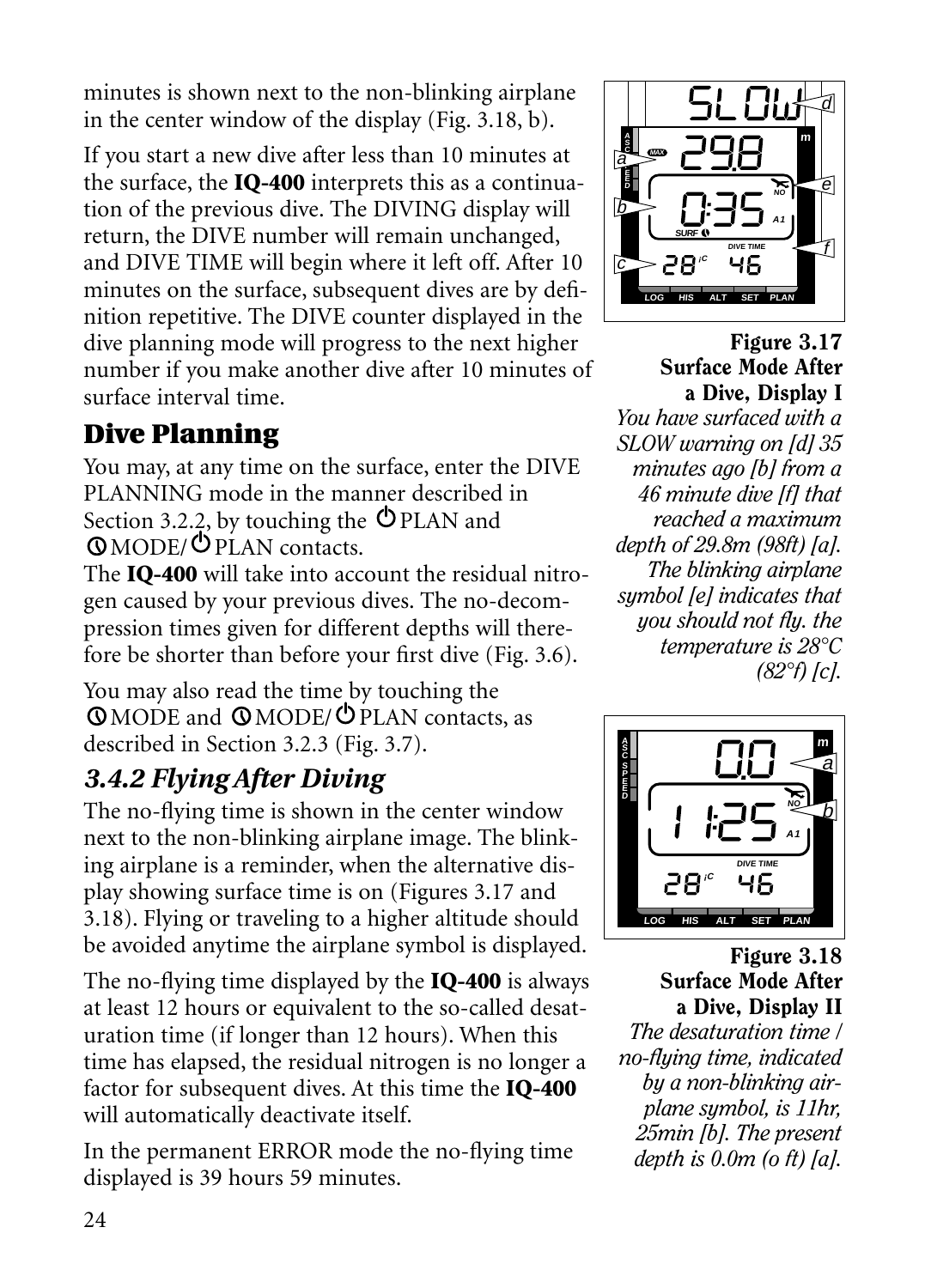Flying or traveling to a higher altitude after a dive may significantly increase the risk of decompression sickness.

## **WARNING ! !**

#### **YOU ARE ADVISED TO AVOID FLYING ANYTIME THE COMPUTER DISPLAYS THE DO NOT FLY WARNING - INDICATED BY AN AIRPLANE!**

Further, the Divers Alert Network (DAN) advises as follows:

- A minimum surface interval of 12 hours would be required in order to be reasonably assured a diver will remain symptom free upon ascent to altitude in a commercial jetliner (altitude up to 2400 m [8000 ft]).
- Divers who plan to make daily, multiple dives for several days, or make dives that require decompression stops, should take special precautions and wait for an extended interval beyond 12 hours before flight.

**TUSA** recommends that flying be avoided until both the DAN guidelines and the **IQ-400** wait to fly conditions are satisfied.

## **3.5 Personal Adjustment and High Altitude Dives**

The **IQ-400** can be adjusted for increasing the conservatism of the mathematical model or for diving at altitude.

#### **WARNING ! !SET THE CORRECT PERSONAL/ ALTITUDE ADJUSTMENT MODE!**

When diving at altitudes greater than 700 m [2300 ft] the personal/ altitude adjustment feature must be correctly selected in order for the computer to calculate no-decompression status. The diver should also use this option to make the calculations more conservative, whenever it is believed that factors which tend to increase the possibility of decompression sickness exist. Failure to properly select the personal/ altitude adjustment mode correctly will result in erroneous data and can greatly increase the risk of decompression sickness.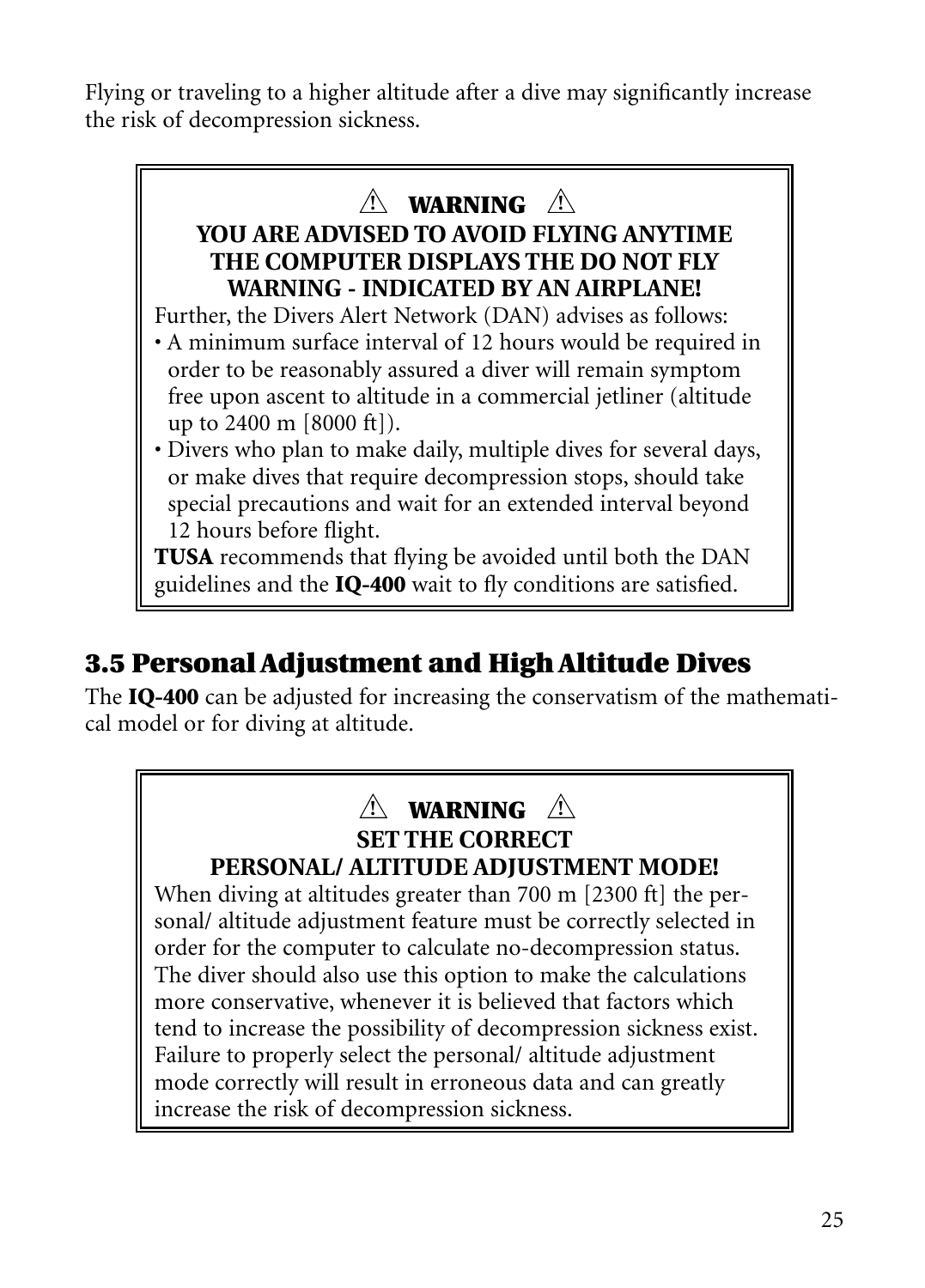## **WARNING ! !THE IQ-400 IS NOT INTENDED FOR USE AT ALTITUDES GREATER THAN 2400 m (8000 ft)!**

Traveling to a higher elevation can temporarily cause a change in the equilibrium of dissolved nitrogen in the body with the surroundings. It is recommended that the diver allow the body conditions to stabilize over a period of at least three hours before beginning to dive at altitude.

## **Altitude Adjustability**

When programming the **IQ-400** for the correct altitude, the diver needs to select the correct altitude mode according to Table 3.2. As a result the **IQ-400** adjusts its mathematical model according to the entered altitude, giving shorter no-decompression times at higher altitudes (Tables 6.1 and 6.2).

The entered personal/ altitude adjustment mode is indicated by A0, A1, or A2. Section 4.3, Personal/ Altitude Adjustment Setting describes how the altitude mode is adjusted.

## **Table 3.2 Altitude Ranges.**

| <b>Altitude Mode</b> | Altitude Range  |                    |
|----------------------|-----------------|--------------------|
| A0                   | $0 - 700$ m     | $[0 - 2300$ ft]    |
| A1                   | $700 - 1500$ m  | $[2300 - 5000$ ft] |
| A2                   | $1500 - 2400$ m | $[5000 - 8000$ ft] |

## **Personal Adjustability**

The factors, which tend to increase the possibility of decompression sickness, include but are not limited to:

- cold exposure water temperature less than 20 °C [68 °F]
- the diver is below average physical fitness level
- multiday or repetitive dive exposure
- diver fatigue
- dehydrated conditions
- previous history of decompression sickness

This feature should be used to adjust the computer to intentionally introduce a factor to make it more conservative according to personal preference by entering a higher altitude mode than required in table 3.2 (i.e. diving at sea level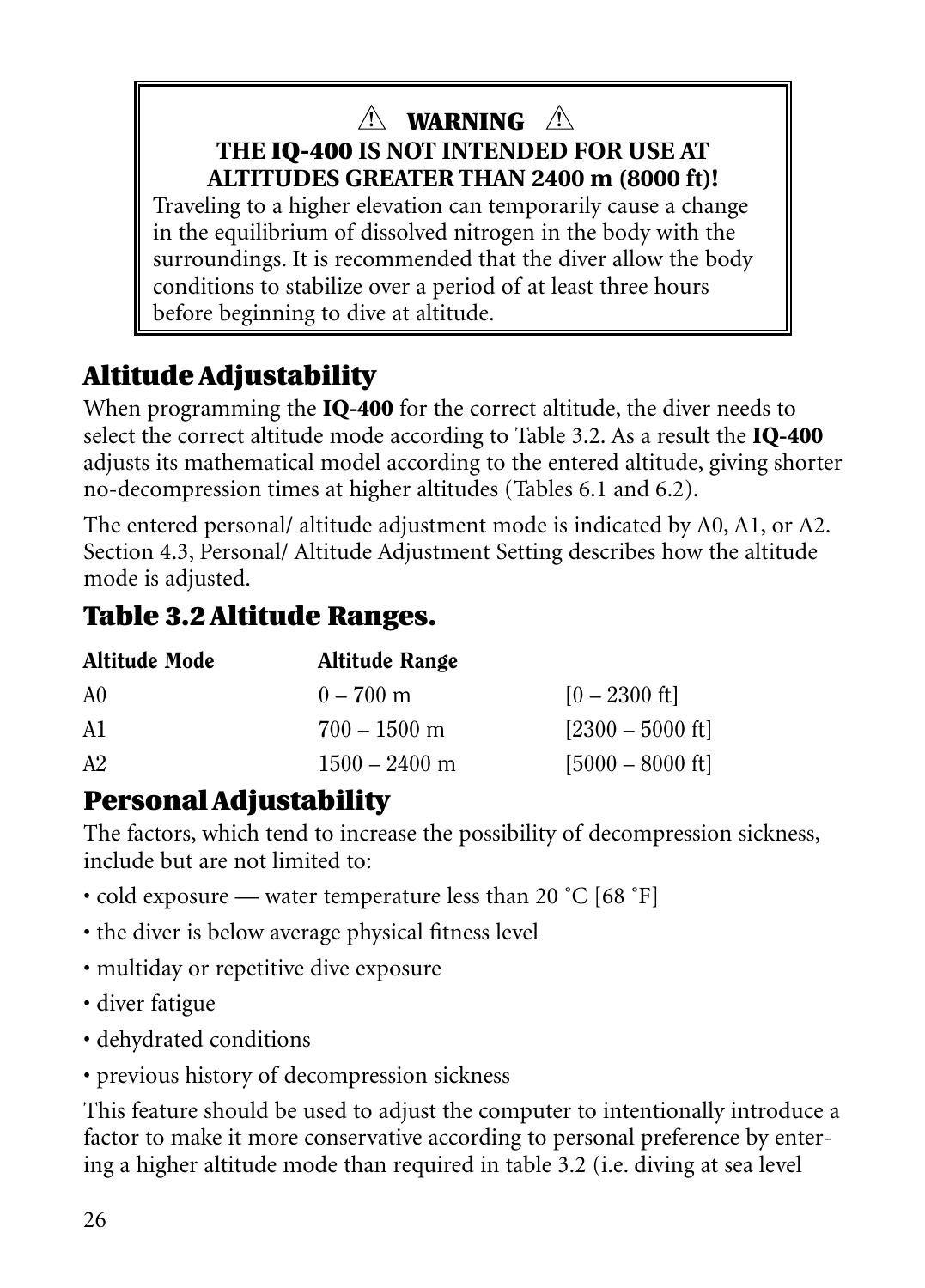with the personal/ altitude adjustment set at A1 or A2). The no-decompression limits are then shortened accordingly (Tables 6.1 and 6.2).

# **WARNING ! !**

#### **DO NOT USE THIS INSTRUMENT TO CONDUCT DECOMPRESSION DIVES!**

**TUSA** does not recommend this instrument to be used to conduct decompression dives. However, if through carelessness or emergency a diver is forced to exceed the no-decompression limits on a dive, the **IQ-400** will provide decompression information required for ascent. After this the **IQ-400** will continue to provide subsequent interval and repetitive dive information.

## **3.6 Error Conditions**

The **IQ-400** is provided with warning indicators that advise the user to react to certain situations that would otherwise give rise to a significantly increased risk of decompression sickness if left unattended. If you do not respond to its warnings, it will enter a permanent ERROR MODE, indicating that the risk of decompression sickness has greatly increased. If you understand and operate the **IQ-400** sensibly, it is unlikely that you will ever put the **IQ-400** into the ERROR MODE.

The permanent ERROR MODE is shown by a non-blinking Er in the center display. Once in ERROR MODE, the **IQ-400** will continue to display current depth and dive time. You should immediately ascend to a depth of 3 to 6 m [10 to 20 ft] and remain at this depth until air supply limitations require you to surface. When the surface has been reached, no further diving or flying should take place for a minimum of two days.

## **Omitted Decompression**

The most common ERROR MODE results from omitted decompression, when the diver stays above the ceiling for more than three minutes. During this three-minute period the Er warning will blink alternating with the CEILING/ASC TIME display. The **IQ-400** will continue to function normally, if the diver descends below the ceiling within three minutes.

After this the **IQ-400** will enter a permanent ERROR MODE. In the permanent ERROR MODE the **IQ-400** will not show no-decompression or ascent times. Only a permanent Er warning is shown in the center window. However, all the other displays will function as before, to provide information for ascent.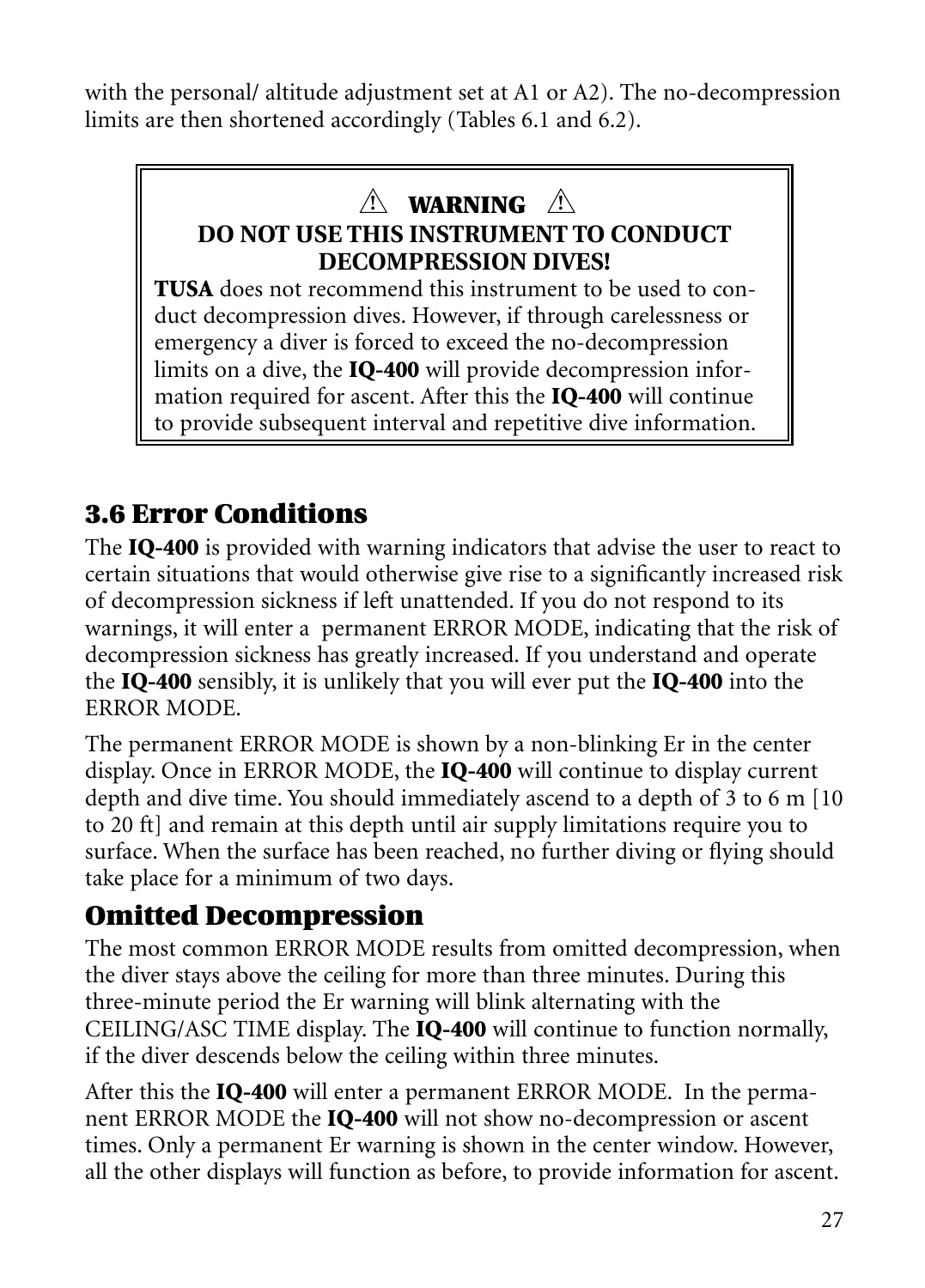At the surface mode, the CEILING/ASC TIME symbol will blink in the center window and at the dive planning mode a permanent Er is shown instead of no-decompression times .

## **Extreme Ceiling Depth Or Decompression Range**

When the ceiling descends to the depth of 10 m [30 ft] or when the ASCent TIME is longer than 63 minutes, the Er warning will start to blink in the center window. If the diver immediately ascends, the **IQ-400** will continue to function normally after the ceiling is back to below 10 m [30 ft] or the ASCent TIME is shorter than 63 minutes.

If the ceiling descends to the depth of 12 m [39 ft] even momentarily the **IQ-400** will enter the permanent ERROR MODE.

# **4. MENU BASED MODES**

The menu based functions include the logbook and history memories, the personal/ altitude adjustment setting, and the date and time setting. The menu based functions are activated using the water contacts. Keep your fingers on the MODE and MODE/PLAN contacts while the **IQ-400** scrolls through the menu (Fig. 4.1).



The desired mode is selected by breaking the finger contact when the desired mode appears on the display:

Figure 4.1 Menu *The IQ-400 will scroll through the above displays.*

- LOG: Logbook Memory. The Logbook gives a summary of the nine most recent dives.
- HIS: Dive History Memory. The Dive History is a summary of all dives recorded by the **IQ-400**.
- Alt: Personal/ Altitude Adjustment setting
- Set: Date and Time Setting

When scrolling through the menu, a bar segment on the bottom of the display will indicate the scrolling sequence. Make sure that the contacts and the instrument itself are dry and clean before trying to use the menu based modes.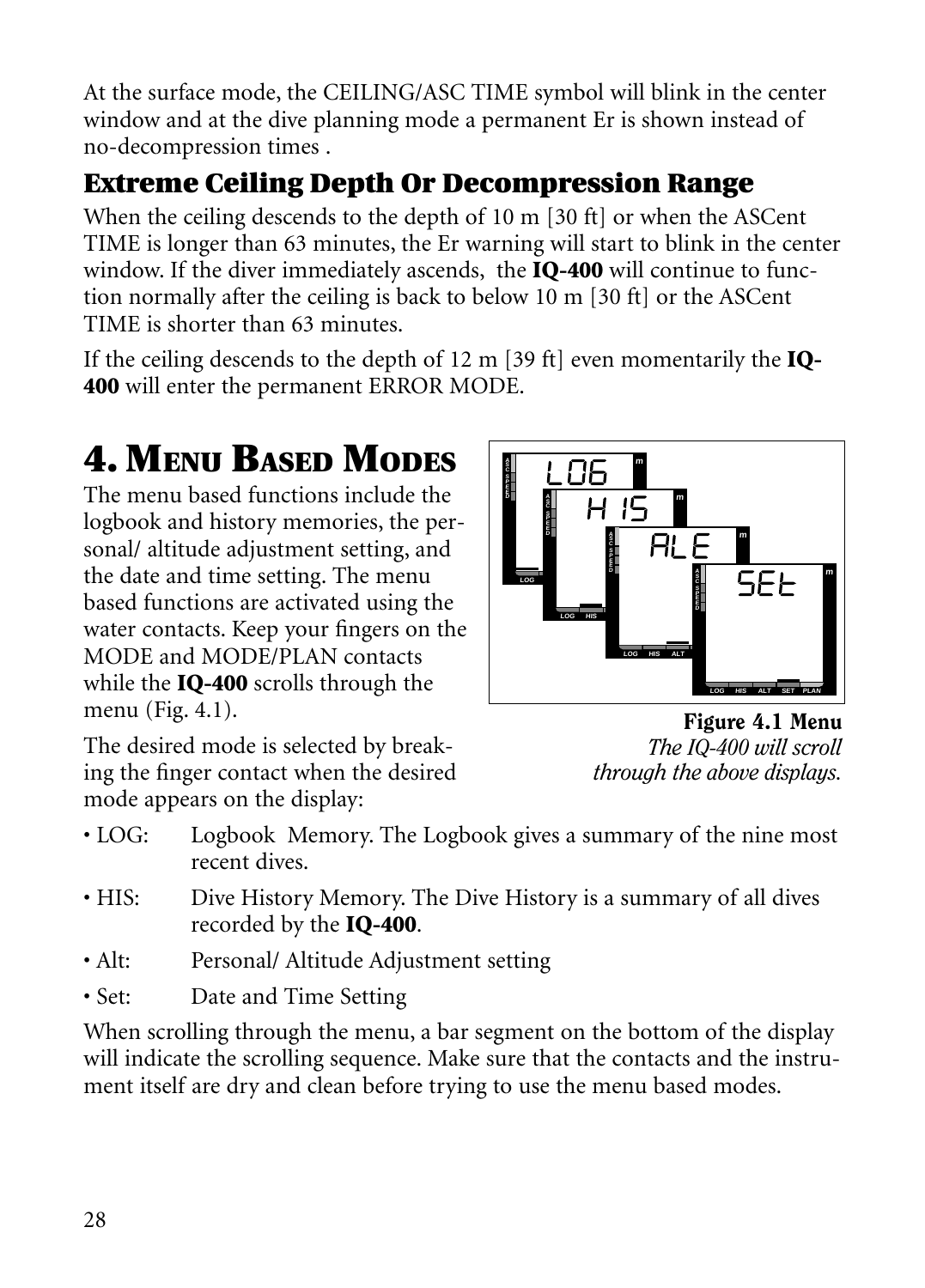## **NOTE ! !**

The menu based modes can be activated only when 10 minutes have elapsed after the dive.

All menu based modes can be deactivated by the RETURN command, i.e. by connecting all three contacts simultaneously, or by immersing the **IQ-400** in water.



Figure 4.2 Logbook, Display I *The display will alternate between DISPLAYS II and III. The maximum depth [a] of the recent dive [c] was 28.6 m (94ft) and the total dive time 29 min [e]. The personal/altitude adjustment mode was set to A1 [d] and the minimum no-decompression time during the dive was 3 minutes [b].*

## **4.1 Logbook Memory**

The **IQ-400** has a sophisticated high capacity Logbook Memory. Dives shorter than one minute are not registered.

The logbook memory is activated by touching the MODE and MODE/PLAN contacts until LOG appears. It will give access to the nine most recent dives made.

The following information will be shown on three alternating displays (Fig. 4.2 - 4.5):

## **Display I, Main Display (Fig. 4.2):**

- maximum depth (a)
- dive number (c)
- dive time (e)
- personal/ altitude adjustment setting (d)
- the minimum NO DEC TIME or maximum ASC TIME reached during the dive (b)
- SLOW if the diver has surfaced with this warning on
- downward pointing arrow if the ceiling was violated
- Er in the center window, if the ceiling was violated permanently (over 3 min) or if the 12 m [39 ft] ceiling was reached or if the ASC TIME was over 63 min.

## **DISPLAY II (Fig. 4.3):**

- average depth (a)
- surface interval time before dive (b)
- temperature at the maximum depth (c)
- dive time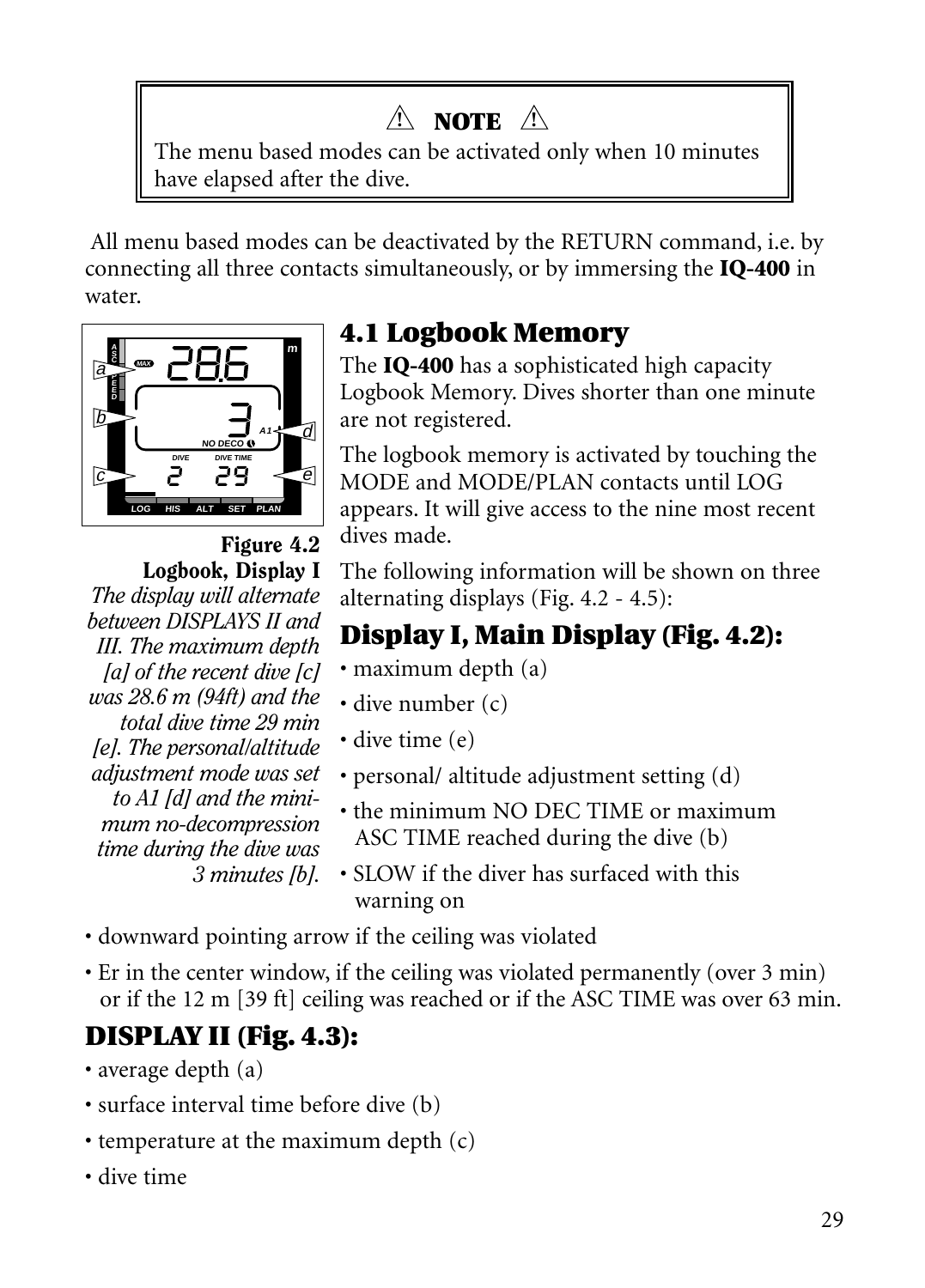## **DISPLAY III (Fig. 4.4):**

• dive entry time and date

The data of the most recent dive is shown first as DIVE 1 (the first dive in the memory). Preceding dives are recalled by touching the MODE and MODE/PLAN contacts. A brief touch of the contact will bring you to the previous dive (DIVE 2), continuous contact scrolls backwards through the dives (DIVE 3, ... DIVE 9, DIVE 1 again etc.). Only DIS-PLAY I is shown, while scrolling the dives. The desired dive is selected by breaking the contact when that dive appears on the display.

When new dives are added after nine dives, the oldest dives are deleted. The memory will always retain the nine most recent dives. The contents of the memory will remain even when the battery is changed (assuming that the replacement has been done according to the instructions).

## **NOTE ! !**

The dive numbers shown in the dive planning mode do not match the ones shown in the logbook.

In the dive planning mode the dives are numbered according subsequent repetitive dives within a dive series, whereas in the logbook the dives are numbered according memory address.

## **NOTE ! !**

The logbook contains test dives made in the factory. These dives will be deleted after you have performed nine dives.



Figure 4.3 Logbook, Display II *The average depth of the dive was 18.2m (60ft) [a], surface interval time before the dive 10 hr 38 min [b] and temperature at the maximum depth 20°C (68°F) [c].*



Figure 4.4 Logbook, Display III *The dive started on the 18th of August [8] at 8:26 (when set to imperial version, A for A.M. or P for P.M. are also shown in the upper left corner of the display).*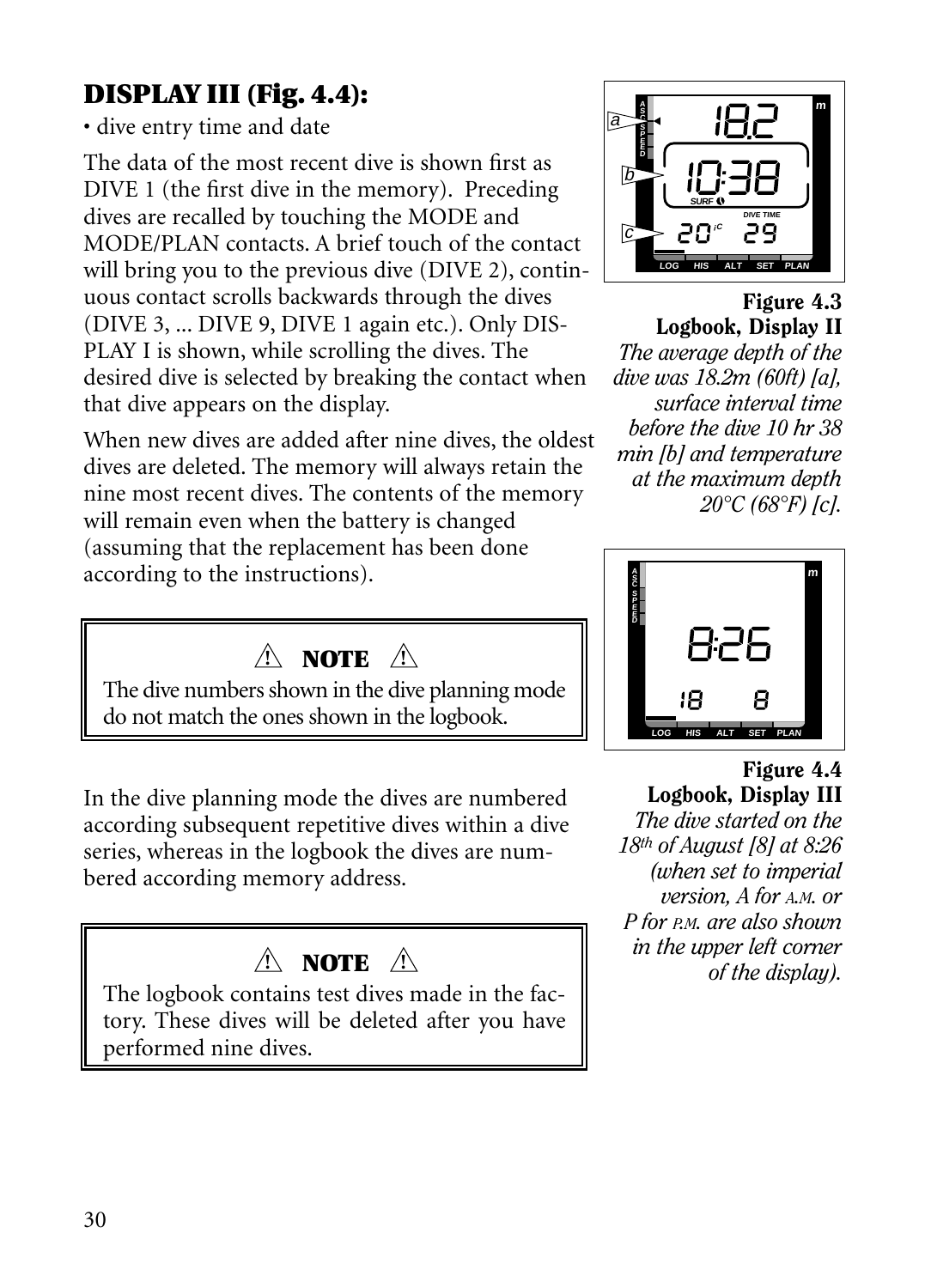

Figure 4.5 Violation Displays in the Logbook, Display I

*Display I shows SLOW warning [a] for surfacing with the SLOW warning on, a downward pointing arrow for a violated ceiling [b], CEILING/ASC TIME symbol [c] for decompression dive. Er in the ASC TIME display [d] is shown, if the ceiling was violated over 3 min, or if the ceiling depth was over 12m (39ft) or if the ascent time was over 63 min.*



Figure 4.6 Dive History *The maximum depth ever reached is 33.0m (108ft) [a], the total accumulated dive time 29 hours [c], and the total number of dives 36 [b].*

## **4.2 Dive History Memory**

The Dive History is activated by touching the MODE and MODE/PLAN contacts until HIS appears. This mode will show (Fig. 4.6):

- the maximum depth ever reached (a)
- the total number of dives (b)
- the total accumulated dive time in hours (c)

999 dives and 999 hours of diving can be registered. When these maximum values are reached, the counters will start again from 0.

# **NOTE ! !**

The maximum depth will be zeroed, if the depth of 97.6 m [320 ft] is exceeded.

# **NOTE ! !**

The dive and dive time counters in the History Memory contain some test dives made in the factory (e.g. DIVE 2, DIVE TIME 1 h). The maximum depth is, however, zeroed.

#### **4.3 PERSONAL/ ALTITUDE ADJUST-MENT SETTING**

The current personal/ altitude adjustment mode is shown when diving as well as on the surface display.If the mode is not correct (see Chapter 3.5), it is imperative that the diver enter the correct selection before diving.

The new personal/ altitude adjustment setting is entered in the following way.In these figures the contacts which are connected are shadowed.

1.Activate the personal/ altitude adjustment setting mode by connecting the  $\mathbb{Q}$ MOD and  $\mathbb{Q}$ MODE/ $\mathbb{Q}$ PLAN contacts continuously.Release your fingers immediately when Alt appears on the display.Within a couple of seconds the present personal/ altitude adjustment setting is shown (Fig.4.7).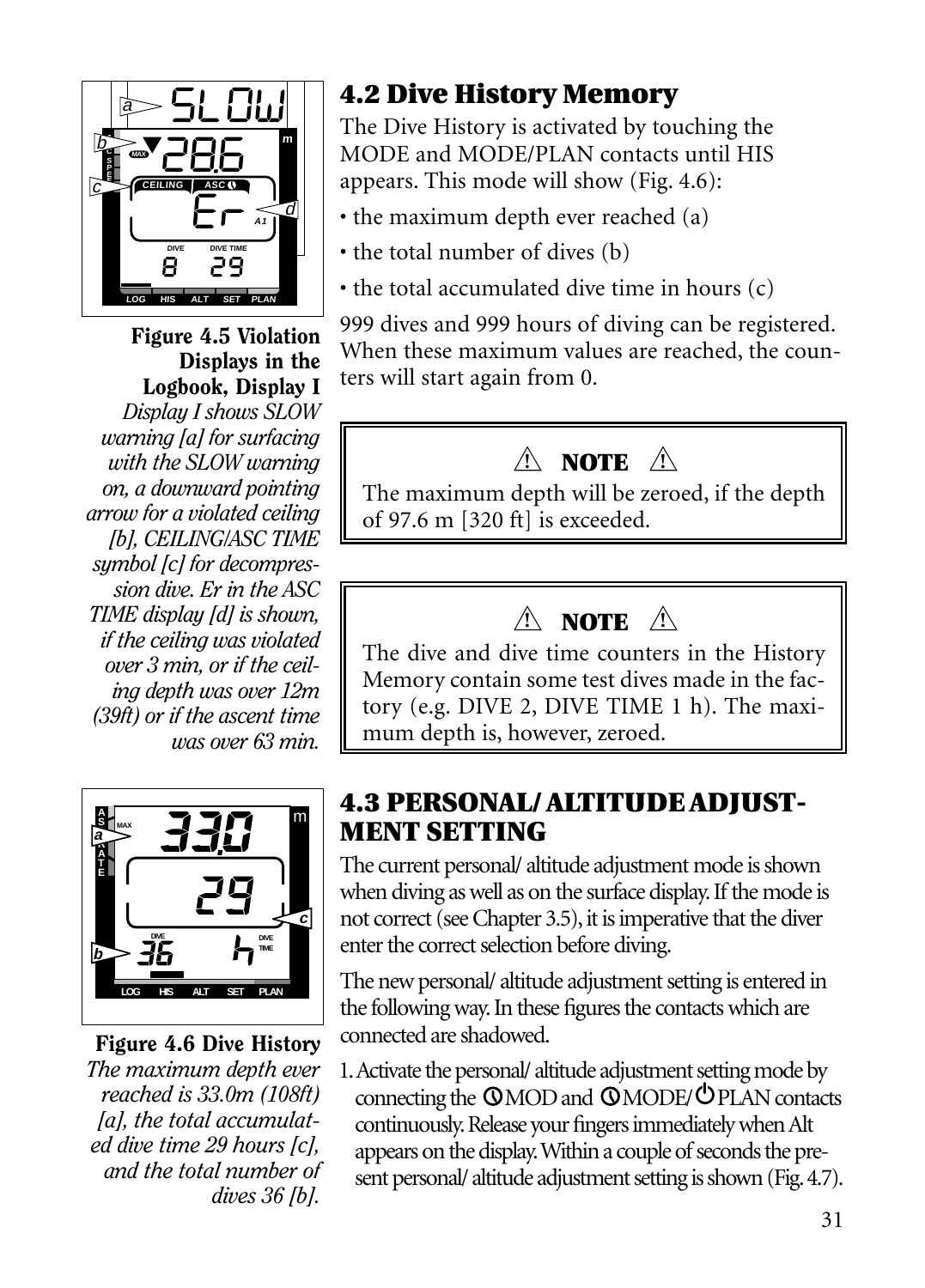- 2. Connect the  $\bigcirc$  PLAN and  $\bigcirc$  MODE/ $\bigcirc$  PLAN contacts until all three personal/ altitude adjustment modes appear. Release your fingers immediately at this point. The current mode is now blinking (Fig. 4.8). Wait at least two seconds but not more than four seconds before the next step.
- 3. Connect again the  $\Phi$  PLAN and  $\Phi$ MODE/ $\Phi$ PLAN contacts until the blinking personal/ altitude adjustment mode starts to scroll. Release your fingers when the desired mode is blinking (Fig. 4.9). Wait at least two seconds but no more than four seconds before next step.
- 4. Connect the **QMODE** and **QMODE**/ **OPLAN** contacts to confirm this new personal/ altitude adjustment mode (Fig. 4.10). The blinking will stop and the other mode indicators will disappear.
- 5. The process is ended by the RETURN command, i.e. by connecting all three contacts at the same time (Fig. 4.11). The **IQ-400** will return to the surface mode.

**WARNING ! !ALWAYS RECHECK THE PERSONAL/ALTITUDE ADJUSTMENT SETTING TO ENSURE THAT IT IS NOT SET FOR AN ALTITUDE LESS THAN THAT OF THE DIVE SITE!**

## **4.4 Setting Time and Date**

The current date and time is read by connecting the MODE and MODE/PLAN contacts for about two second, as described in Section 3.2.3, "Calendar Clock Function".

Once the Time Setting mode is activated the principle when adjusting the clock is that:

 $\cdot$  the QMODE and QMODE/ $\circ$ PLAN contacts scroll through the different displays.



Figure 4.7 Personal / Altitude Adjustment Setting, Step 1 *The current mode is A1.*



Figure 4.8 Personal / Altitude Adjustment Setting, Step 2 *The current mode A1 is blinking. Lift your fingers.*



Figure 4.9 Personal / Altitude Adjustment Setting, Step 3 *Release your fingers when the desired mode is blinking.*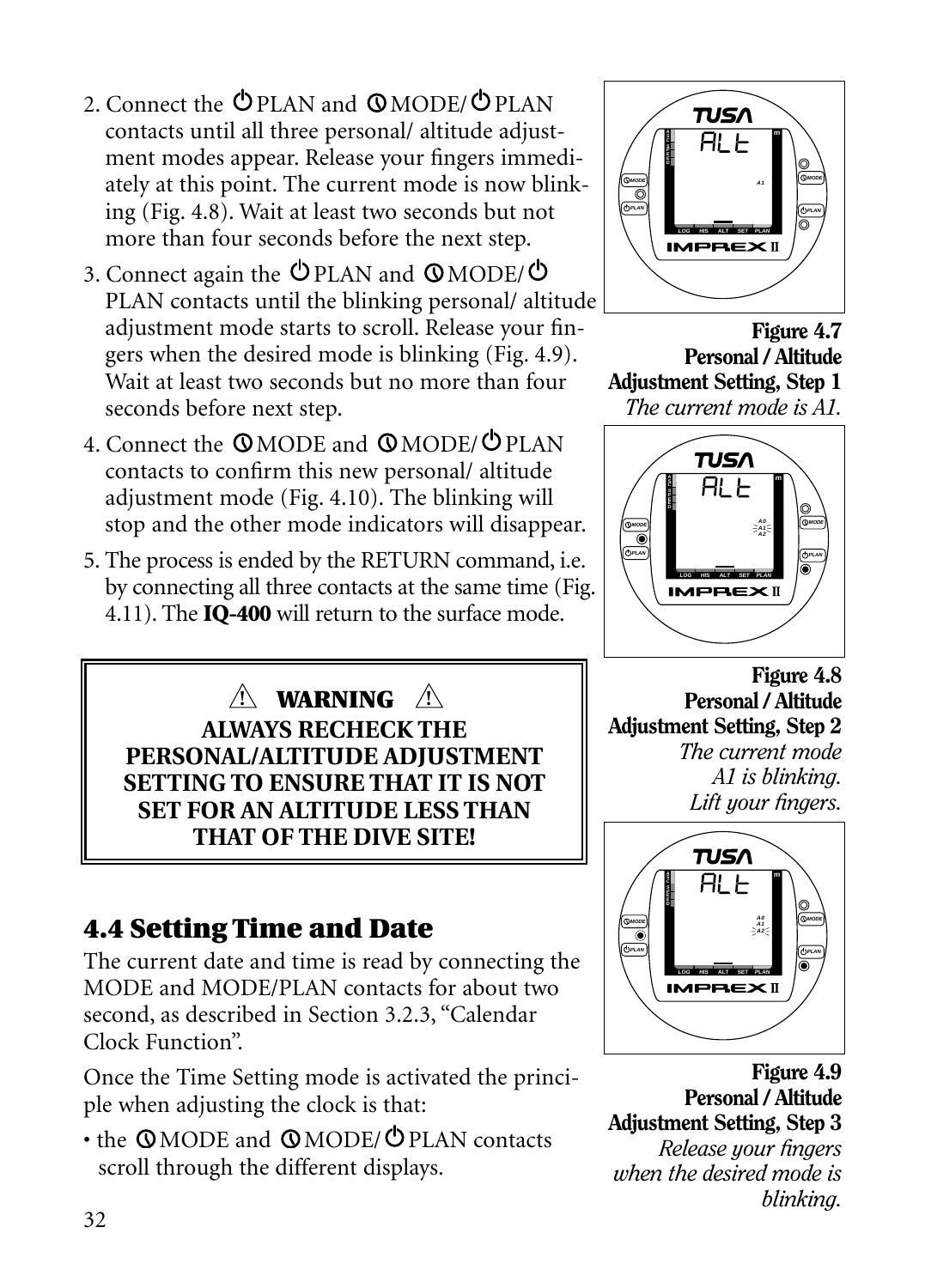

Figure 4.10 Personal / Altitude Adjustment Setting, Step 4 *The desired mode A2 is confirmed by connecting the MODE and MODE/ PLAN contacts.*



Figure 4.11 Personal / Altitude Adjustment Setting, Step 5 *Return to the surface mode. Check that the selected mode A2 is displayed..*



Figure 4.12 Time Setting *Ready to adjust the hour reading (blinking).*

 $\cdot$  the  $\circ$  PLAN and  $\circ$  MODE/ $\circ$  PLAN contacts change the values of the selected display.

In these figures the contacts which are connected are shadowed.

#### **Thus, to correct the time, do as follows:**

- 1. Activate the Time Setting mode by connecting the MODE and MODE/ PLAN contacts continuously to scroll through the menu. Release your fingers immediately when Set appears on the display. The Time Setting display will now be shown (Fig. 4.12).
- 2. The hour display starts to blink immediately (Fig. 4.12). If you want to change it, keep the PLAN and MODE/ PLAN contacts connected. The hours will start to scroll (Fig. 4.13). Release your fingers immediately when the correct value is displayed. [To change the A or P for a.m. or p.m. scroll the hours past 12:00].
- 3. To scroll through the minute, month and date, keep the  $\mathbb{O}$  MODE and  $\mathbb{O}$  MODE/ $\mathbb{O}$  PLAN contacts connected. Release your fingers when the display you wish to change is blinking (Fig. 4.14). Repeat step 2 to change this value (Fig. 4.15).
- 4. Repeat steps 2 and 3 to change any additional values.

## **NOTE ! !**

In case of the minutes and date, the change is made separately for both digits, as shown by the blinking digit. In case of the hours and month, the complete number is changed simultaneously.

5. Exit the Time Setting mode with the RETURN command, i.e. by connecting all three contacts at the same time. First make contact between the PLAN and MODE contacts and after that with the  $\mathbb{Q}$  MODE/ $\mathbb{Q}$  PLAN contact.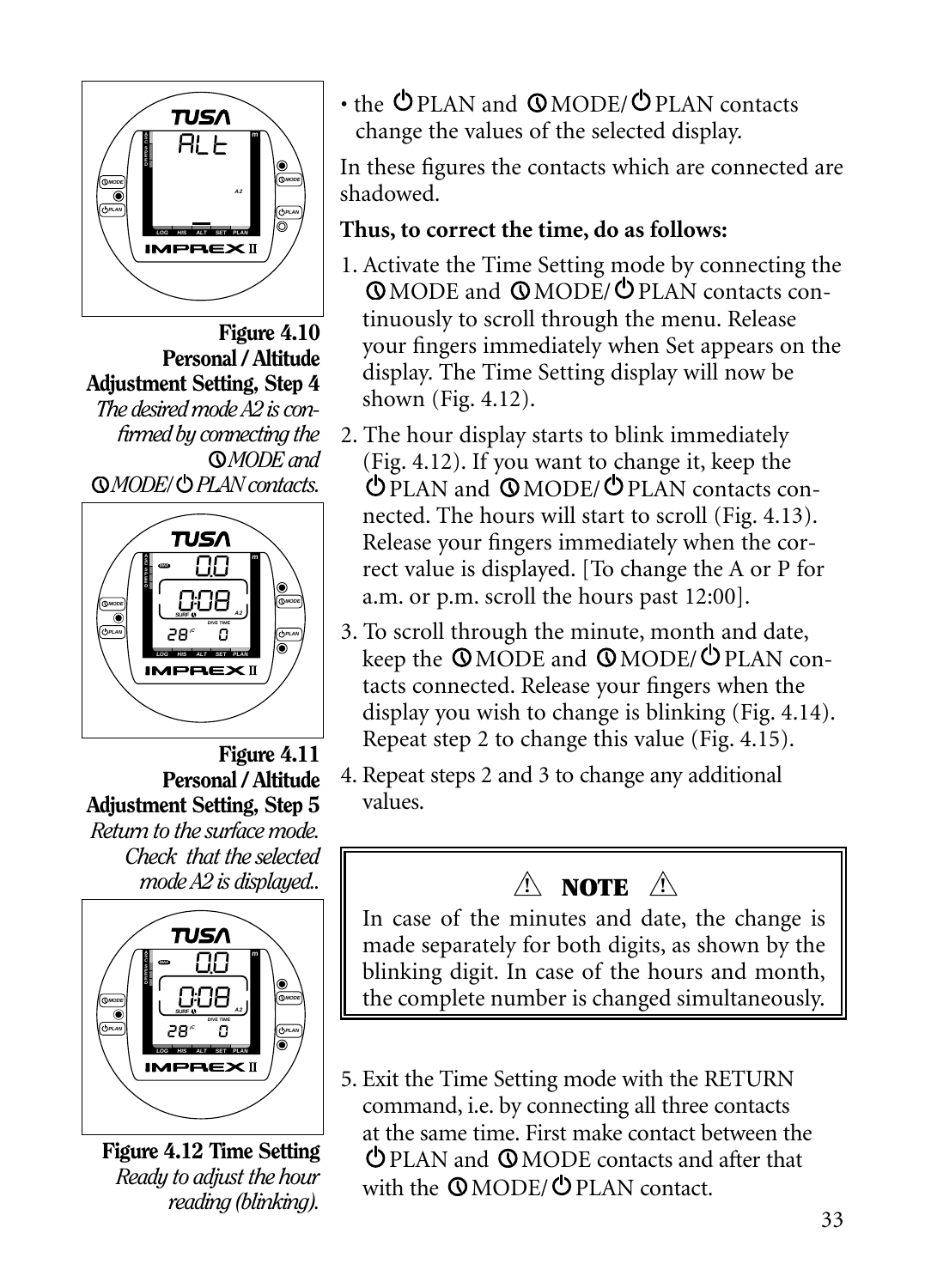## **NOTE ! !**

The clock is on (time is elapsing) when setting it and exiting the Time Setting mode. It is not possible to reset the seconds.

Remember to regularly check that the clock is on time especially when traveling to different time zones, as the entry time of all dives is stored in the logbook memory.

# **5. CARE AND MAINTENANCE**

The TUSA **IQ-400** diving computer is a sophisticated precision instrument. Remember to treat it as such! It has been designed to withstand the rigors of scuba diving. It can be installed in a durable thermoplastic console boot and its display can be protected by a replaceable display shield.

The user should wash and rinse the unit in fresh water after every use. Protect it from shocks, extreme heat or direct sunlight and chemical attack. The **IQ-400** cannot withstand the impact of heavy objects like scuba cylinders, nor chemicals like acetone and alcohols (ethanol, isopropanol).

## **NOTE ! !**

Keep the water contacts clean to assure correct operation of the I**Q-400**. Store the **IQ-400** in a dry place.

## **NOTE ! !**

Frequently check the battery compartment for moisture through the transparent battery cover of the **IQ-400** especially after the battery replacement.



Figure 4.13 Time Setting *Adjusting the hour*  reading,  $\bigcirc$  PLAN & *MODE/ PLAN.*



Figure 4.14 Time Setting *Scrolling through hours, minutes, month and date, MODE & MODE/ PLAN.*



Figure 4.15 Time Setting *Adjusting the ten minute reading (blinking), PLAN & MODE/ PLAN.*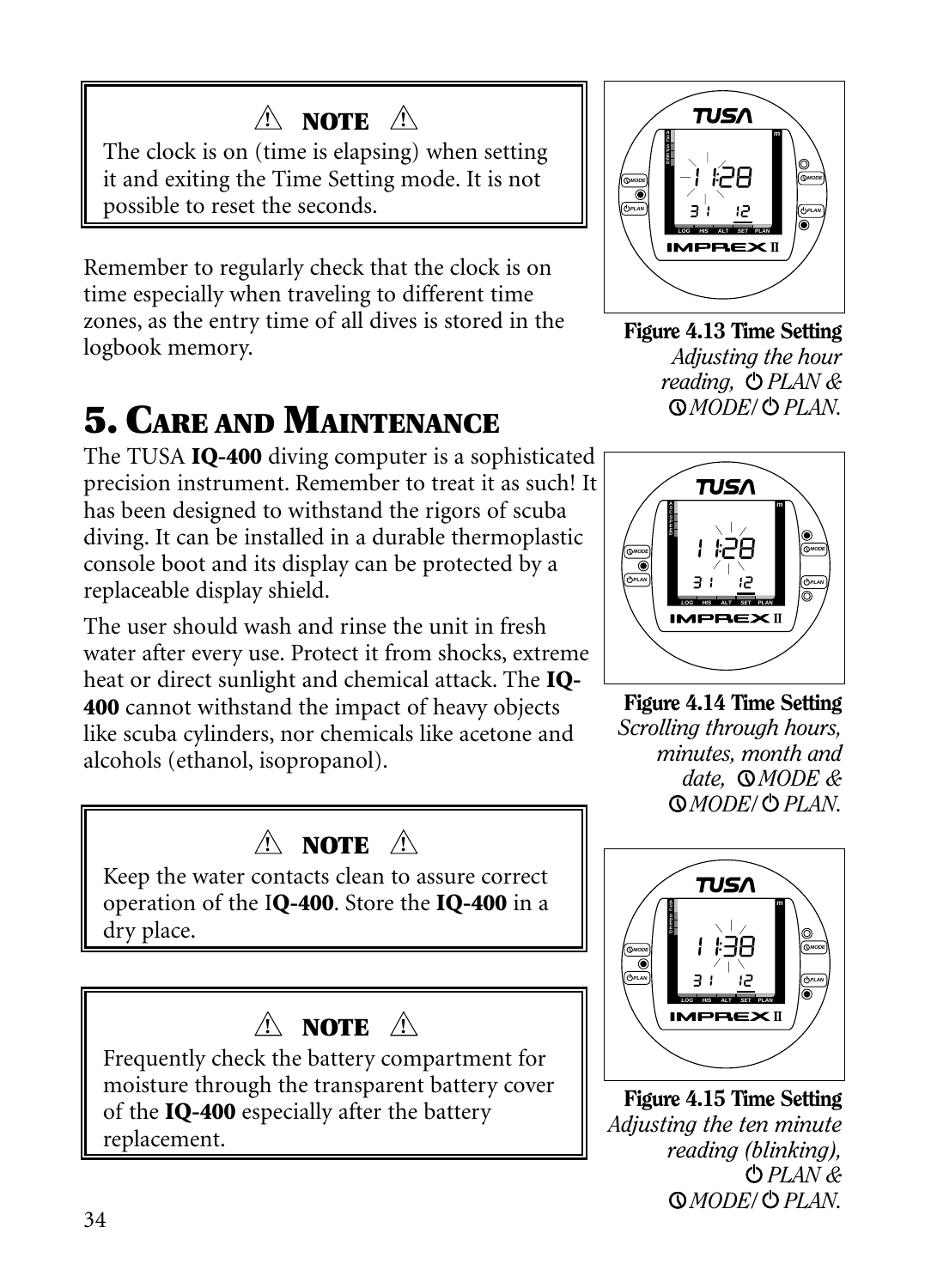The **IQ-400** should be serviced every two years or after 300 dives (whichever comes first) by an authorized dealer. This service will include a general operational check and battery replacement. The service requires special tools and training. Therefore, it is advisable to contact an authorized TUSA dealer for biennial service. Do not attempt to do any servicing that you are not trained for.

The **IQ-400** will display a battery symbol as a warning when the power gets too low. When this happens, the **IQ-400** should not be used until the battery has been replaced (see also chapter 3.2.1 /Battery warning).

## **5.1 Maintenance**

If left without care for an extended period, a thin film (often invisible to the eye) will cover the unit. Much like the buildup on the glass of an aquarium, this film is the result of organic contaminates found in both salt and fresh water. Suntan oil,silicone spray and grease will speed up this process. As a result of this buildup, moisture will be trapped next to the contacts and will not allow your **IQ-400** to operate properly.

The water contacts can be cleaned with a soft pencil eraser.

**IMPORTANT:** The **IQ-400** should be soaked, then thoroughly rinsed with fresh water after each dive.

If the unit is mounted in a console boot, the entire console should be soaked in fresh water and then rinsed. Make sure that all salt crystals and sand particles have been flushed out of the console.

At the end of a dive trip, the **IQ-400** should be rinsed thoroughly and then dried with a soft towel. If the unit is mounted into a console boot, the computer unit will need to be removed from the console and cleaned before storage.

**IMPORTANT:** When removing the computer from the console, check the battery compartment for possible moisture or water. This is easily done through the transparent lid covering the compartment. DO NOT use the **IQ-400** if you detect any moisture or water inside.

## **CAUTION ! !USE BACK-UP INSTRUMENTS!**

- do not use compressed air to blow water off the unit
- do not use solvents or other cleaning fluids that might cause damage
- do not test or use the **IQ-400** in pressurized air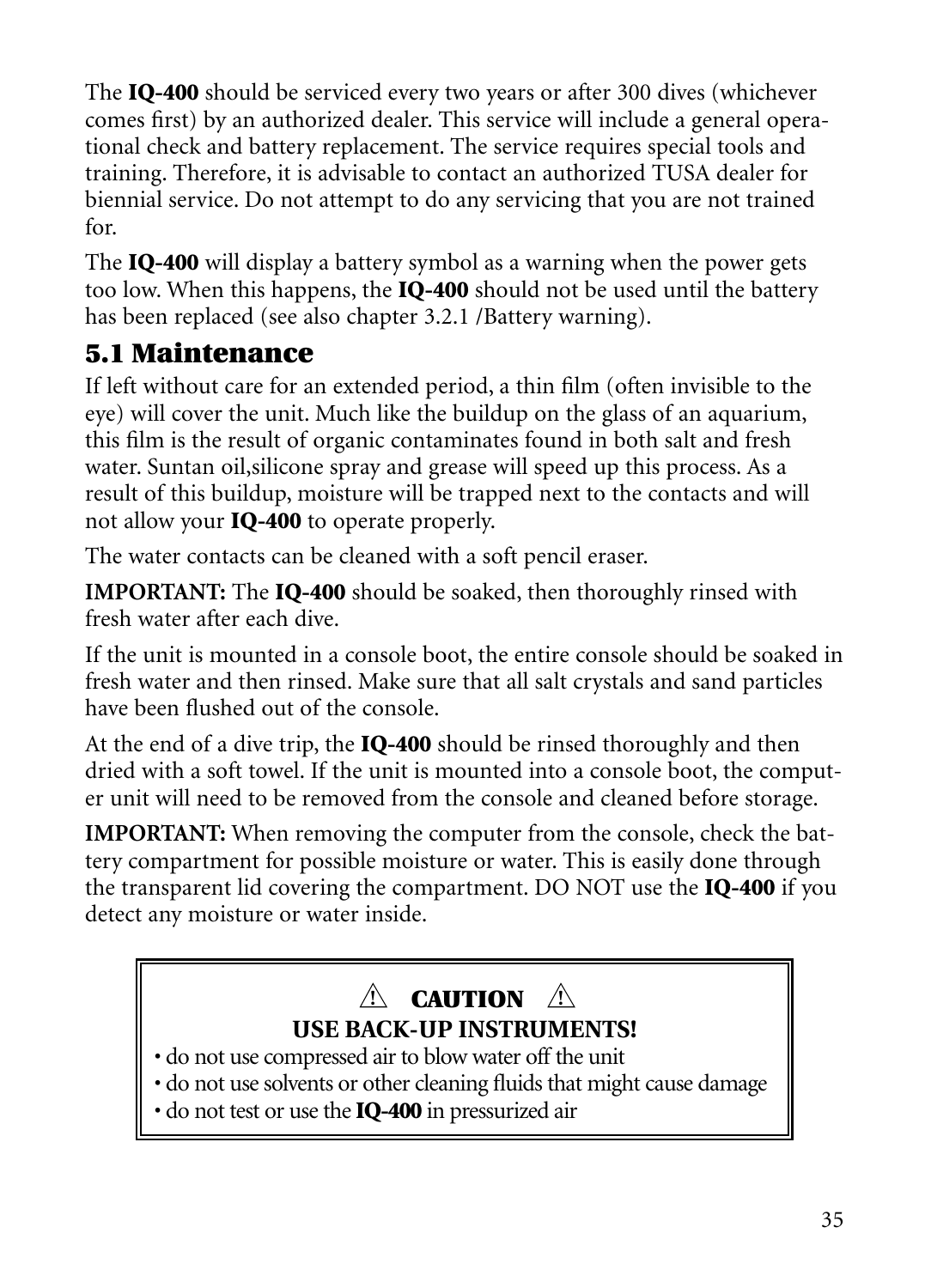## **5.2 Battery Compartment Inspection**

Frequently check for leaks in the battery compartment. This is important especially after the battery has been replaced. If you find moisture inside the transparent battery compartment lid, there is a leak.

A leak must be corrected without delay, as moisture will seriously damage the computer, even beyond repair. TUSA does not take any responsibility for damage caused by moisture in the battery compartment, if the instructions of this manual are not carefully followed.

In case of a leak immediately bring the **IQ-400** to an authorized TUSA dealer/ distributor.

# **6. TECHNICAL DESCRIPTION**

## **6.1 Operating Principles**

The TUSA **IQ-400** is a multi-functional sport diving instrument, which provides information on depths, times and decompression requirements. Its electronic microprocessor mathematically models the absorption and release of nitrogen during all phases of diving, including ascents, surface intervals and repetitive dives.

#### **WARNING ! !DO NOT ATTEMPT TO USE THE IQ-400 WITHOUT FIRST READING THE ENTIRE OWNER'S MANUAL!**

The IQ-400 must be activated before diving and operated correctly to provide accurate and correct information.

## **No-Decompression Limits**

The no-decompression limits displayed by the **IQ-400** upon activation are for most dives to a single depth slightly more conservative than those permitted by the U.S. Navy tables, Tables 6.1-2.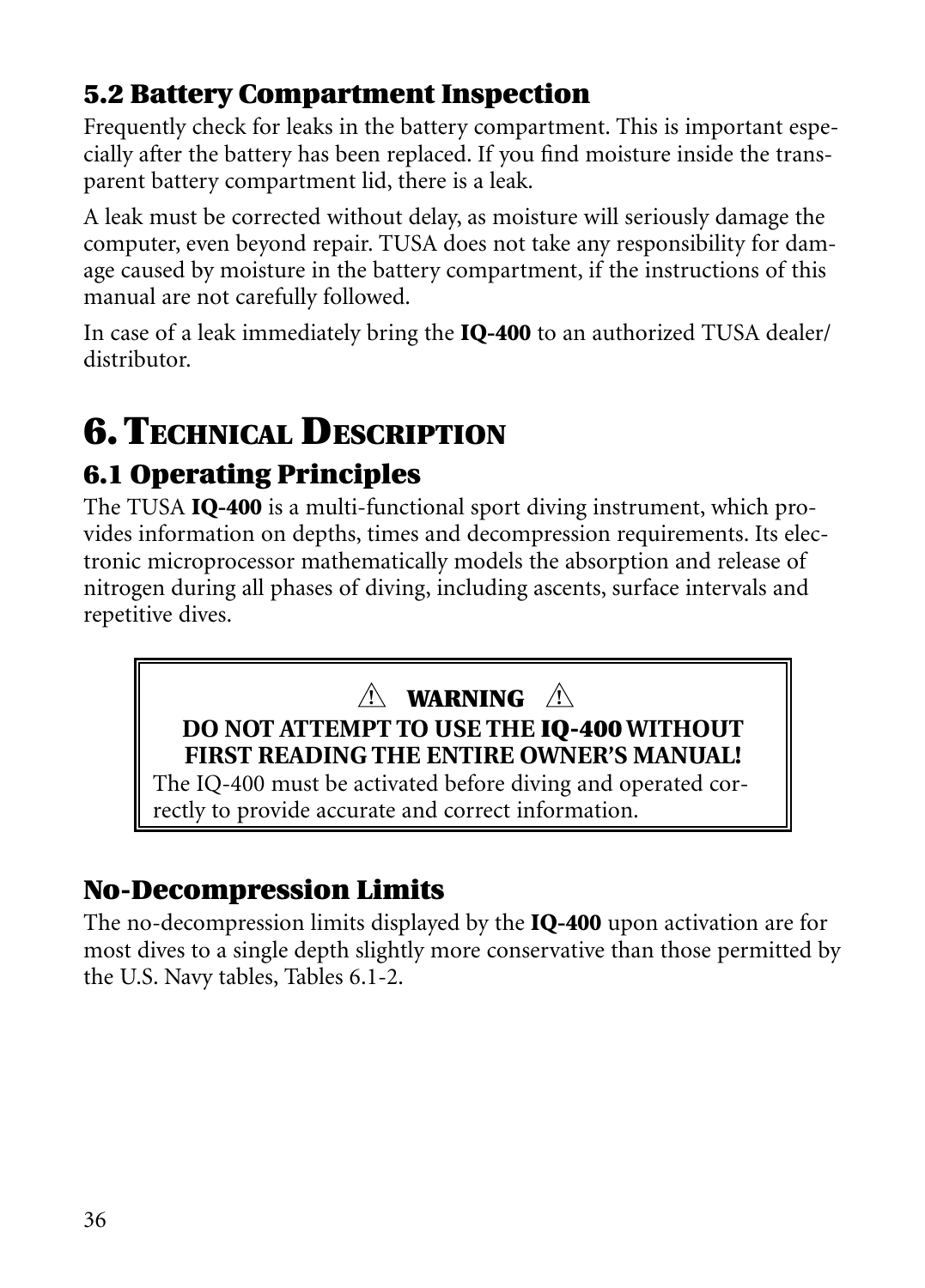## **Table 6.1 No-Decompression Time Limits (min) for Various Depths [m] for the First Dive of a Series.**

*Personal/ high altitude adjustment mode*

| Depth [m] | A <sub>0</sub> | A1  | A2  |
|-----------|----------------|-----|-----|
| 9         |                | 153 | 104 |
| 12        | 125            | 89  | 66  |
| 15        | 71             | 57  | 42  |
| 18        | 52             | 39  | 30  |
| 21        | 37             | 29  | 23  |
| 24        | 29             | 24  | 19  |
| 27        | 22             | 18  | 15  |
| 30        | 18             | 14  | 12  |
| 33        | 13             | 11  | 9   |
| 36        | 11             | 9   | 8   |
| 39        | 9              | 7   | 6   |
| 42        | 7              | 6   | 5   |
| 45        | 6              | 5   | 5   |
|           |                |     |     |

#### **Table 6.2 No-Decompression Time Limits (min) for Various Depths [ft] for the First Dive of a Series.**

*Personal/ high altitude adjustment mode*

| Depth [ft] | A0  | A1  | A2  | U.S. Navy |
|------------|-----|-----|-----|-----------|
| 30         |     | 149 | 102 |           |
| 40         | 120 | 86  | 65  | 200       |
| 50         | 69  | 56  | 41  | 100       |
| 60         | 51  | 38  | 29  | 60        |
| 70         | 36  | 29  | 23  | 50        |
| 80         | 28  | 23  | 19  | 40        |
| 90         | 22  | 18  | 15  | 30        |
| 100        | 17  | 14  | 11  | 25        |
| 110        | 13  | 11  | 9   | 20        |
| 120        | 10  | 9   | 8   | 15        |
| 130        | 9   |     | 6   | 10        |
| 140        |     | 6   | 5   | $10\,$    |
| 150        | 6   | 5   | 4   | 5         |

Unlike the U.S. Navy tables, the **IQ-400** interpolates between depths, giving a diver "credit" for time spent in shallower water, rather than calculating nodecompression limits based on the maximum depth of a dive. As a result, multi-level no-decompression dive times permitted by the **IQ-400** are often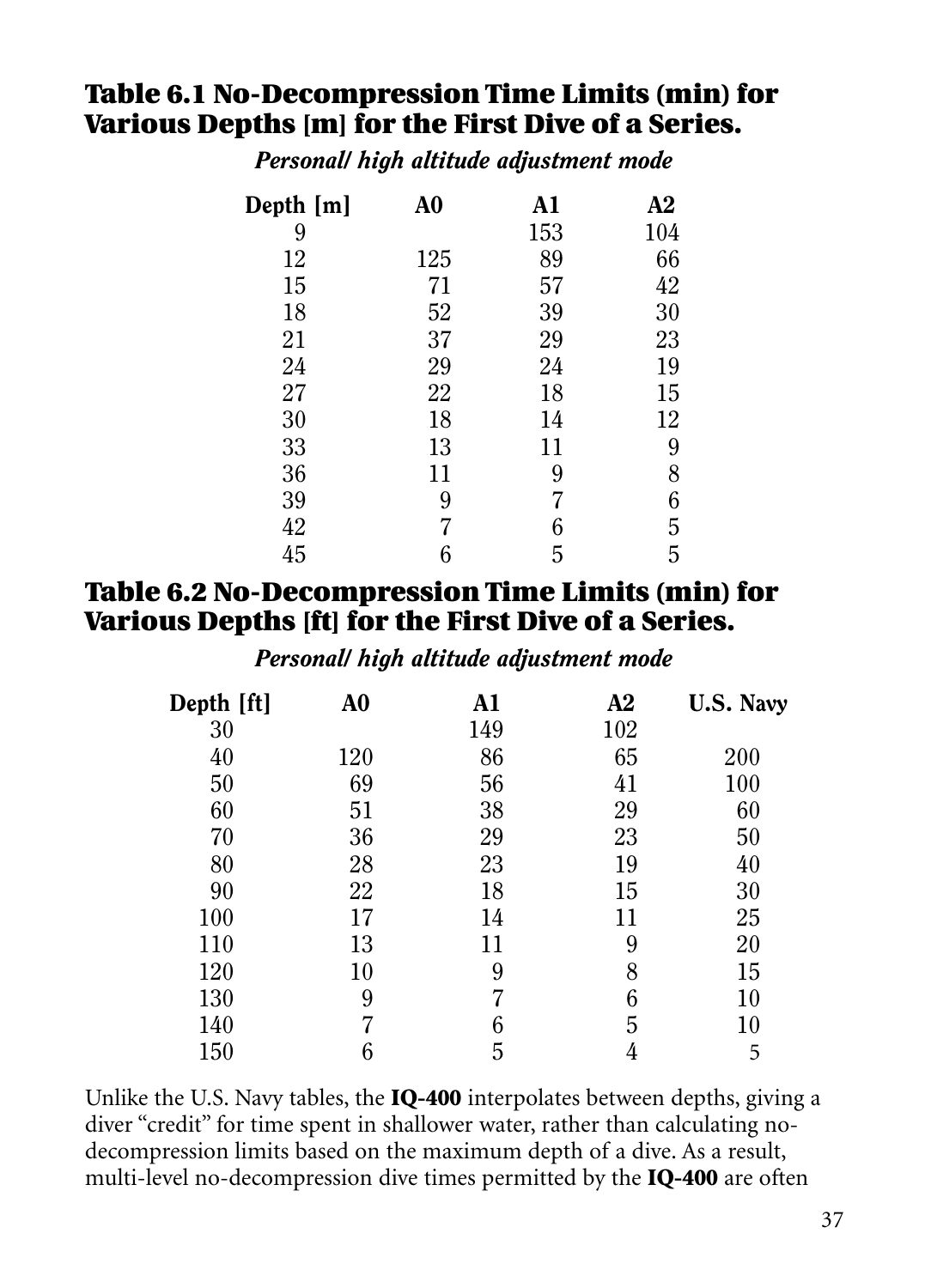longer than those that would be allowed by the U.S. Navy tables.

## **WARNING ! !**

#### **THE USER SHOULD BE AWARE THAT ANY DIVE, INCLUDING ONES WITHIN THE U.S. NAVY TABLES OR IQ-400 LIMITS, DOES CARRY SOME RISK OF DECOMPRESSION SICKNESS.**

## **Compartments and Half Times**

When you dive with the **IQ-400**, it measures and displays depths and times as your dive progresses. It shows you available no-decompression time and possible decompression required based upon the following five factors:

- **1. your present depth,**
- **2. excess nitrogen absorbed during earlier portions of the dive,**
- **3. residual nitrogen remaining from previous dives,**
- **4. the no-decompression limits that apply to that depth,**
- **5. the personal/ altitude adjustment mode in use.**

Back on the surface, the **IQ-400** will continue to calculate the no-decompression dive times available for various depths on the next dive. As the surface interval increases, so does the available dive time for the next dive.

To perform these calculations, the **IQ-400** continuously models the absorption and release of excess nitrogen from theoretical compartments. Each compartment absorbs and releases nitrogen at a different rate. The compartments that absorb and release nitrogen rapidly are believed to have a high tolerance for excess nitrogen, whereas compartments that absorb and release nitrogen more slowly are believed to be more sensitive.

The no-decompression limits in the U.S. Navy tables are based upon six theoretical compartments for single dives, and one compartment for surface intervals and repetitive dives. If you are familiar with table theory, you may know that they are characterized by half times (i.e. the time required for 50 % equilibration to a pressure change) ranging from 5 minutes to 120 minutes.

The **IQ-400** includes the same six compartments, and two additional compartments for an increased range of the mathematical model. The calculations are based on all eight compartments for all phases of diving, including surface intervals and repetitive dives. The **IQ-400**'s half times range from 2.5 to 320 minutes. The multi-level tissue calculations are based on modified Haldanean principle.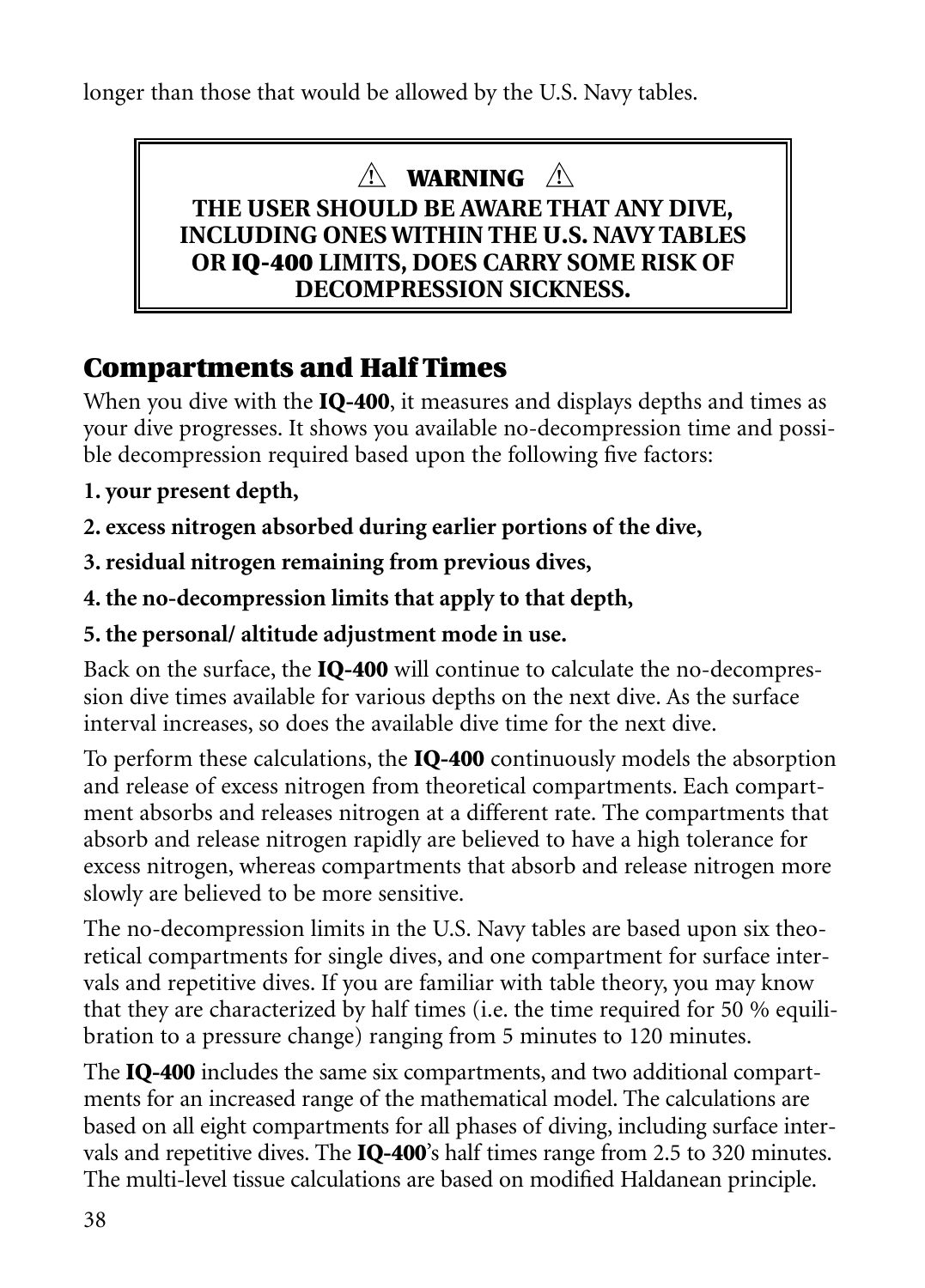## **Altitude Diving**

The atmospheric pressure is lower at high altitudes than at sea level. After traveling to a higher altitude, the diver will have additional nitrogen in his body, compared to the equilibrium situation at the original altitude. This "additional" nitrogen is released gradually in time and equilibrium is reached within a couple of days.

Before high altitude diving the **IQ-400** must be set to high altitude diving mode to take this into account. The maximum partial pressures of nitrogen allowed by the mathematical model of the **IQ-400** are reduced according to the lower ambient pressure. As a result the allowed no-decompression limits are considerably reduced.

## **Surface Intervals**

The **IQ-400** requires a minimum surface interval of 10 minutes between dives. If a surface interval is shorter than 10 minutes, the **IQ-400** dive counter and dive timer treat the next dive as a continuation of the previous dive. It adds the dive times, and calculates no-decompression limits or decompression stops based on excess nitrogen absorbed on both dives. In this regard, it is similar to the U.S. Navy tables.

## **Depth Limits**

## **WARNING ! !TUSA STRONGLY RECOMMENDS THAT SPORT DIVERS LIMIT THEIR MAXIMUM DEPTH TO 40 m [130 ft]!**

However, the **IQ-400** will calculate below that depth to provide a wide margin of flexibility if, through carelessness or emergency, you are forced to exceed this recommended depth limit for a dive.

## **6.2 TECHNICAL SPECIFICATIONS Dimensions and weight (wrist model):**

| • Diameter:    | $61.5$ mm $[2.42$ in] |
|----------------|-----------------------|
| $\cdot$ Depth: | $29$ mm $[1.14$ in]   |

• Weight: 105 g [0.23 lb]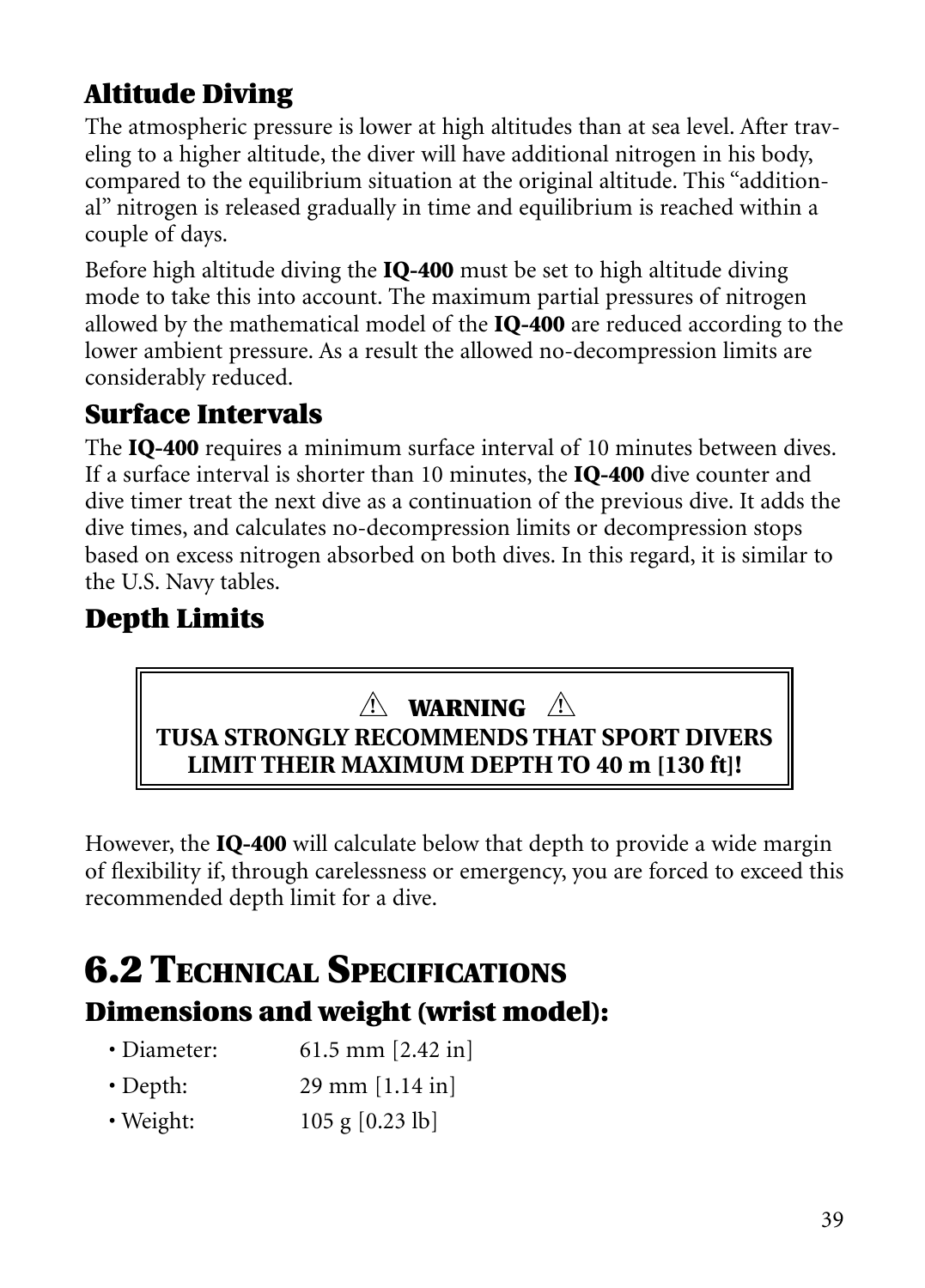## **Depth Gauge:**

- Temperature compensated pressure sensor
- Salt water calibrated (in fresh water the readings are about 3% smaller)
- Depth display range: 0 to 90 m [295 ft]
- Accuracy:  $\pm 1 \%$  FS (0 to 60 m [200 ft] at 20°C [68°F])
- Resolution: 0.1 m [1 ft]

#### **Temperature Display:**

• Resolution:  $1^{\circ}C$  [1.5°F] • Display range:  $-20$  ...  $+50^{\circ}$ C [-40 ...  $+122^{\circ}$ F] • Accuracy:  $\pm 2^{\circ}C \left[ \pm 3.6^{\circ}F \right]$  within 20 minutes of temperature change

## **Calendar Clock:**

- Accuracy:± 2.5 s /24 h
- 24 h clock display [12 h display in imperial version]
- day and month

#### **Other Displays:**

| • Dive time:     | 0 to 199 min (999 dive hours in the history<br>memory)                                                                |
|------------------|-----------------------------------------------------------------------------------------------------------------------|
| • Surface time:  | 0 to 39 h 59 min                                                                                                      |
| • Dive counter:  | 0 to 255 dives (999 dives in the history memory)                                                                      |
|                  | $\cdot$ No-decompression time: 0 to 199 min (- - after 199)                                                           |
| • Ascent time:   | 0 to 63 min $(- -/Er \text{ after } 63)$                                                                              |
| • Ceiling range: | 3 to 9 m [10 to 30 ft]: blinking Er (ERROR) from<br>10 to 12 m [30 to 39 ft], after that permanent Er<br>(ERROR) mode |

#### **Operating Conditions**

- Normal altitude range: 0 to 2400 m [8000 ft] above sea level
- Operating temperature: 0 to 40˚C [32˚F to 104˚F]
- Storage temperature: -20°C to +50°C [-4°F to +122°F]

It is, however, recommended that the unit be stored in a dry place at room temperature.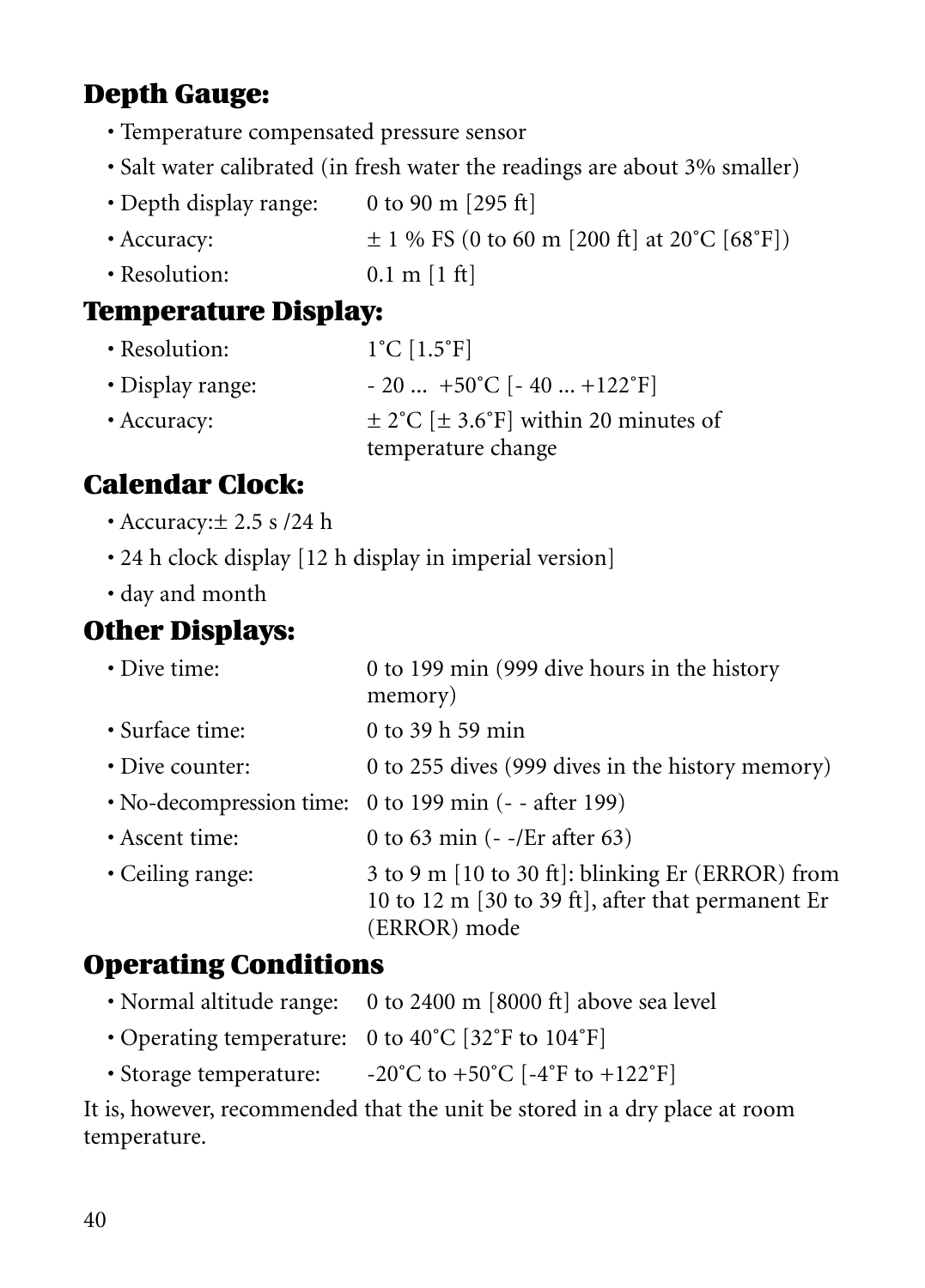## **NOTE ! !**

Do not leave the **IQ-400** in direct sunlight!

## **Battery**

- One 3.0 V lithium battery (Varta CR 1/2 AA ), size 1/2 AA (ANSI) or 1/2 R6 (IEC), spare part number K5546 + O-ring 26.7 mm x 1.78 mm 70 ShA, spare part number K5508
- Battery life: typically more than 3000 hours (at 20°C [68°F])

# **7. WARRANTY**

## **NOTE ! !**

The warranty arrangements are different in different countries. Information is contained in the **IQ-400** packaging regarding the warranty benefits and requirements applicable to your purchase.

The TUSA **IQ-400** is warranted against defects in workmanship and materials for a period of two years after purchase to the original owner subject to and in accordance with the terms and conditions set forth below:

This warranty does not cover damage to the product resulting from improper usage, improper maintenance, neglect of care, alteration or unauthorized repair. This warranty will automatically become void if proper preventive maintenance procedures have not been followed as outlined in the use and care instructions for this product.

If a claim under this or any other warranty appears to be necessary, return the product, freight prepaid, to your TUSA Dealer or qualified repair facility. Include your name and address, proof of purchase and/or service registration card, as required in your country. The claim will be honored and the product repaired or replaced at no charge and returned in what your TUSA Dealer determines a reasonable amount of time, provided all necessary parts are in stock. All repairs made, not covered under the terms of this warranty, will be made at the owner's expense. This warranty is non-transferable from the original owner.

All implied warranties, including but not limited to the implied warranties of merchantability and fitness for a particular purpose, are limited from date of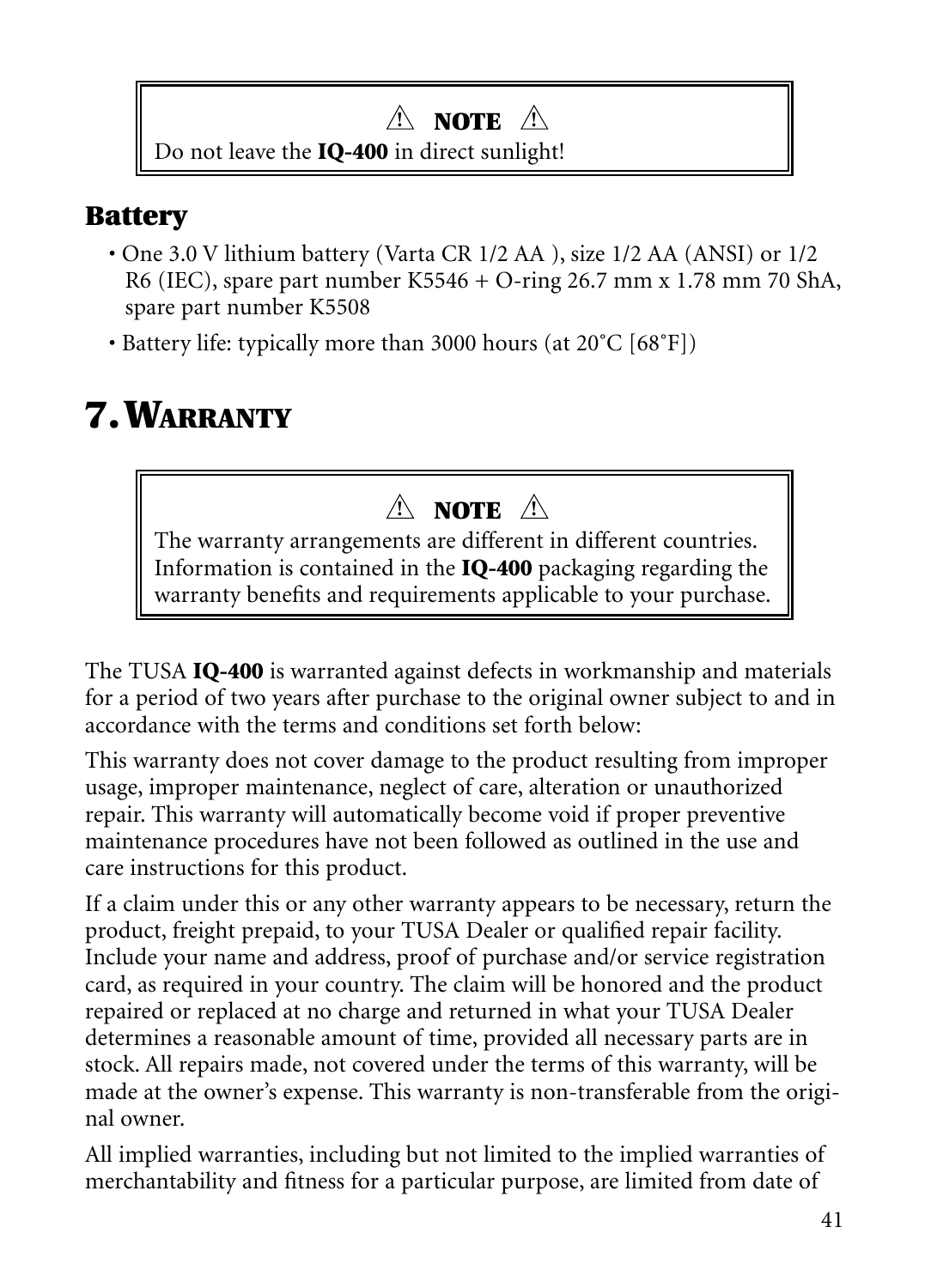purchase and in scope to the warranties expressed herein. TUSA shall not be liable for loss of use of the product or other incidental or consequential costs, expenses or damage incurred by the purchase. All warranties not stated herein are expressly disclaimed.

Some states do not allow the exclusion or limitation of implied warranties of consequential damages, so the above exclusions or limitations may not apply to you. This warranty gives you specific legal rights, and you may also have other rights that vary from state to state.

This warranty does not cover any representation or warranty made by dealers or representatives beyond the provisions of this warranty. No dealer or representation is authorized to make any modifications to this warranty or to make any additional warranty.

This Instruction Manual should be kept with your **IQ-400**.

## **8. GLOSSARY**

| <b>Altitude dive</b> | A dive made at an elevation above 700 m [2300 ft] above<br>sea-level.                                                                                                                                            |
|----------------------|------------------------------------------------------------------------------------------------------------------------------------------------------------------------------------------------------------------|
| <b>Ascent rate</b>   | The speed at which the diver ascends toward the surface.                                                                                                                                                         |
| <b>ASC RATE</b>      | Abbreviation for ascent rate.                                                                                                                                                                                    |
| <b>Ascent time</b>   | The minimum amount of time needed to reach the surface<br>in a decompression dive.                                                                                                                               |
| <b>ASC TIME</b>      | Abbreviation for ascent time.                                                                                                                                                                                    |
| <b>Ceiling</b>       | On a decompression dive the shallowest depth to which a<br>diver may ascend based on computer nitrogen load.                                                                                                     |
| <b>Ceiling Zone</b>  | On a decompression dive the zone between the ceiling and<br>the ceiling plus 1.8 m $[6 \text{ ft}]$ . This depth range is displayed<br>with the two arrows pointing toward each other (the<br>"hourglass" icon). |
| Compartment          | See "Tissue group".                                                                                                                                                                                              |
| <b>DCS</b>           | Abbreviation for decompression sickness.                                                                                                                                                                         |
| Decompression        | Time spent at a decompression stop or range before surfac-<br>ing, to allow absorbed nitrogen to escape naturally from<br>tissues.                                                                               |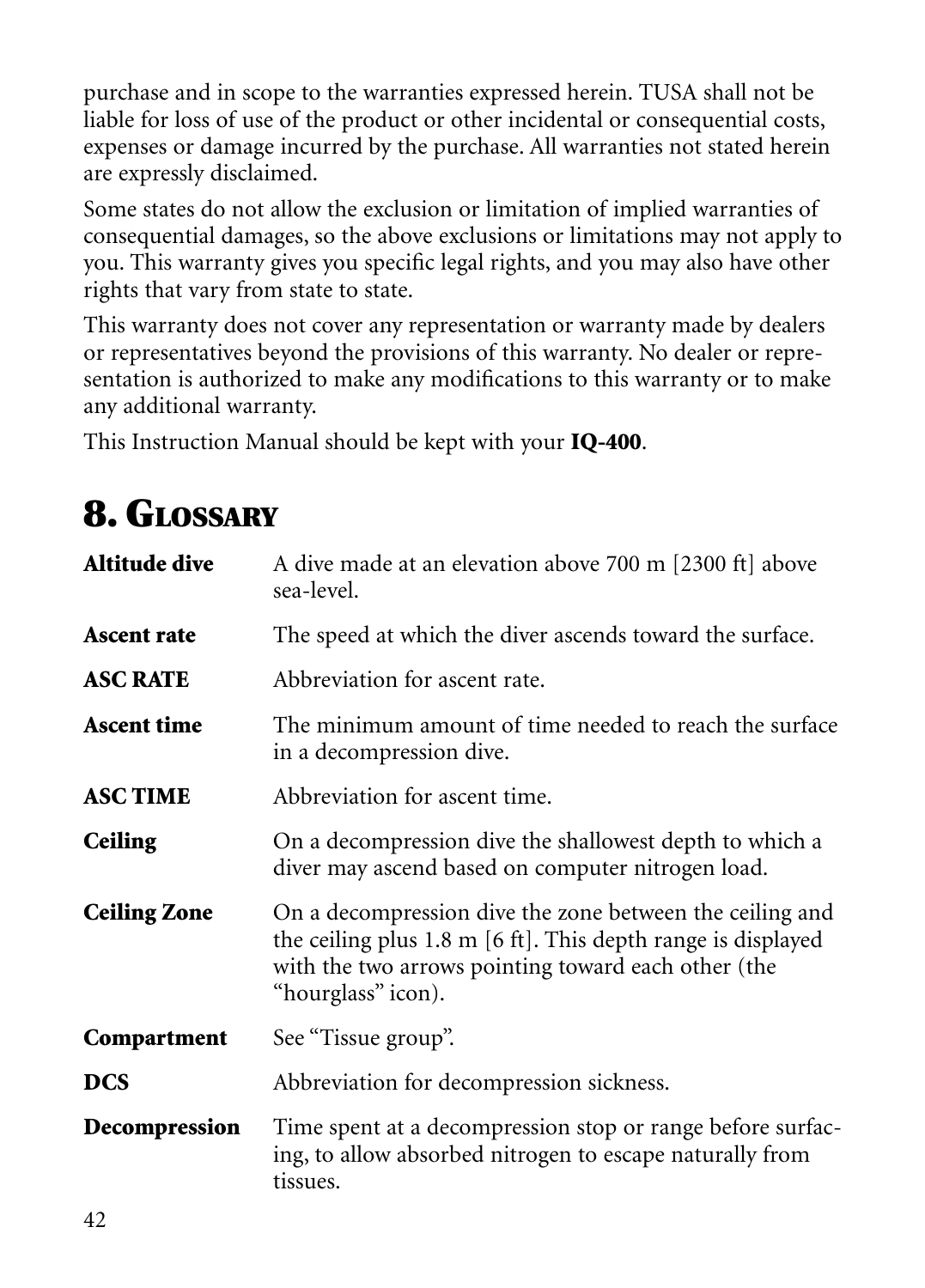| Decompression<br>sickness | Any of a variety of maladies resulting either primarily or<br>secondary from the formation of nitrogen bubbles in tis-<br>sues or body fluids, as a result of inadequately controlled<br>decompression. Commonly called "bends" or "DCS". |
|---------------------------|-------------------------------------------------------------------------------------------------------------------------------------------------------------------------------------------------------------------------------------------|
| <b>Dive series</b>        | A group of repetitive dives between which the <b>IQ-400</b> indi-<br>cates some nitrogen loading is present. When nitrogen<br>loading reaches zero the <b>IQ-400</b> deactivates.                                                         |
| Dive time                 | Elapsed time between leaving the surface to descend, and<br>returning to the surface at the end of a dive.                                                                                                                                |
| Half-time                 | After a change in ambient pressure, the amount of time<br>required for the partial pressure of nitrogen in a theoretical<br>compartment to go half-way from its previous value to sat-<br>uration at the new ambient pressure.            |
| Multi-level dive          | A single or repetitive dive that includes time spent at vari-<br>ous depths and whose no-decompression limits are not<br>determined solely by the maximum depth attained.                                                                 |
| time                      | <b>No-decompression</b> The maximum amount of time a diver may remain at a<br>particular depth without having to make decompression<br>stops or remain below a ceiling during the subsequent<br>ascent.                                   |
| dive                      | <b>No-decompression</b> Any dive which permits a direct, uninterrupted ascent to<br>the surface at any time.                                                                                                                              |
| <b>NO DECTIME</b>         | Abbreviation for no-decompression time limit.                                                                                                                                                                                             |
| <b>Repetitive dive</b>    | Any dive whose no-decompression time limits are affected<br>by residual nitrogen absorbed during previous dives.                                                                                                                          |
|                           | <b>Residual nitrogen</b> The amount of excess nitrogen remaining in a diver after<br>one or more dives.                                                                                                                                   |
| <b>SURF TIME</b>          | Abbreviation for surface interval time.                                                                                                                                                                                                   |
| Surface interval<br>time  | Elapsed time between surfacing from a dive and beginning<br>a descent for the subsequent repetitive dive.                                                                                                                                 |
| <b>Tissue group</b>       | Theoretical concept used to model bodily tissues for the<br>construction of decompression tables or calculations.                                                                                                                         |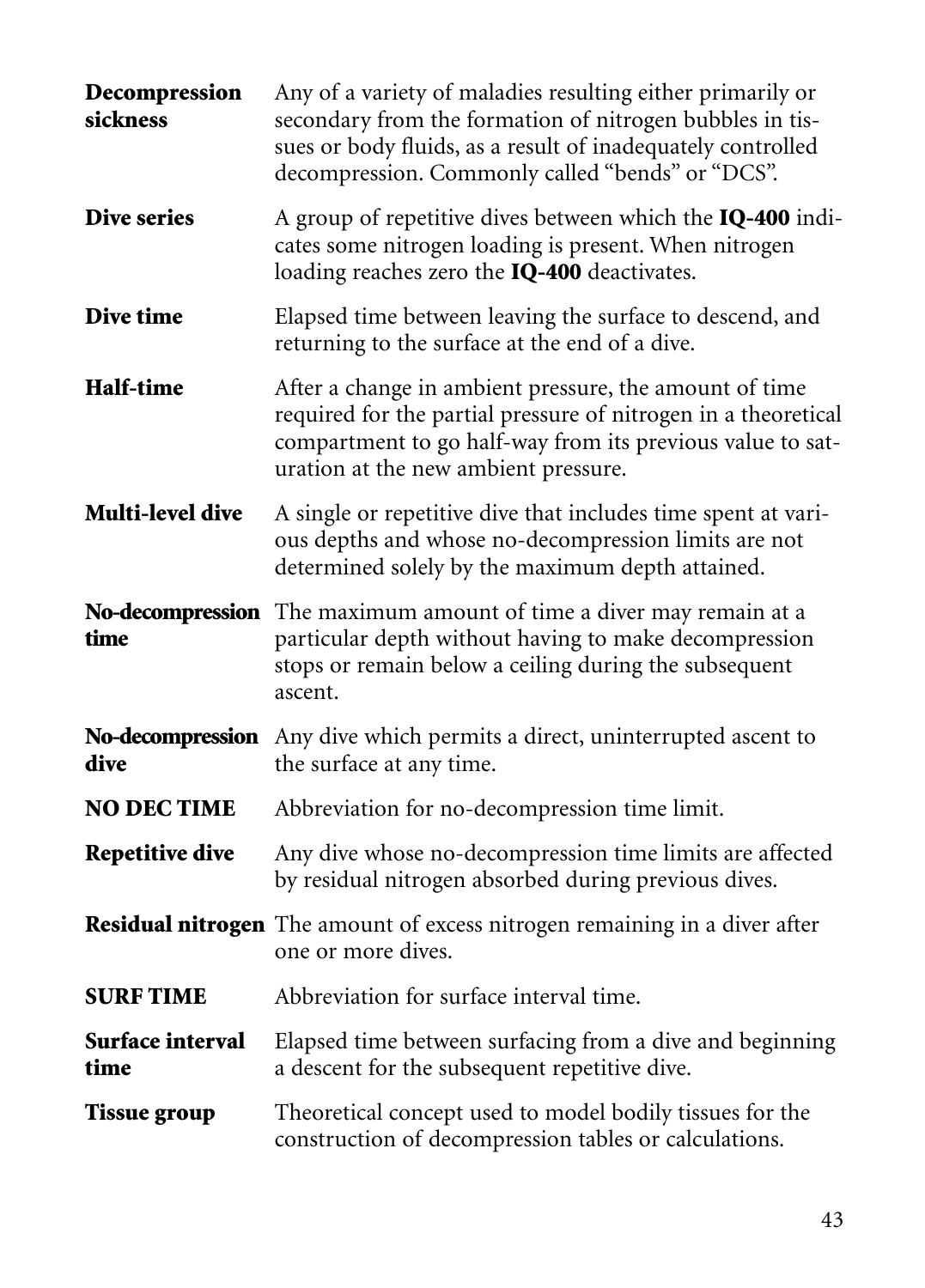# **SERVICE RECORD - RETAIN WITH IQ-400**

| Insp. Date |             |
|------------|-------------|
| Insp. Date |             |
|            | Dealer Name |
| Insp. Date |             |